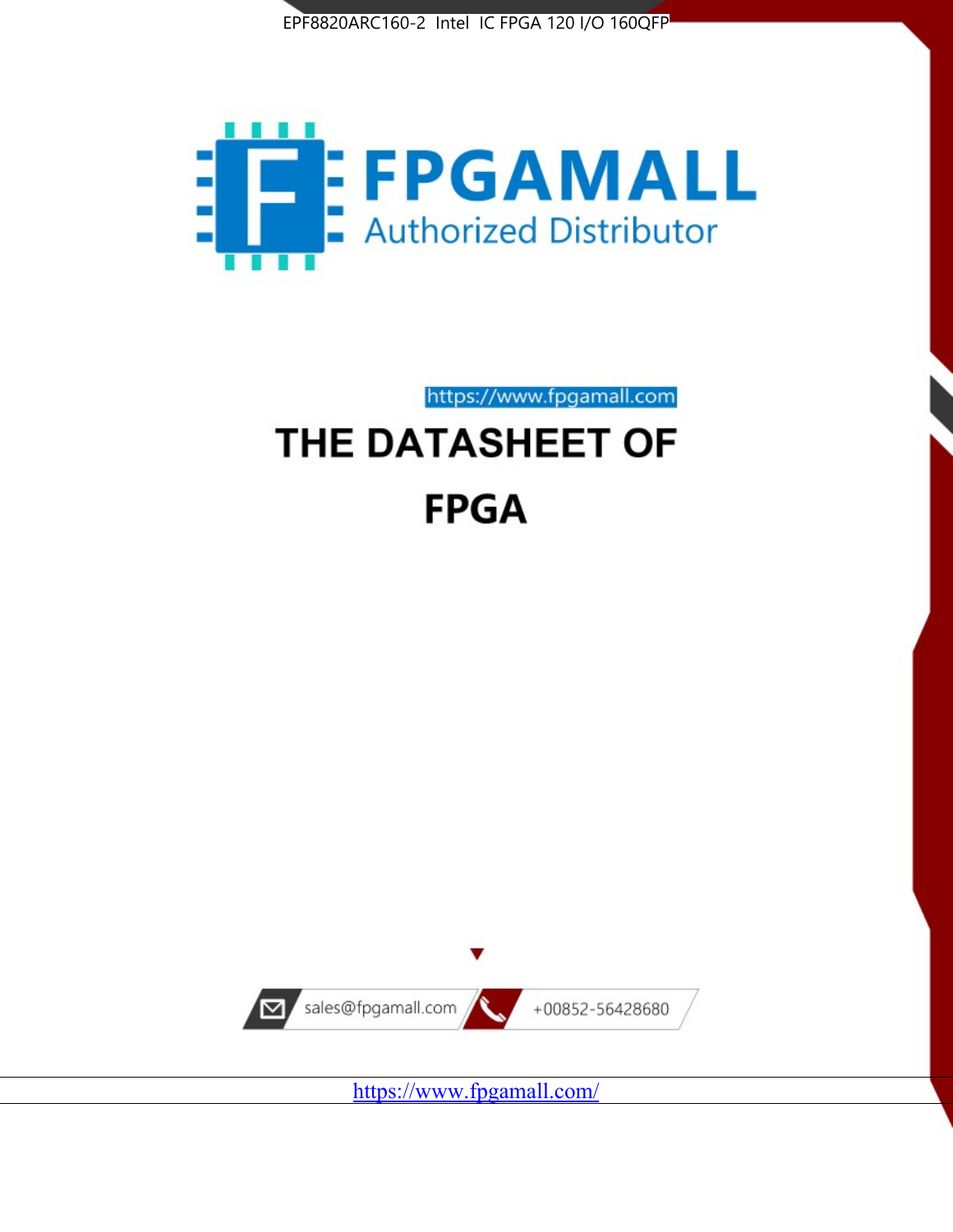

## **FLEX 8000**

**Programmable Logic Device Family**

### **January 2003, ver. 11.1 Data Sheet**

### Features...

Low-cost, high-density, register-rich CMOS programmable logic device (PLD) family (see Table 1)

- 2,500 to 16,000 usable gates
- 282 to 1,500 registers
- System-level features
	- In-circuit reconfigurability (ICR) via external configuration devices or intelligent controller
	- Fully compliant with the peripheral component interconnect Special Interest Group (PCI SIG) *PCI Local Bus Specification, Revision 2.2* for 5.0-V operation
	- Built-in Joint Test Action Group (JTAG) boundary-scan test (BST) circuitry compliant with IEEE Std. 1149.1-1990 on selected devices
	- MultiVolt<sup>™</sup> I/O interface enabling device core to run at  $5.0 V$ , while I/O pins are compatible with 5.0-V and 3.3-V logic levels
	- Low power consumption (typical specification is 0.5 mA or less in standby mode)
- Flexible interconnect
	- FastTrack<sup>®</sup> Interconnect continuous routing structure for fast, predictable interconnect delays
	- Dedicated carry chain that implements arithmetic functions such as fast adders, counters, and comparators (automatically used by software tools and megafunctions)
	- Dedicated cascade chain that implements high-speed, high-fan-in logic functions (automatically used by software tools and megafunctions)
	- Tri-state emulation that implements internal tri-state nets
- Powerful I/O pins
- Programmable output slew-rate control reduces switching noise

| <b>Feature</b>            | <b>EPF8282A</b><br><b>EPF8282AV</b> | <b>EPF8452A</b> | <b>EPF8636A</b> | <b>EPF8820A</b> | <b>EPF81188A</b> | <b>EPF81500A</b> |  |  |  |  |  |
|---------------------------|-------------------------------------|-----------------|-----------------|-----------------|------------------|------------------|--|--|--|--|--|
| Usable gates              | 2,500                               | 4.000           | 6,000           | 8,000           | 12.000           | 16,000           |  |  |  |  |  |
| <b>Flipflops</b>          | 282                                 | 452             | 636             | 820             | 1.188            | 1,500            |  |  |  |  |  |
| Logic array blocks (LABs) | 26                                  | 42              | 63              | 84              | 126              | 162              |  |  |  |  |  |
| Logic elements (LEs)      | 208                                 | 336             | 504             | 672             | 1.008            | 1,296            |  |  |  |  |  |
| Maximum user I/O pins     | 78                                  | 120             | 136             | 152             | 184              | 208              |  |  |  |  |  |

### *Table 1. FLEX 8000 Device Features*

### **Altera Corporation 1**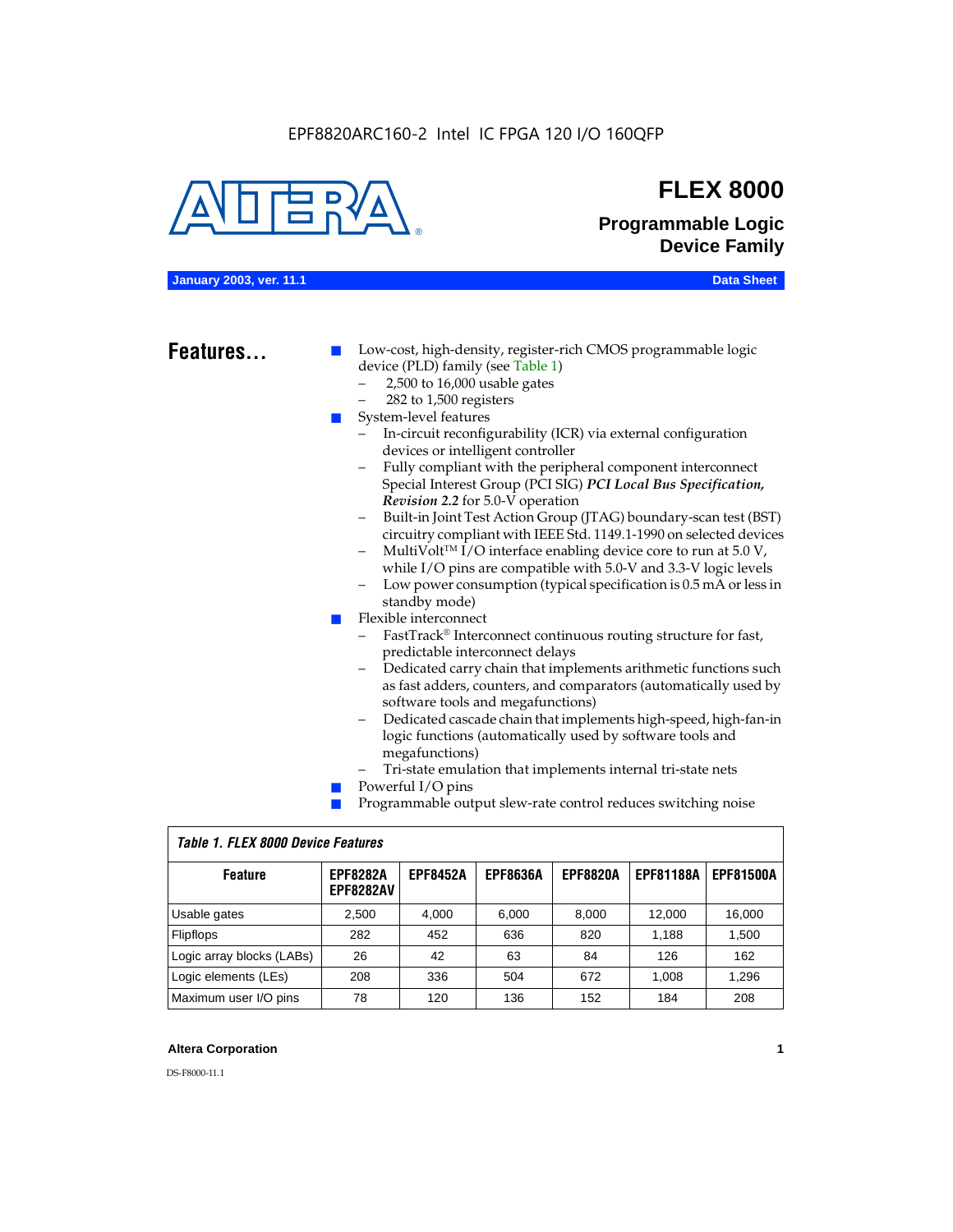### EPF8820ARC160-2 Intel IC FPGA 120 I/O 160QFP

### **FLEX 8000 Programmable Logic Device Family Data Sheet**

| <b>JTAG BST circuitry</b>   | Yes | No | Yes                                    | Yes                                                                                                                                  | No | Yes |
|-----------------------------|-----|----|----------------------------------------|--------------------------------------------------------------------------------------------------------------------------------------|----|-----|
| and More<br><b>Features</b> |     |    | Fabricated on an advanced SRAM process | Peripheral register for fast setup and clock-to-output delay<br>Available in a variety of packages with 84 to 304 pins (see Table 2) |    |     |

Software design support and automatic place-and-route provided by the Altera® MAX+PLUS® II development system for Windows-based PCs, as well as Sun SPARCstation, HP 9000 Series 700/800, and IBM RISC System/6000 workstations

Additional design entry and simulation support provided by EDIF 2 0 0 and 3 0 0 netlist files, library of parameterized modules (LPM), Verilog HDL, VHDL, and other interfaces to popular EDA tools from manufacturers such as Cadence, Exemplar Logic, Mentor Graphics, OrCAD, Synopsys, Synplicity, and Veribest

| Table 2. FLEX 8000 Package Options & I/O Pin Count<br>Note $(1)$ |                           |                               |                            |                            |                       |                              |                               |                              |                              |                               |                              |                               |
|------------------------------------------------------------------|---------------------------|-------------------------------|----------------------------|----------------------------|-----------------------|------------------------------|-------------------------------|------------------------------|------------------------------|-------------------------------|------------------------------|-------------------------------|
| <b>Device</b>                                                    | 84-<br>Pin<br><b>PLCC</b> | $100 -$<br>Pin<br><b>TOFP</b> | 144-<br>Pin<br><b>TQFP</b> | 160-<br>Pin<br><b>PQFP</b> | $160 -$<br>Pin<br>PGA | $192 -$<br>Pin<br><b>PGA</b> | $208 -$<br>Pin<br><b>PQFP</b> | $225 -$<br>Pin<br><b>BGA</b> | $232 -$<br>Pin<br><b>PGA</b> | $240 -$<br>Pin<br><b>PQFP</b> | $280 -$<br>Pin<br><b>PGA</b> | $304 -$<br>Pin<br><b>ROFP</b> |
| EPF8282A                                                         | 68                        | 78                            |                            |                            |                       |                              |                               |                              |                              |                               |                              |                               |
| EPF8282AV                                                        |                           | 78                            |                            |                            |                       |                              |                               |                              |                              |                               |                              |                               |
| EPF8452A                                                         | 68                        | 68                            |                            | 120                        | 120                   |                              |                               |                              |                              |                               |                              |                               |
| EPF8636A                                                         | 68                        |                               |                            | 118                        |                       | 136                          | 136                           |                              |                              |                               |                              |                               |
| EPF8820A                                                         |                           |                               | 112                        | 120                        |                       | 152                          | 152                           | 152                          |                              |                               |                              |                               |
| EPF81188A                                                        |                           |                               |                            |                            |                       |                              | 148                           |                              | 184                          | 184                           |                              |                               |
| EPF81500A                                                        |                           |                               |                            |                            |                       |                              |                               |                              |                              | 181                           | 208                          | 208                           |

### *Note:*

(1) FLEX 8000 device package types include plastic J-lead chip carrier (PLCC), thin quad flat pack (TQFP), plastic quad flat pack (PQFP), power quad flat pack (RQFP), ball-grid array (BGA), and pin-grid array (PGA) packages.

### **General Description**

Altera's Flexible Logic Element MatriX (FLEX®) family combines the benefits of both erasable programmable logic devices (EPLDs) and fieldprogrammable gate arrays (FPGAs). The FLEX 8000 device family is ideal for a variety of applications because it combines the fine-grained architecture and high register count characteristics of FPGAs with the high speed and predictable interconnect delays of EPLDs. Logic is implemented in LEs that include compact 4-input look-up tables (LUTs) and programmable registers. High performance is provided by a fast, continuous network of routing resources.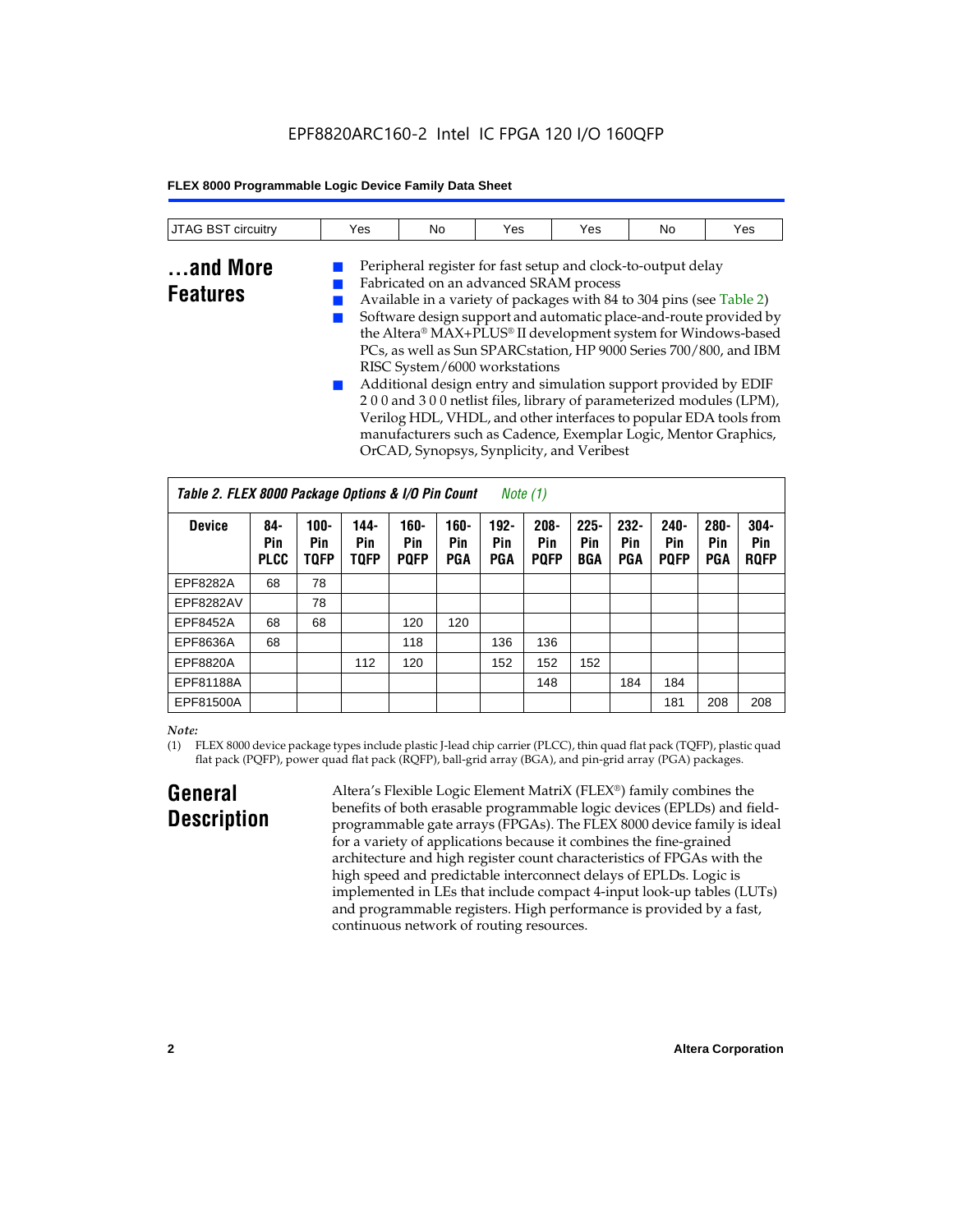FLEX 8000 devices provide a large number of storage elements for applications such as digital signal processing (DSP), wide-data-path manipulation, and data transformation. These devices are an excellent choice for bus interfaces, TTL integration, coprocessor functions, and high-speed controllers. The high-pin-count packages can integrate multiple 32-bit buses into a single device. Table 3 shows FLEX 8000 performance and LE requirements for typical applications.

| Tadie J. Flea Quuu Feituitiiaiige |                 |       |                    |     |            |  |  |  |  |  |  |
|-----------------------------------|-----------------|-------|--------------------|-----|------------|--|--|--|--|--|--|
| <b>Application</b>                | <b>LEs Used</b> |       | <b>Speed Grade</b> |     |            |  |  |  |  |  |  |
|                                   |                 | $A-2$ | A-3                | A-4 |            |  |  |  |  |  |  |
| 16-bit loadable counter           | 16              | 125   | 95                 | 83  | <b>MHz</b> |  |  |  |  |  |  |
| 16-bit up/down counter            | 16              | 125   | 95                 | 83  | <b>MHz</b> |  |  |  |  |  |  |
| 24-bit accumulator                | 24              | 87    | 67                 | 58  | <b>MHz</b> |  |  |  |  |  |  |
| 16-bit address decode             | 4               | 4.2   | 4.9                | 6.3 | ns         |  |  |  |  |  |  |
| 16-to-1 multiplexer               | 10              | 6.6   | 7.9                | 9.5 | ns         |  |  |  |  |  |  |

*Table 3. FLEX 8000 Performance*

All FLEX 8000 device packages provide four dedicated inputs for synchronous control signals with large fan-outs. Each I/O pin has an associated register on the periphery of the device. As outputs, these registers provide fast clock-to-output times; as inputs, they offer quick setup times.

The logic and interconnections in the FLEX 8000 architecture are configured with CMOS SRAM elements. FLEX 8000 devices are configured at system power-up with data stored in an industry-standard parallel EPROM or an Altera serial configuration devices, or with data provided by a system controller. Altera offers the EPC1, EPC1213, EPC1064, and EPC1441 configuration devices, which configure FLEX 8000 devices via a serial data stream. Configuration data can also be stored in an industry-standard  $32 K \times 8$  bit or larger configuration device, or downloaded from system RAM. After a FLEX 8000 device has been configured, it can be reconfigured in-circuit by resetting the device and loading new data. Because reconfiguration requires less than 100 ms, realtime changes can be made during system operation. For information on how to configure FLEX 8000 devices, go to the following documents:

- Configuration Devices for APEX & FLEX Devices Data Sheet
- $BitBlaster$  Serial Download Cable Data Sheet
- ByteBlasterMV Parallel Port Download Cable Data Sheet
- *Application Note 33 (Configuring FLEX 8000 Devices)*
- *Application Note 38 (Configuring Multiple FLEX 8000 Devices)*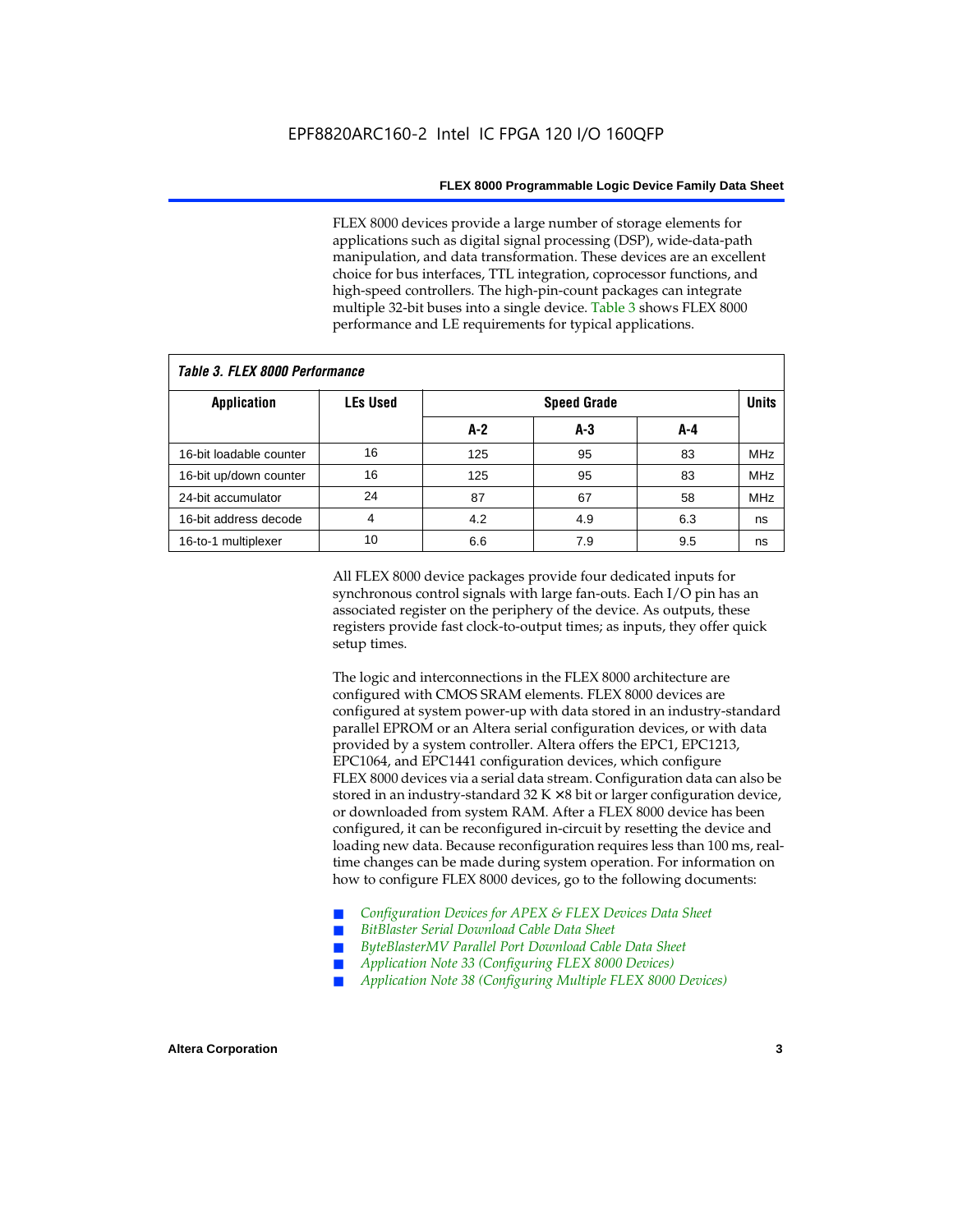FLEX 8000 devices contain an optimized microprocessor interface that permits the microprocessor to configure FLEX 8000 devices serially, in parallel, synchronously, or asynchronously. The interface also enables the microprocessor to treat a FLEX 8000 device as memory and configure the device by writing to a virtual memory location, making it very easy for the designer to create configuration software.

The FLEX 8000 family is supported by Altera's MAX+PLUS II development system, a single, integrated package that offers schematic, text—including the Altera Hardware Description Language (AHDL), VHDL, and Verilog HDL—and waveform design entry, compilation and logic synthesis, simulation and timing analysis, and device programming. The MAX+PLUS II software provides EDIF 2 0 0 and 3 0 0, library of parameterized modules (LPM), VHDL, Verilog HDL, and other interfaces for additional design entry and simulation support from other industrystandard PC- and UNIX workstation-based EDA tools. The MAX+PLUS II software runs on Windows-based PCs and Sun SPARCstation, HP 9000 Series 700/800, and IBM RISC System/6000 workstations.

The MAX+PLUS II software interfaces easily with common gate array EDA tools for synthesis and simulation. For example, the MAX+PLUS II software can generate Verilog HDL files for simulation with tools such as Cadence Verilog-XL. Additionally, the MAX+PLUS II software contains EDA libraries that use device-specific features such as carry chains, which are used for fast counter and arithmetic functions. For instance, the Synopsys Design Compiler library supplied with the MAX+PLUS II development system includes DesignWare functions that are optimized for the FLEX 8000 architecture.



For more information on the MAX+PLUS II software, go to the *MAX+PLUS II Programmable Logic Development System & Software Data Sheet*.

### **Functional Description**

The FLEX 8000 architecture incorporates a large matrix of compact building blocks called logic elements (LEs). Each LE contains a 4-input LUT that provides combinatorial logic capability and a programmable register that offers sequential logic capability. The fine-grained structure of the LE provides highly efficient logic implementation.

Eight LEs are grouped together to form a logic array block (LAB). Each FLEX 8000 LAB is an independent structure with common inputs, interconnections, and control signals. The LAB architecture provides a coarse-grained structure for high device performance and easy routing.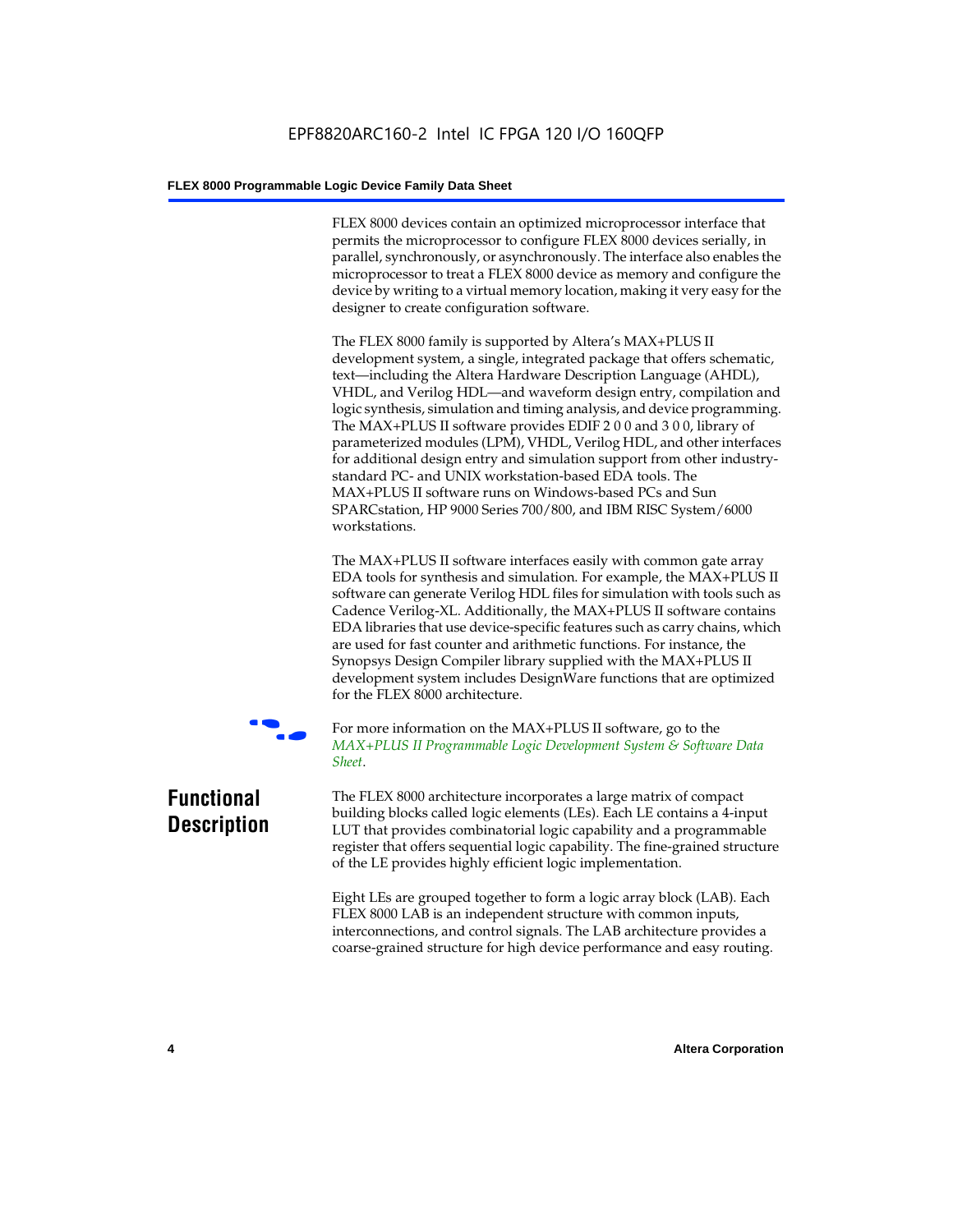Figure 1 shows a block diagram of the FLEX 8000 architecture. Each group of eight LEs is combined into an LAB; LABs are arranged into rows and columns. The I/O pins are supported by I/O elements (IOEs) located at the ends of rows and columns. Each IOE contains a bidirectional I/O buffer and a flipflop that can be used as either an input or output register.



Signal interconnections within FLEX 8000 devices and between device pins are provided by the FastTrack Interconnect, a series of fast, continuous channels that run the entire length and width of the device. IOEs are located at the end of each row (horizontal) and column (vertical) FastTrack Interconnect path.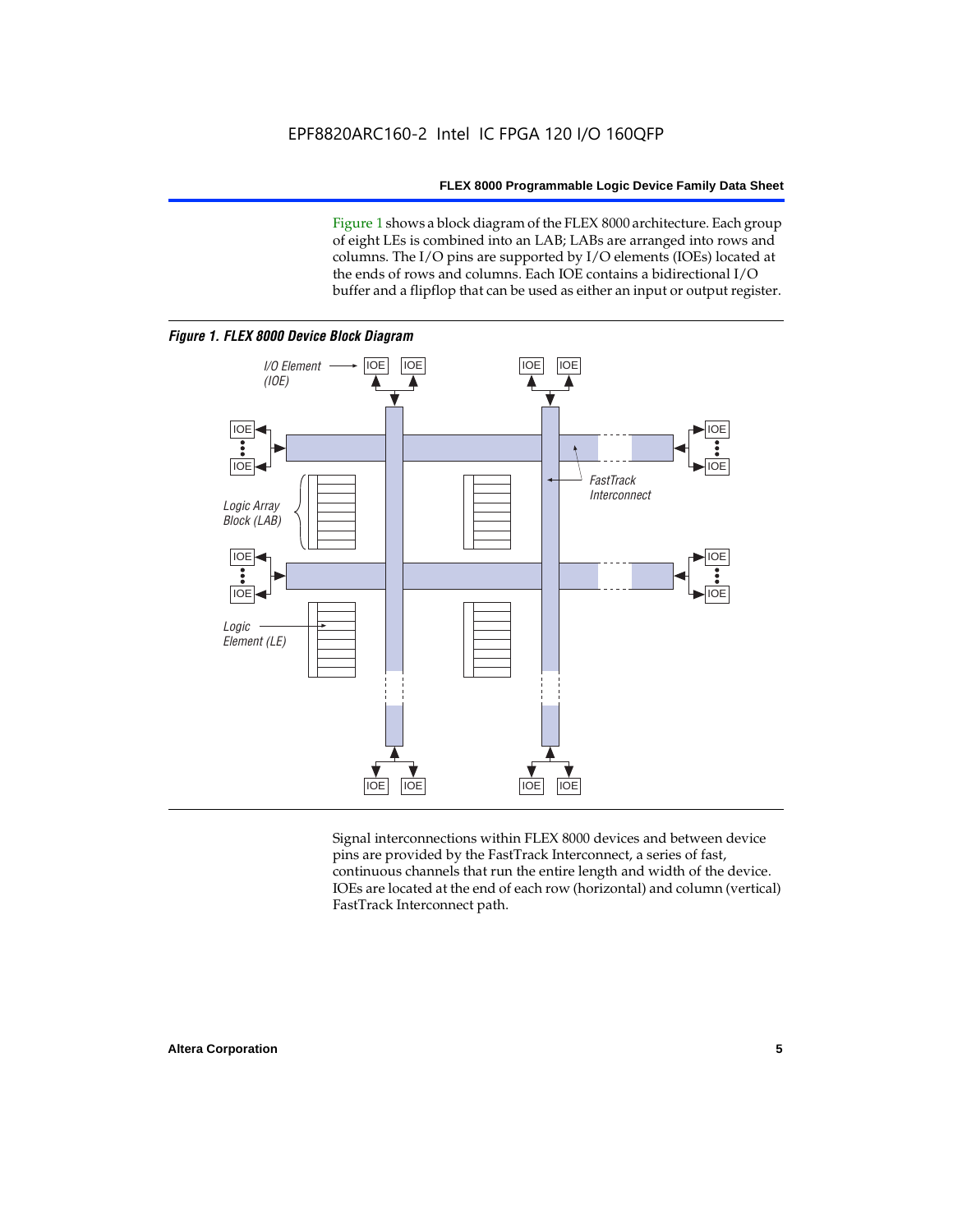### **Logic Array Block**

A logic array block (LAB) consists of eight LEs, their associated carry and cascade chains, LAB control signals, and the LAB local interconnect. The LAB provides the coarse-grained structure of the FLEX 8000 architecture. This structure enables FLEX 8000 devices to provide efficient routing, high device utilization, and high performance. Figure 2 shows a block diagram of the FLEX 8000 LAB.



**6 Altera Corporation**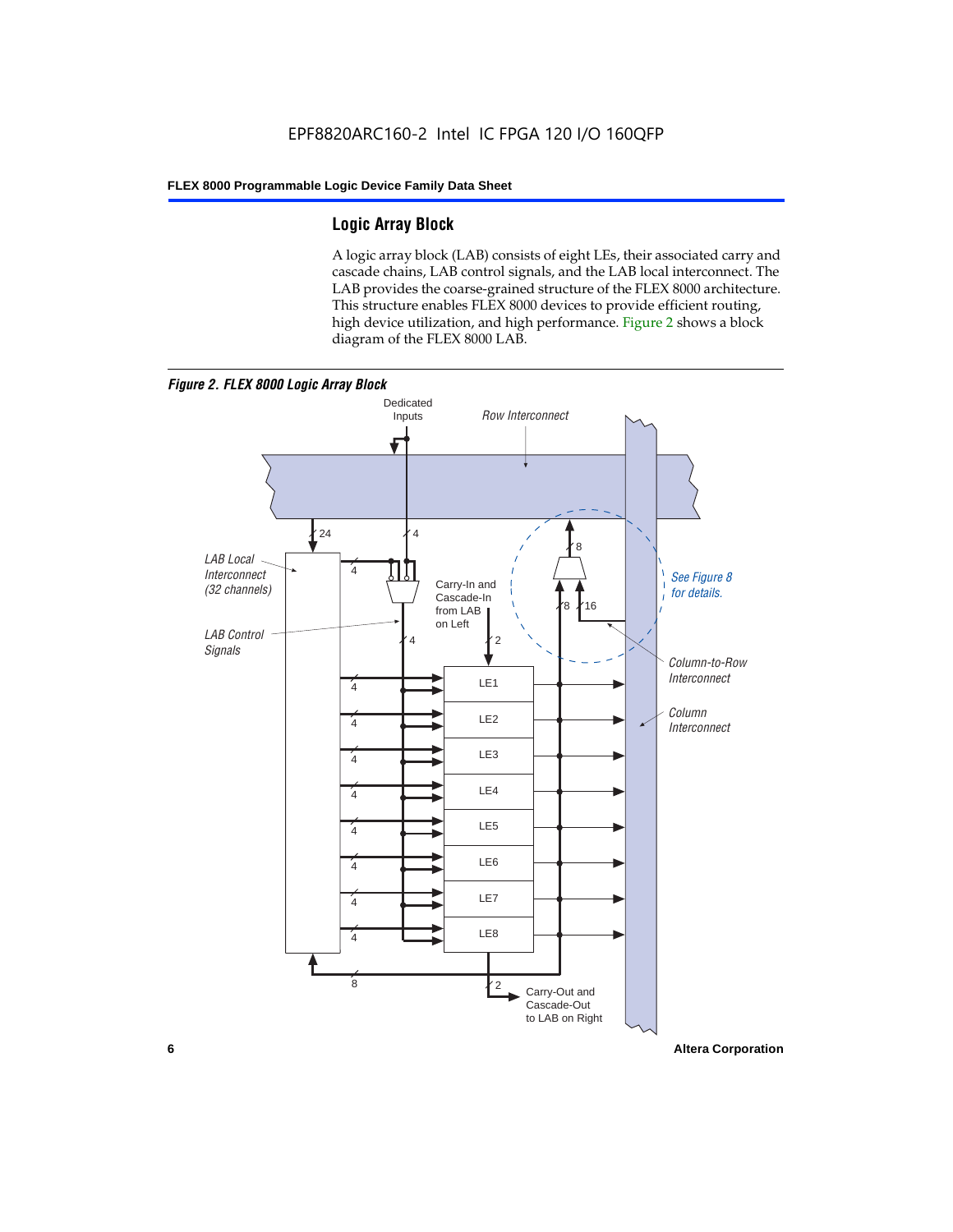Each LAB provides four control signals that can be used in all eight LEs. Two of these signals can be used as clocks, and the other two for clear/preset control. The LAB control signals can be driven directly from a dedicated input pin, an I/O pin, or any internal signal via the LAB local interconnect. The dedicated inputs are typically used for global clock, clear, or preset signals because they provide synchronous control with very low skew across the device. FLEX 8000 devices support up to four individual global clock, clear, or preset control signals. If logic is required on a control signal, it can be generated in one or more LEs in any LAB and driven into the local interconnect of the target LAB.

### **Logic Element**

The logic element (LE) is the smallest unit of logic in the FLEX 8000 architecture, with a compact size that provides efficient logic utilization. Each LE contains a 4-input LUT, a programmable flipflop, a carry chain, and cascade chain. Figure 3 shows a block diagram of an LE.



The LUT is a function generator that can quickly compute any function of four variables. The programmable flipflop in the LE can be configured for D, T, JK, or SR operation. The clock, clear, and preset control signals on the flipflop can be driven by dedicated input pins, general-purpose I/O pins, or any internal logic. For purely combinatorial functions, the flipflop is bypassed and the output of the LUT goes directly to the output of the LE.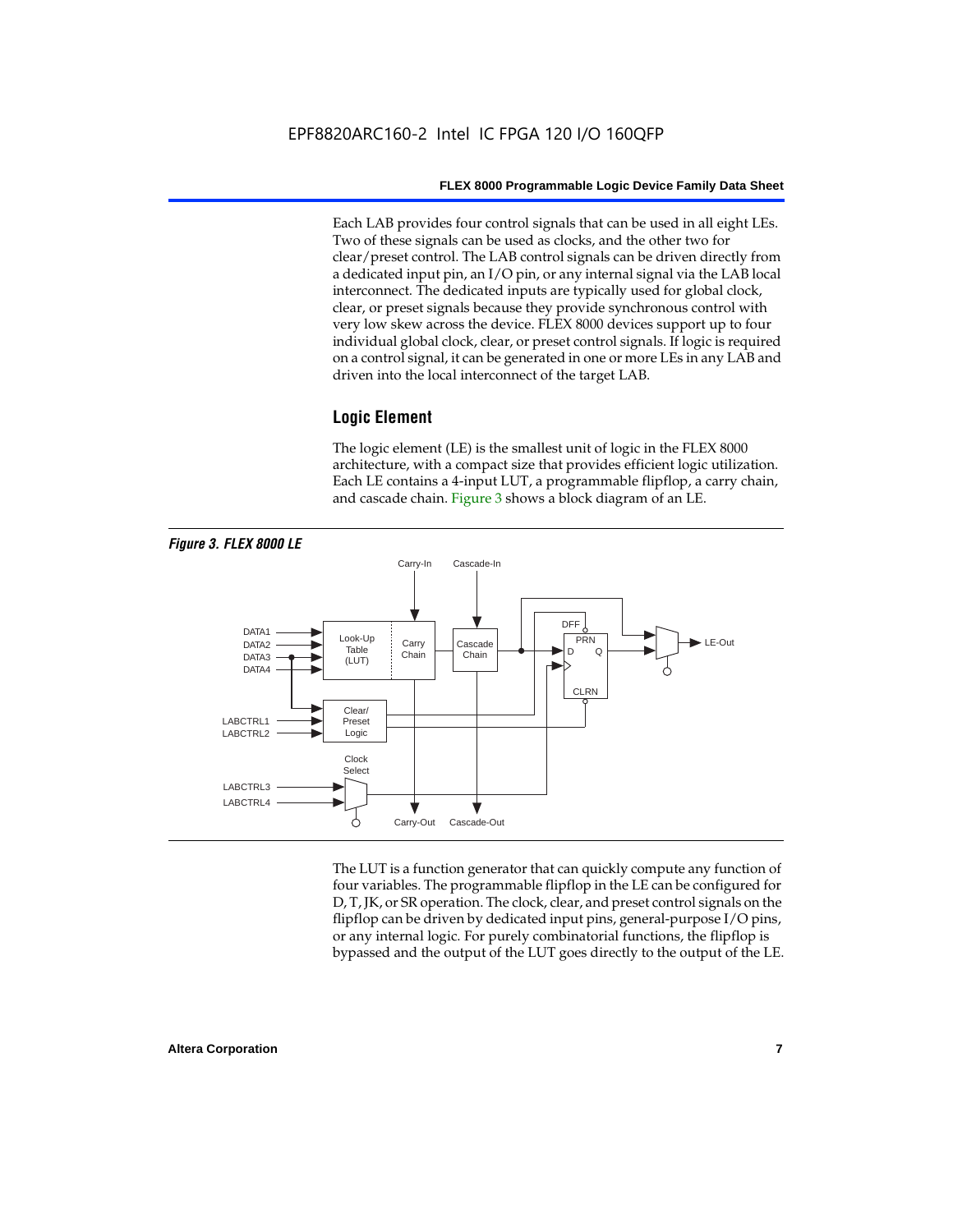The FLEX 8000 architecture provides two dedicated high-speed data paths—carry chains and cascade chains—that connect adjacent LEs without using local interconnect paths. The carry chain supports highspeed counters and adders; the cascade chain implements wide-input functions with minimum delay. Carry and cascade chains connect all LEs in an LAB and all LABs in the same row. Heavy use of carry and cascade chains can reduce routing flexibility. Therefore, the use of carry and cascade chains should be limited to speed-critical portions of a design.

### *Carry Chain*

The carry chain provides a very fast (less than 1 ns) carry-forward function between LEs. The carry-in signal from a lower-order bit moves forward into the higher-order bit via the carry chain, and feeds into both the LUT and the next portion of the carry chain. This feature allows the FLEX 8000 architecture to implement high-speed counters and adders of arbitrary width. The MAX+PLUS II Compiler can create carry chains automatically during design processing; designers can also insert carry chain logic manually during design entry.

Figure 4 shows how an *n*-bit full adder can be implemented in *n* + 1 LEs with the carry chain. One portion of the LUT generates the sum of two bits using the input signals and the carry-in signal; the sum is routed to the output of the LE. The register is typically bypassed for simple adders, but can be used for an accumulator function. Another portion of the LUT and the carry chain logic generate the carry-out signal, which is routed directly to the carry-in signal of the next-higher-order bit. The final carry-out signal is routed to another LE, where it can be used as a general-purpose signal. In addition to mathematical functions, carry chain logic supports very fast counters and comparators.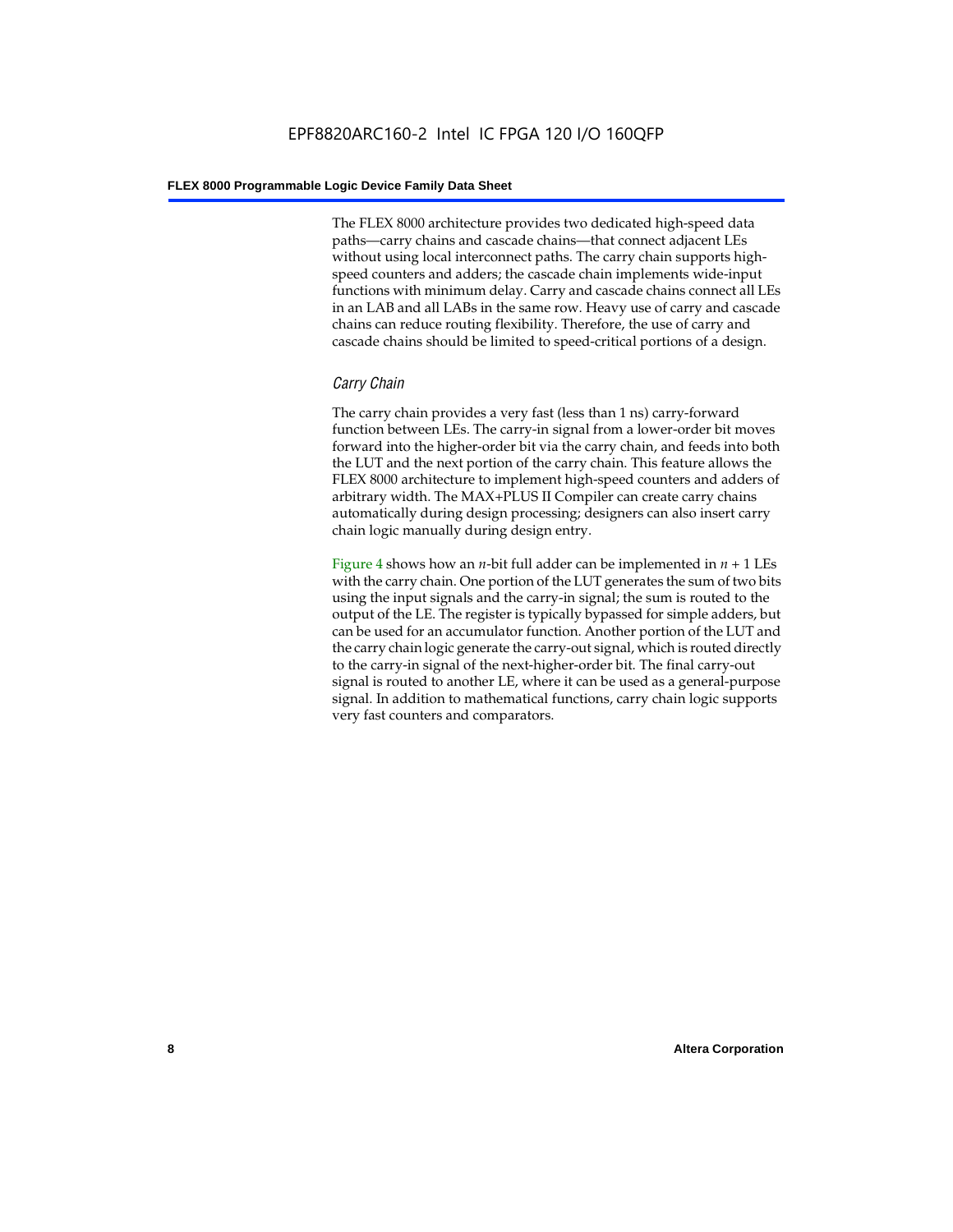

*Figure 4. FLEX 8000 Carry Chain Operation*

### *Cascade Chain*

With the cascade chain, the FLEX 8000 architecture can implement functions that have a very wide fan-in. Adjacent LUTs can be used to compute portions of the function in parallel; the cascade chain serially connects the intermediate values. The cascade chain can use a logical AND or logical OR (via De Morgan's inversion) to connect the outputs of adjacent LEs. Each additional LE provides four more inputs to the effective width of a function, with a delay as low as 0.6 ns per LE.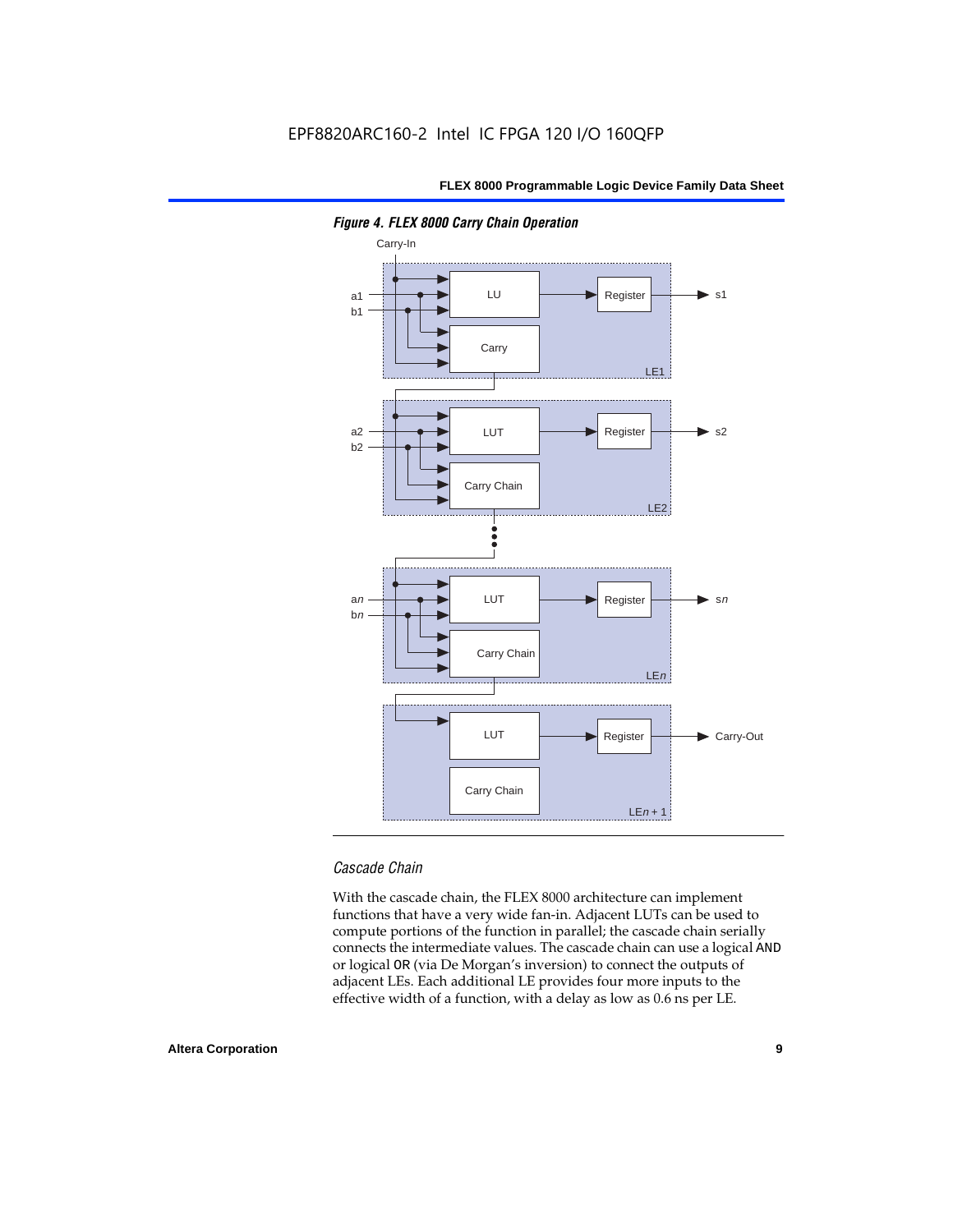The MAX+PLUS II Compiler can create cascade chains automatically during design processing; designers can also insert cascade chain logic manually during design entry. Cascade chains longer than eight LEs are automatically implemented by linking LABs together. The last LE of an LAB cascades to the first LE of the next LAB.

Figure 5 shows how the cascade function can connect adjacent LEs to form functions with a wide fan-in. These examples show functions of 4*n* variables implemented with *n* LEs. For a device with an A-2 speed grade, the LE delay is 2.4 ns; the cascade chain delay is 0.6 ns. With the cascade chain, 4.2 ns is needed to decode a 16-bit address.



*Figure 5. FLEX 8000 Cascade Chain Operation*

### *LE Operating Modes*

The FLEX 8000 LE can operate in one of four modes, each of which uses LE resources differently. See Figure 6. In each mode, seven of the ten available inputs to the LE—the four data inputs from the LAB local interconnect, the feedback from the programmable register, and the carry-in and cascade-in from the previous LE—are directed to different destinations to implement the desired logic function. The three remaining inputs to the LE provide clock, clear, and preset control for the register. The MAX+PLUS II software automatically chooses the appropriate mode for each application. Design performance can also be enhanced by designing for the operating mode that supports the desired application.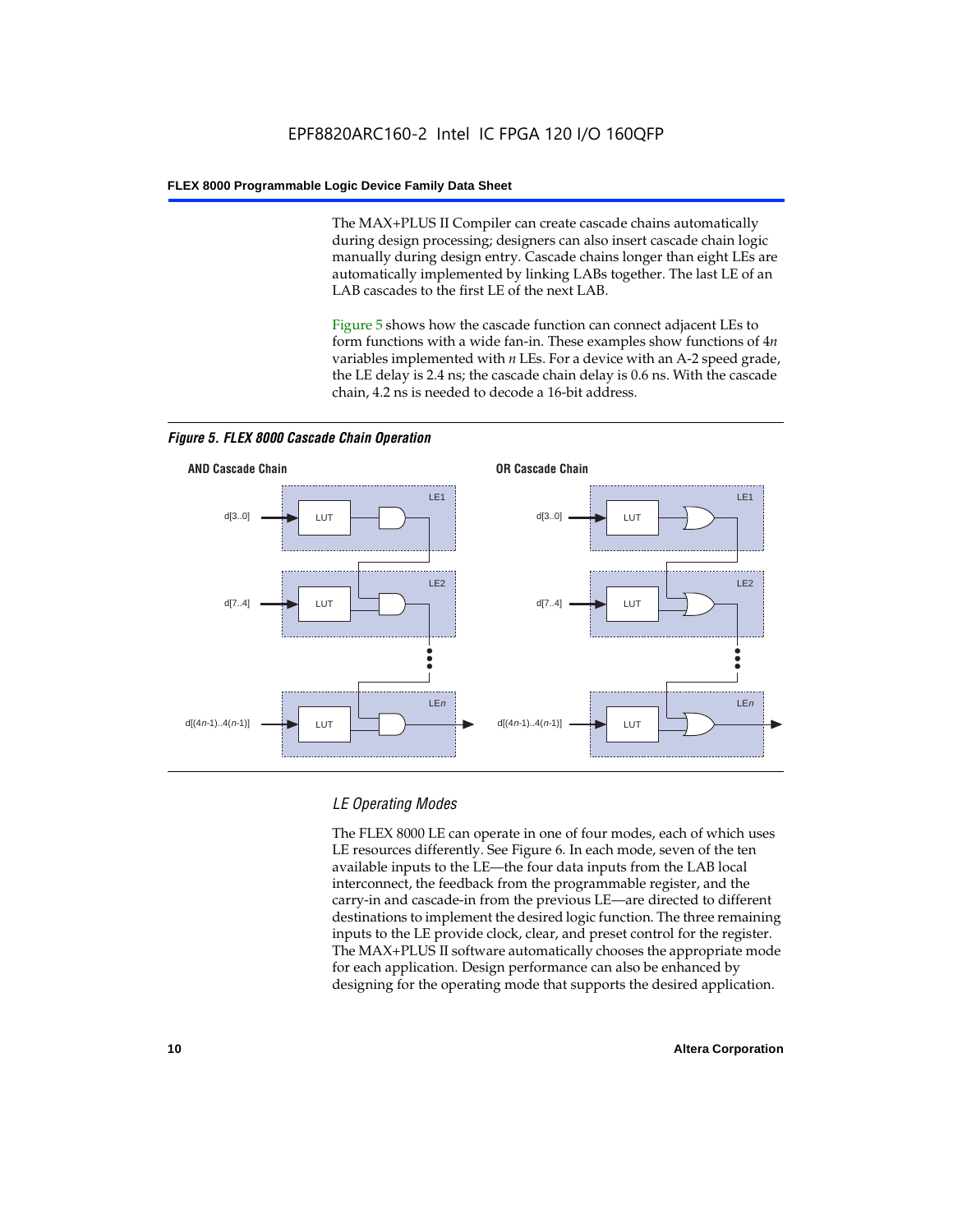### *Figure 6. FLEX 8000 LE Operating Modes*



#### **Arithmetic Mode**



### **Up/Down Counter Mode**



#### **Clearable Counter Mode**

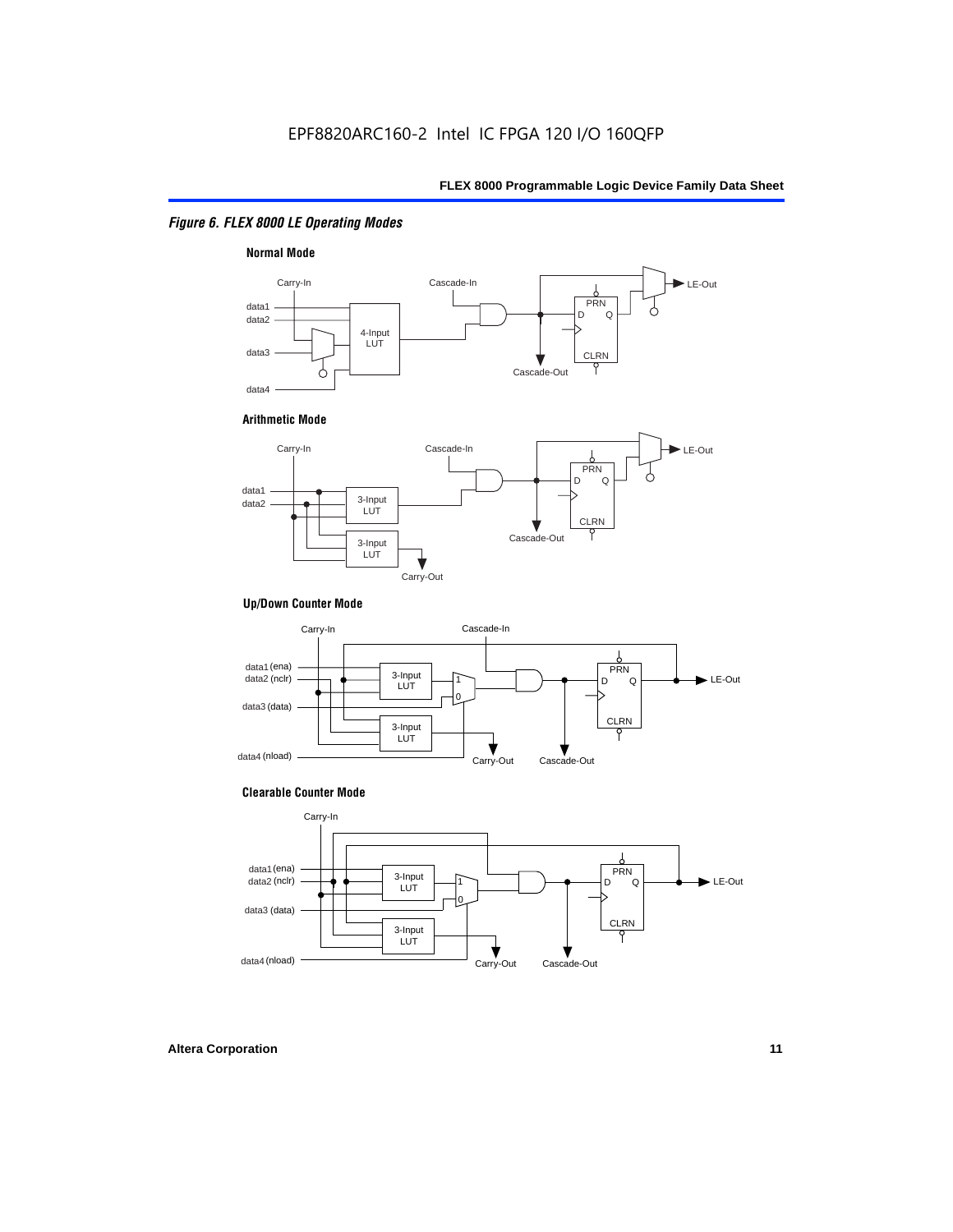### **Normal Mode**

The normal mode is suitable for general logic applications and wide decoding functions that can take advantage of a cascade chain. In normal mode, four data inputs from the LAB local interconnect and the carry-in signal are the inputs to a 4-input LUT. Using a configurable SRAM bit, the MAX+PLUS II Compiler automatically selects the carry-in or the DATA3 signal as an input. The LUT output can be combined with the cascade-in signal to form a cascade chain through the cascade-out signal. The LE-Out signal—the data output of the LE—is either the combinatorial output of the LUT and cascade chain, or the data output  $(Q)$  of the programmable register.

### **Arithmetic Mode**

The arithmetic mode offers two 3-input LUTs that are ideal for implementing adders, accumulators, and comparators. One LUT provides a 3-bit function; the other generates a carry bit. As shown in Figure 6, the first LUT uses the carry-in signal and two data inputs from the LAB local interconnect to generate a combinatorial or registered output. For example, in an adder, this output is the sum of three bits: a, b, and the carry-in. The second LUT uses the same three signals to generate a carry-out signal, thereby creating a carry chain. The arithmetic mode also supports a cascade chain.

### **Up/Down Counter Mode**

The up/down counter mode offers counter enable, synchronous up/down control, and data loading options. These control signals are generated by the data inputs from the LAB local interconnect, the carry-in signal, and output feedback from the programmable register. Two 3-input LUTs are used: one generates the counter data, and the other generates the fast carry bit. A 2-to-1 multiplexer provides synchronous loading. Data can also be loaded asynchronously with the clear and preset register control signals, without using the LUT resources.

### **Clearable Counter Mode**

The clearable counter mode is similar to the up/down counter mode, but supports a synchronous clear instead of the up/down control; the clear function is substituted for the cascade-in signal in the up/down counter mode. Two 3-input LUTs are used: one generates the counter data, and the other generates the fast carry bit. Synchronous loading is provided by a 2-to-1 multiplexer, and the output of this multiplexer is ANDed with a synchronous clear.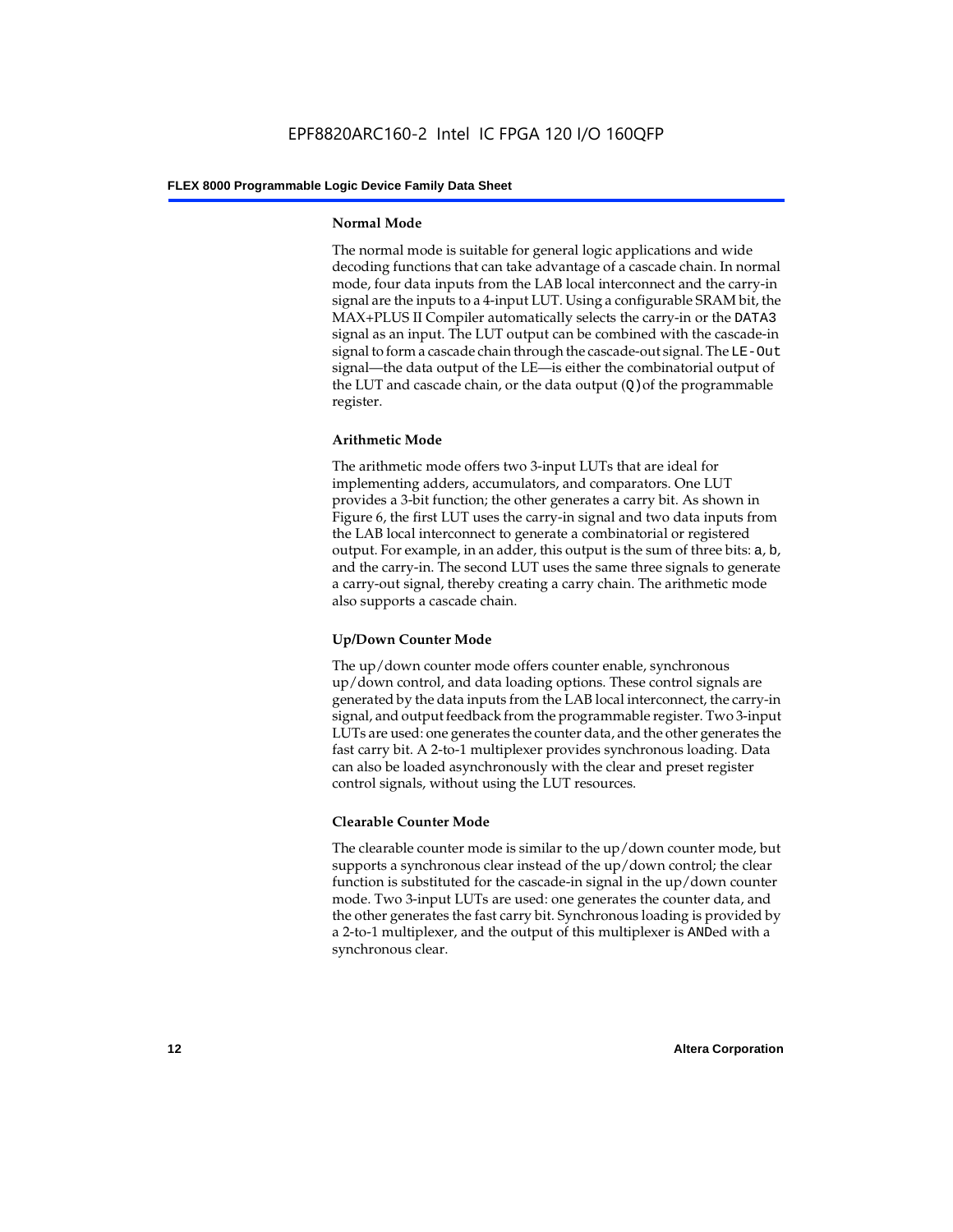### *Internal Tri-State Emulation*

Internal tri-state emulation provides internal tri-stating without the limitations of a physical tri-state bus. In a physical tri-state bus, the tri-state buffers' output enable signals select the signal that drives the bus. However, if multiple output enable signals are active, contending signals can be driven onto the bus. Conversely, if no output enable signals are active, the bus will float. Internal tri-state emulation resolves contending tri-state buffers to a low value and floating buses to a high value, thereby eliminating these problems. The MAX+PLUS II software automatically implements tri-state bus functionality with a multiplexer.

### *Clear & Preset Logic Control*

Logic for the programmable register's clear and preset functions is controlled by the DATA3, LABCTRL1, and LABCTRL2 inputs to the LE. The clear and preset control structure of the LE is used to asynchronously load signals into a register. The register can be set up so that LABCTRL1 implements an asynchronous load. The data to be loaded is driven to DATA3; when LABCTRL1 is asserted, DATA3 is loaded into the register.

During compilation, the MAX+PLUS II Compiler automatically selects the best control signal implementation. Because the clear and preset functions are active-low, the Compiler automatically assigns a logic high to an unused clear or preset.

The clear and preset logic is implemented in one of the following six asynchronous modes, which are chosen during design entry. LPM functions that use registers will automatically use the correct asynchronous mode. See Figure 7.

- Clear only
- Preset only
- Clear and preset
- Load with clear
- Load with preset
- Load without clear or preset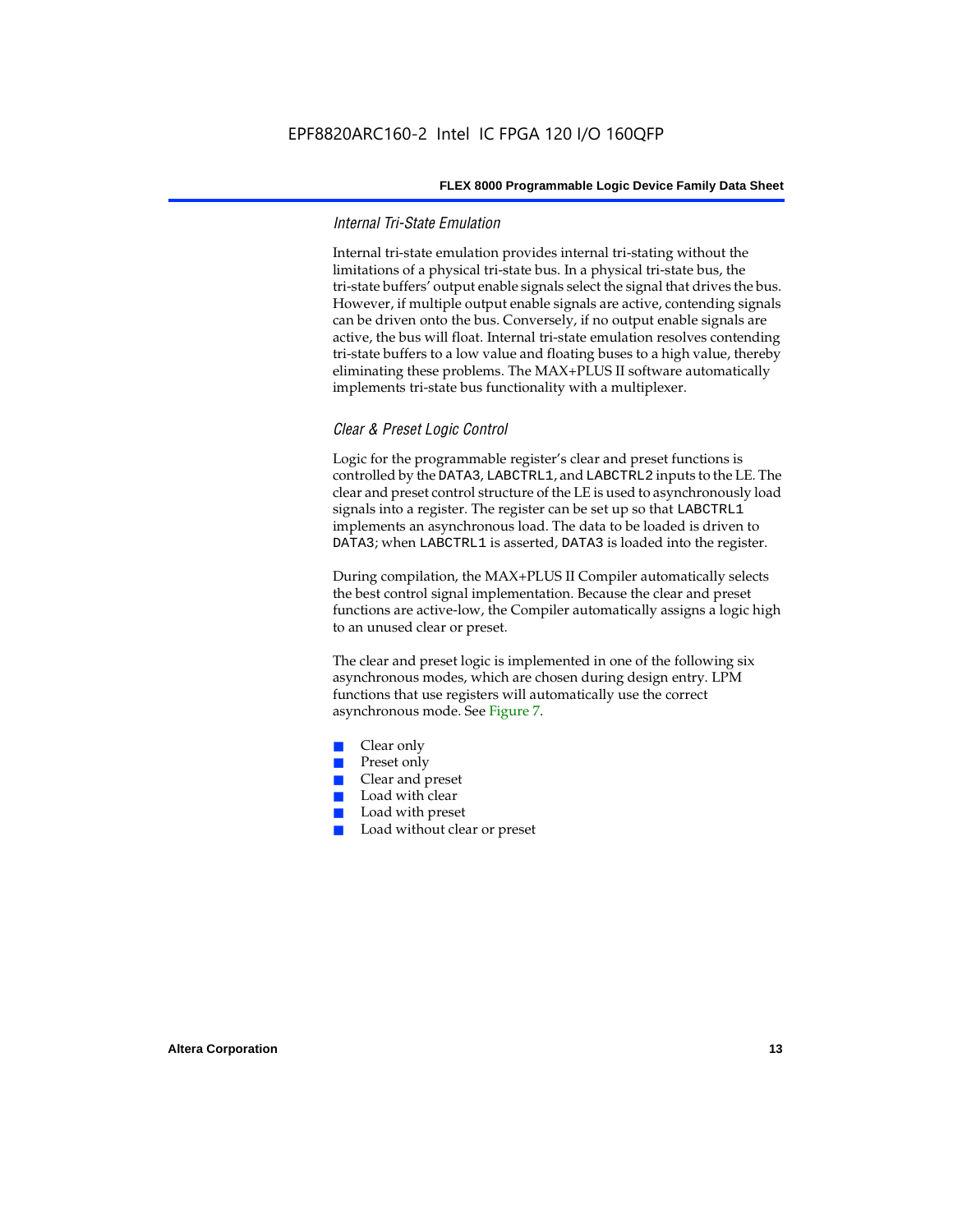### *Figure 7. FLEX 8000 LE Asynchronous Clear & Preset Modes*



### **Asynchronous Load with Clear**



### **Asynchronous Load with Preset**



### **Asynchronous Load without Clear or Preset**

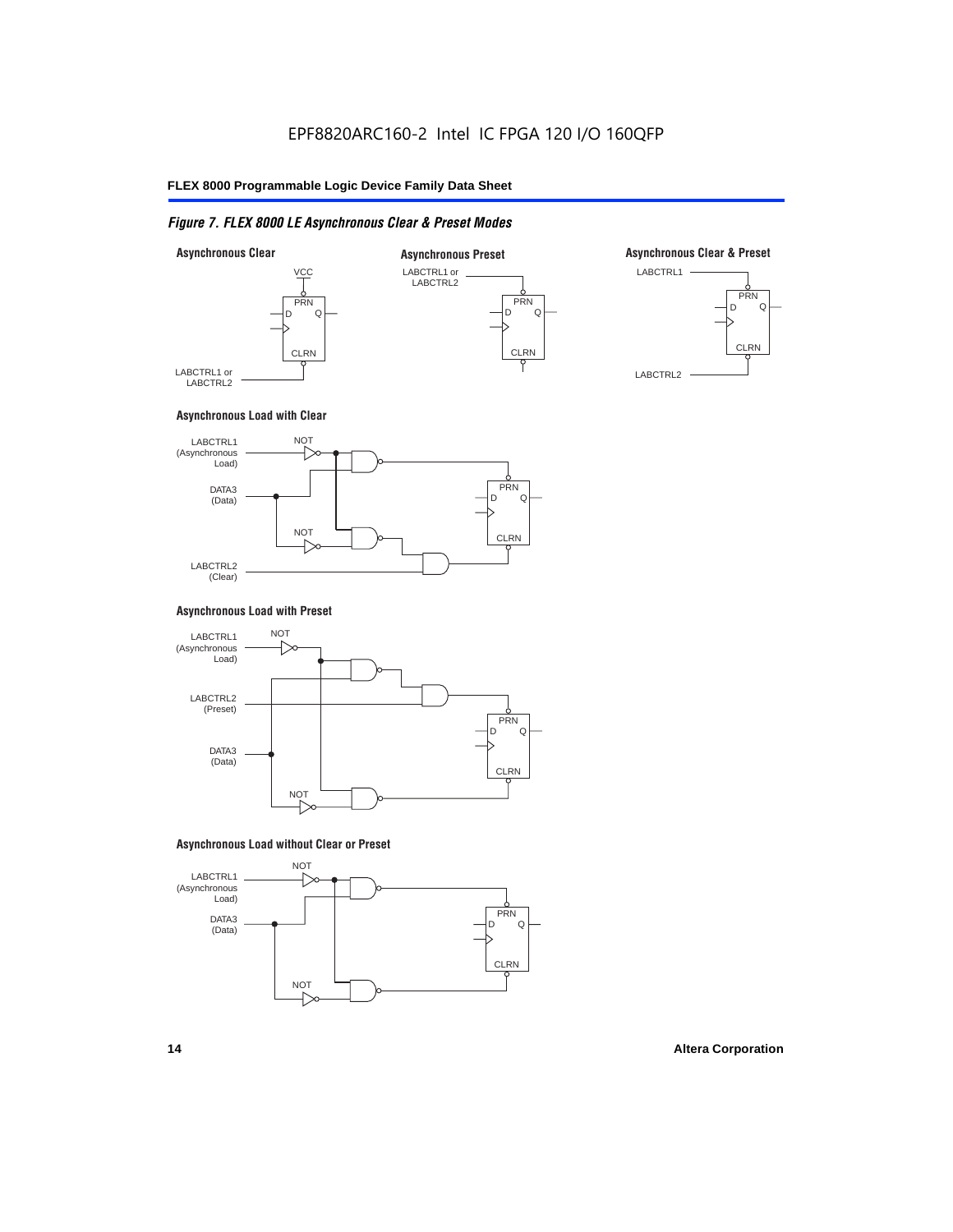### **Asynchronous Clear**

A register is cleared by one of the two LABCTRL signals. When the CLRn port receives a low signal, the register is set to zero.

### **Asynchronous Preset**

An asynchronous preset is implemented as either an asynchronous load or an asynchronous clear. If DATA3 is tied to VCC, asserting LABCTRLl asynchronously loads a 1 into the register. Alternatively, the MAX+PLUS II software can provide preset control by using the clear and inverting the input and output of the register. Inversion control is available for the inputs to both LEs and IOEs. Therefore, if a register is preset by only one of the two LABCTRL signals, the DATA3 input is not needed and can be used for one of the LE operating modes.

### **Asynchronous Clear & Preset**

When implementing asynchronous clear and preset, LABCTRL1 controls the preset and LABCTRL2 controls the clear. The DATA3 input is tied to VCC; therefore, asserting LABCTRL1 asynchronously loads a 1 into the register, effectively presetting the register. Asserting LABCTRL2 clears the register.

### **Asynchronous Load with Clear**

When implementing an asynchronous load with the clear, LABCTRL1 implements the asynchronous load of DATA3 by controlling the register preset and clear. LABCTRL2 implements the clear by controlling the register clear.

#### **Asynchronous Load with Preset**

When implementing an asynchronous load in conjunction with a preset, the MAX+PLUS II software provides preset control by using the clear and inverting the input and output of the register. Asserting LABCTRL2 clears the register, while asserting LABCTRL1 loads the register. The MAX+PLUS II software inverts the signal that drives the DATA3 signal to account for the inversion of the register's output.

### **Asynchronous Load without Clear or Preset**

When implementing an asynchronous load without the clear or preset, LABCTRL1 implements the asynchronous load of DATA3 by controlling the register preset and clear.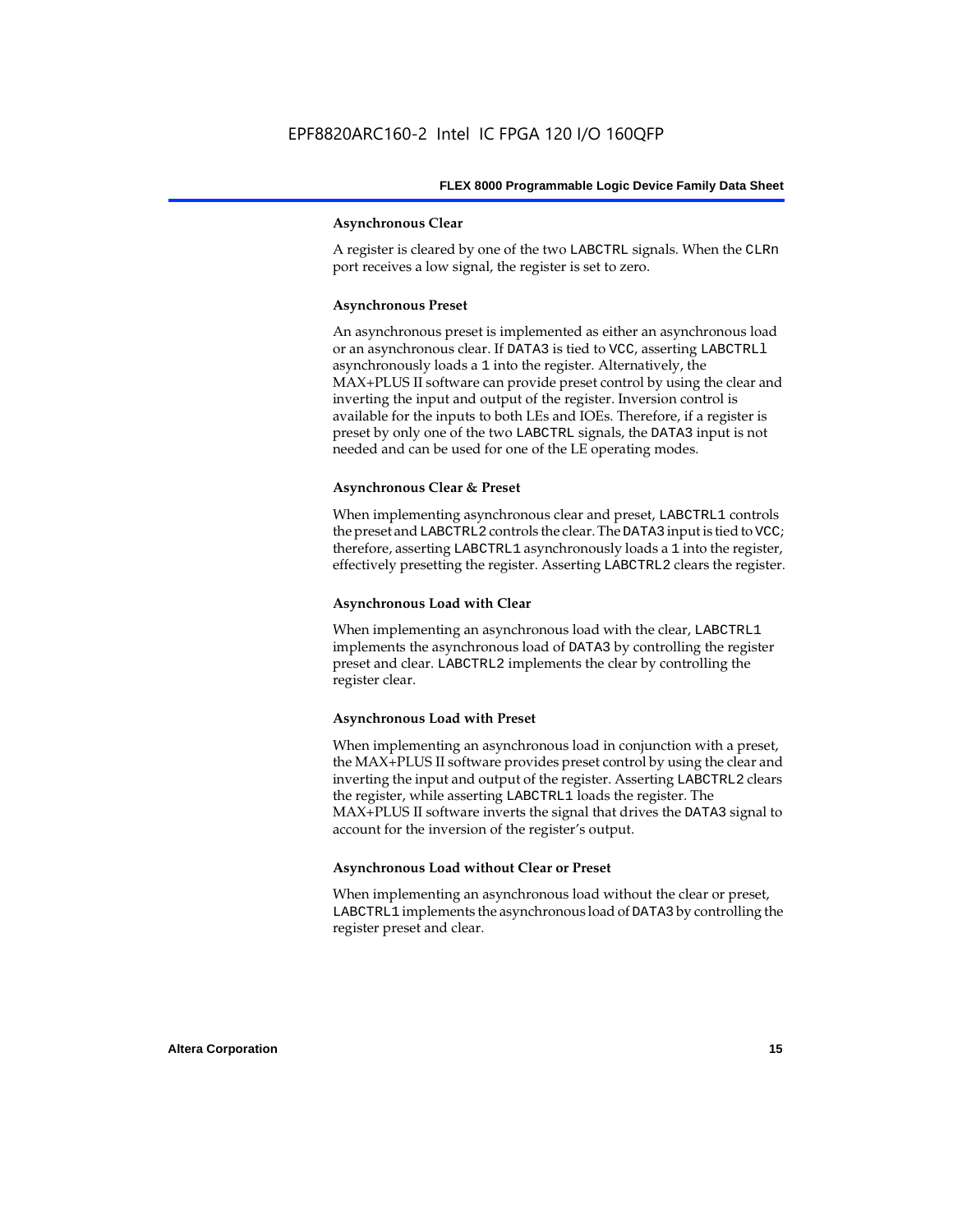### **FastTrack Interconnect**

In the FLEX 8000 architecture, connections between LEs and device I/O pins are provided by the FastTrack Interconnect, a series of continuous horizontal (row) and vertical (column) routing channels that traverse the entire FLEX 8000 device. This device-wide routing structure provides predictable performance even in complex designs. In contrast, the segmented routing structure in FPGAs requires switch matrices to connect a variable number of routing paths, which increases the delays between logic resources and reduces performance.

The LABs within FLEX 8000 devices are arranged into a matrix of columns and rows. Each row of LABs has a dedicated row interconnect that routes signals both into and out of the LABs in the row. The row interconnect can then drive I/O pins or feed other LABs in the device. Figure 8 shows how an LE drives the row and column interconnect.

*Figure 8. FLEX 8000 LAB Connections to Row & Column Interconnect*





(1) See Table 4 for the number of row channels.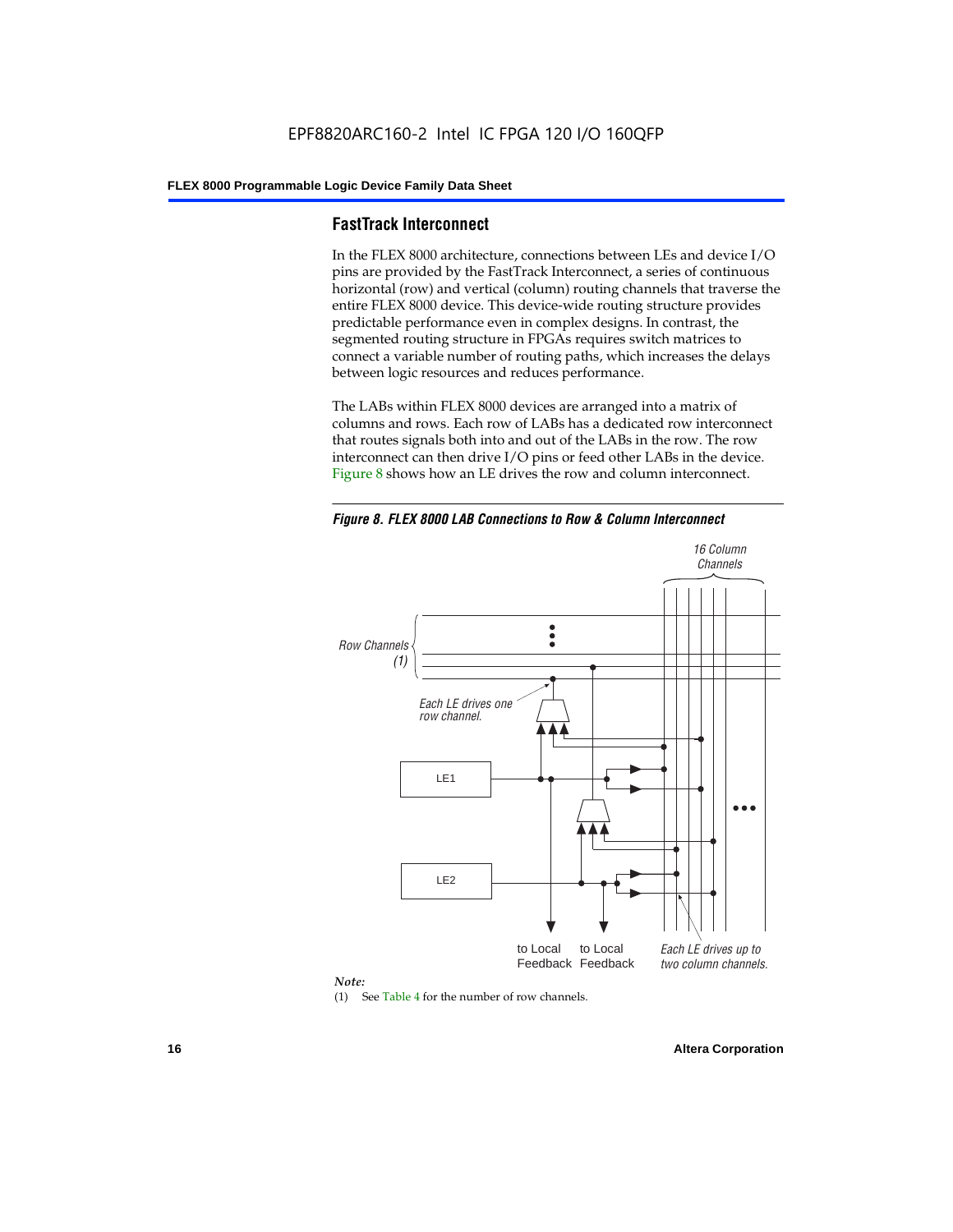Each LE in an LAB can drive up to two separate column interconnect channels. Therefore, all 16 available column channels can be driven by the LAB. The column channels run vertically across the entire device, and share access to LABs in the same column but in different rows. The MAX+PLUS II Compiler chooses which LEs must be connected to a column channel. A row interconnect channel can be fed by the output of the LE or by two column channels. These three signals feed a multiplexer that connects to a specific row channel. Each LE is connected to one 3-to-1 multiplexer. In an LAB, the multiplexers provide all 16 column channels with access to 8 row channels.

Each column of LABs has a dedicated column interconnect that routes signals out of the LABs into the column. The column interconnect can then drive I/O pins or feed into the row interconnect to route the signals to other LABs in the device. A signal from the column interconnect, which can be either the output of an LE or an input from an I/O pin, must transfer to the row interconnect before it can enter an LAB. Table 4 summarizes the FastTrack Interconnect resources available in each FLEX 8000 device.

| Table 4. FLEX 8000 FastTrack Interconnect Resources |                |                         |                |                            |  |  |  |  |  |  |
|-----------------------------------------------------|----------------|-------------------------|----------------|----------------------------|--|--|--|--|--|--|
| <b>Device</b>                                       | <b>Rows</b>    | <b>Channels per Row</b> | <b>Columns</b> | <b>Channels per Column</b> |  |  |  |  |  |  |
| EPF8282A<br>EPF8282AV                               | $\mathfrak{p}$ | 168                     | 13             | 16                         |  |  |  |  |  |  |
| EPF8452A                                            | 2              | 168                     | 21             | 16                         |  |  |  |  |  |  |
| EPF8636A                                            | 3              | 168                     | 21             | 16                         |  |  |  |  |  |  |
| EPF8820A                                            | 4              | 168                     | 21             | 16                         |  |  |  |  |  |  |
| EPF81188A                                           | 6              | 168                     | 21             | 16                         |  |  |  |  |  |  |
| EPF81500A                                           | 6              | 216                     | 27             | 16                         |  |  |  |  |  |  |

Figure 9 shows the interconnection of four adjacent LABs, with row, column, and local interconnects, as well as the associated cascade and carry chains.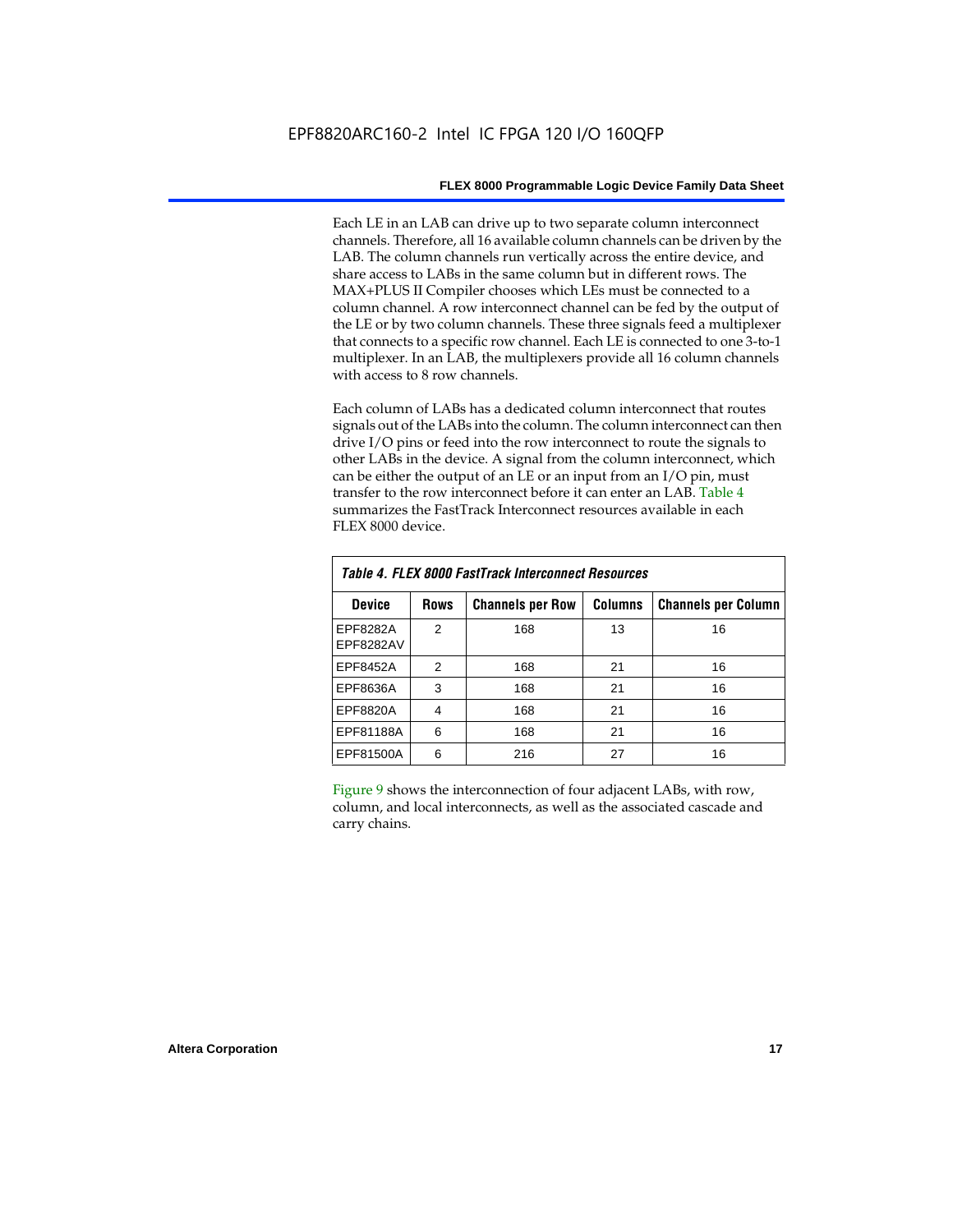### *Figure 9. FLEX 8000 Device Interconnect Resources*

*Each LAB is named according to its physical row (A, B, C, etc.) and column (1, 2, 3, etc.) position within the device.*



### **I/O Element**

An IOE contains a bidirectional I/O buffer and a register that can be used either as an input register for external data that requires a fast setup time, or as an output register for data that requires fast clock-to-output performance. IOEs can be used as input, output, or bidirectional pins. The MAX+PLUS II Compiler uses the programmable inversion option to automatically invert signals from the row and column interconnect where appropriate. Figure 10 shows the IOE block diagram.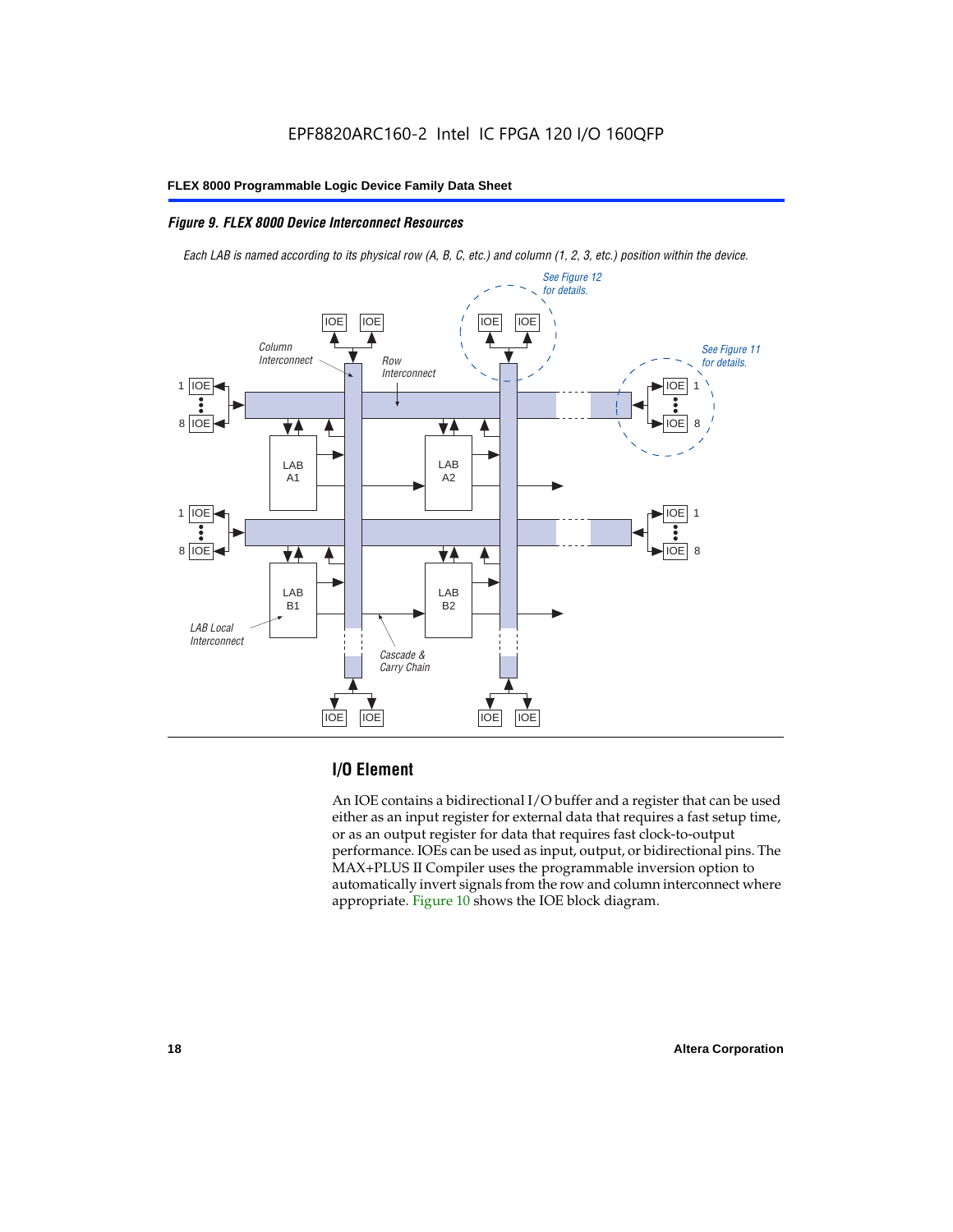### *Figure 10. FLEX 8000 IOE*



*Numbers in parentheses are for EPF81500A devices only.*

### *Row-to-IOE Connections*

Figure 11 illustrates the connection between row interconnect channels and IOEs. An input signal from an IOE can drive two separate row channels. When an IOE is used as an output, the signal is driven by an *n*-to-1 multiplexer that selects the row channels. The size of the multiplexer varies with the number of columns in a device. EPF81500A devices use a 27-to-1 multiplexer; EPF81188A, EPF8820A, EPF8636A, and EPF8452A devices use a 21-to-1 multiplexer; and EPF8282A and EPF8282AV devices use a 13-to-1 multiplexer. Eight IOEs are connected to each side of the row channels.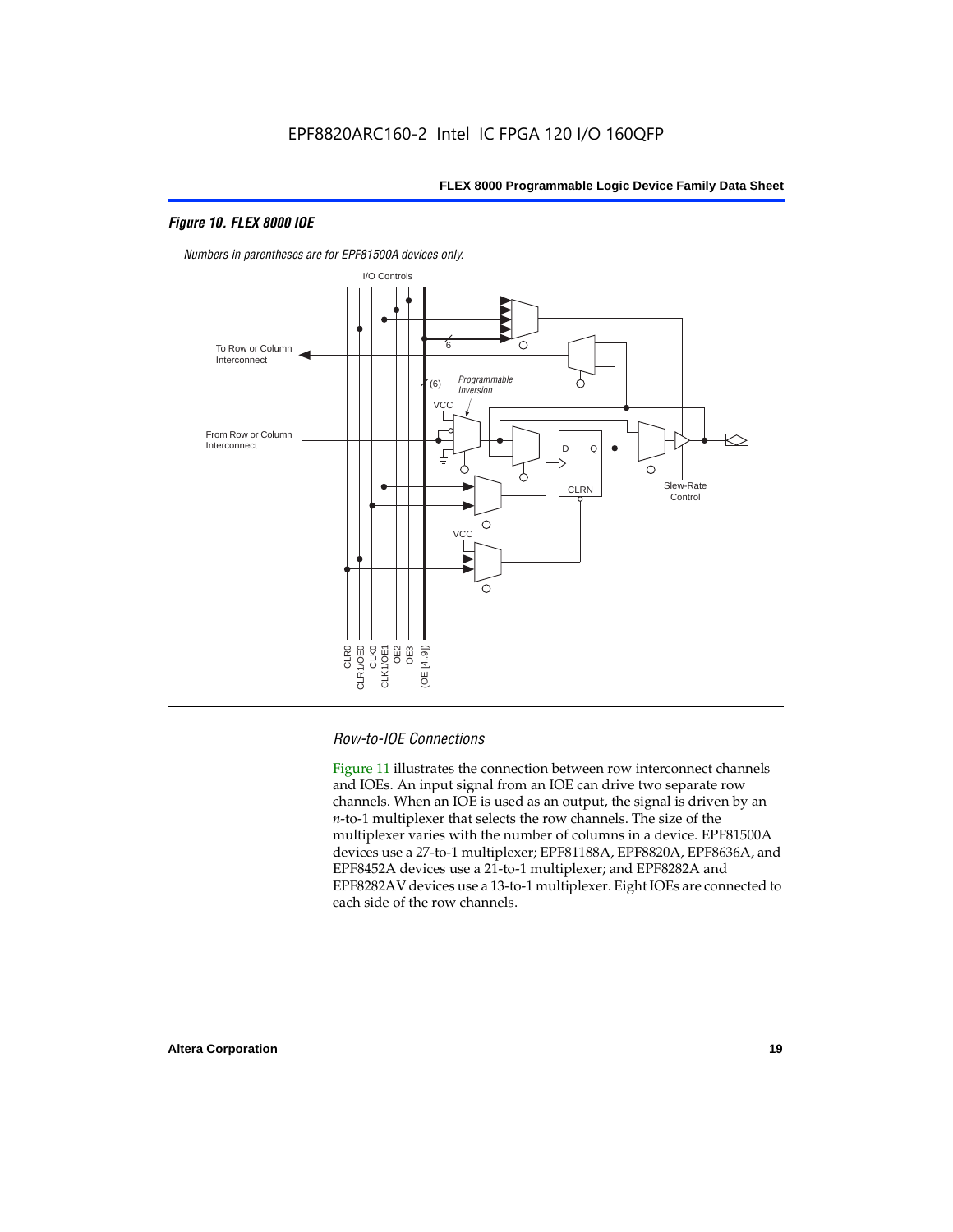### *Figure 11. FLEX 8000 Row-to-IOE Connections*

*Numbers in parentheses are for EPF81500A devices. See Note (1).*



## *Note:*<br>(1) *n*

- $n = 13$  for EPF8282A and EPF8282AV devices.
	- *n* = 21 for EPF8452A, EPF8636A, EPF8820A, and EPF81188A devices.
	- *n* = 27 for EPF81500A devices.

*Column-to-IOE Connections*

Two IOEs are located at the top and bottom of the column channels (see Figure 12). When an IOE is used as an input, it can drive up to two separate column channels. The output signal to an IOE can choose from 8 of the 16 column channels through an 8-to-1 multiplexer.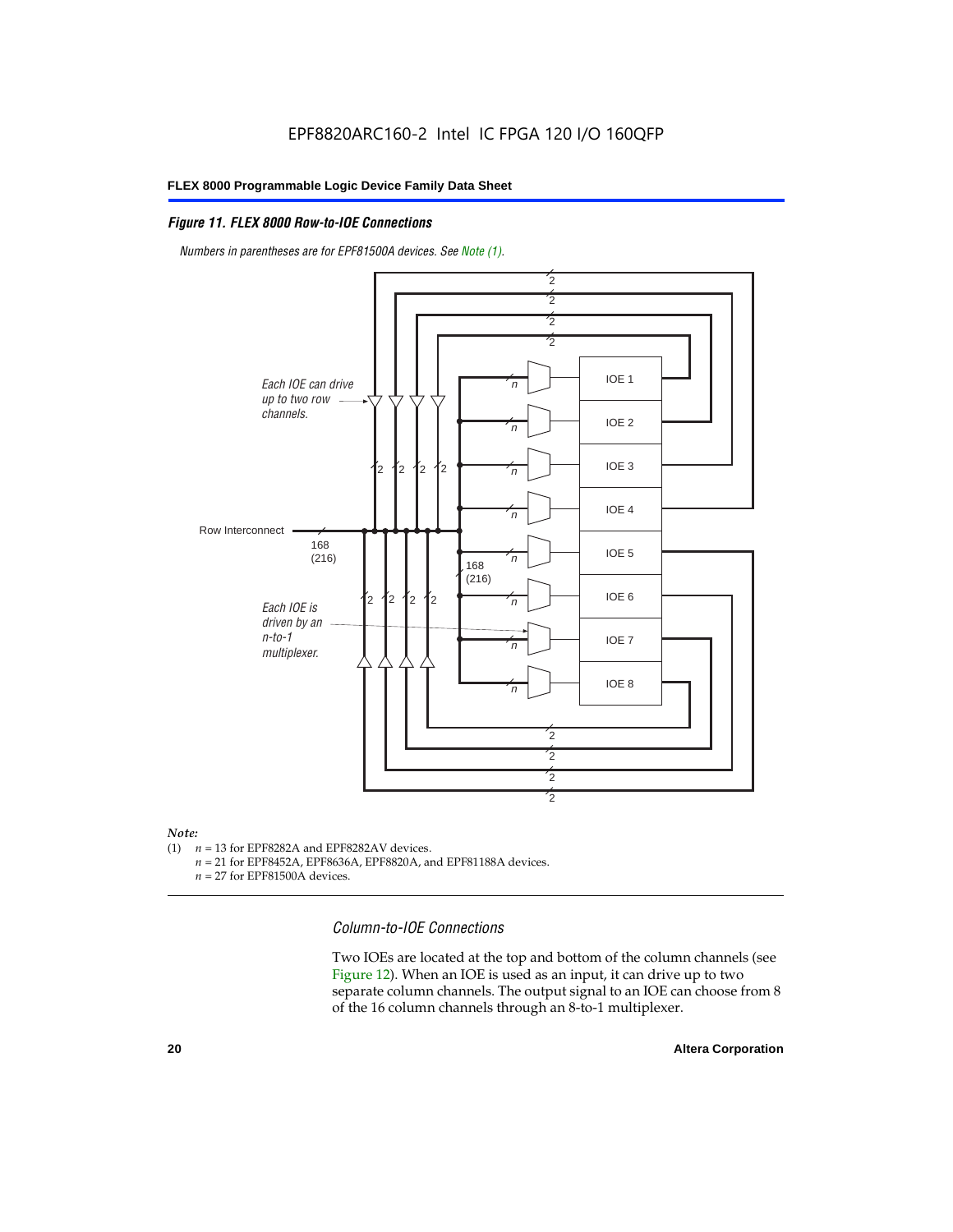

*Figure 12. FLEX 8000 Column-to-IOE Connections*

In addition to general-purpose I/O pins, FLEX 8000 devices have four dedicated input pins. These dedicated inputs provide low-skew, devicewide signal distribution, and are typically used for global clock, clear, and preset control signals. The signals from the dedicated inputs are available as control signals for all LABs and I/O elements in the device. The dedicated inputs can also be used as general-purpose data inputs because they can feed the local interconnect of each LAB in the device.

Signals enter the FLEX 8000 device either from the I/O pins that provide general-purpose input capability or from the four dedicated inputs. The IOEs are located at the ends of the row and column interconnect channels.

I/O pins can be used as input, output, or bidirectional pins. Each I/O pin has a register that can be used either as an input register for external data that requires fast setup times, or as an output register for data that requires fast clock-to-output performance. The MAX+PLUS II Compiler uses the programmable inversion option to invert signals automatically from the row and column interconnect when appropriate.

The clock, clear, and output enable controls for the IOEs are provided by a network of I/O control signals. These signals can be supplied by either the dedicated input pins or by internal logic. The IOE control-signal paths are designed to minimize the skew across the device. All control-signal sources are buffered onto high-speed drivers that drive the signals around the periphery of the device. This "peripheral bus" can be configured to provide up to four output enable signals (10 in EPF81500A devices), and up to two clock or clear signals. Figure 13 on page 22 shows how two output enable signals are shared with one clock and one clear signal.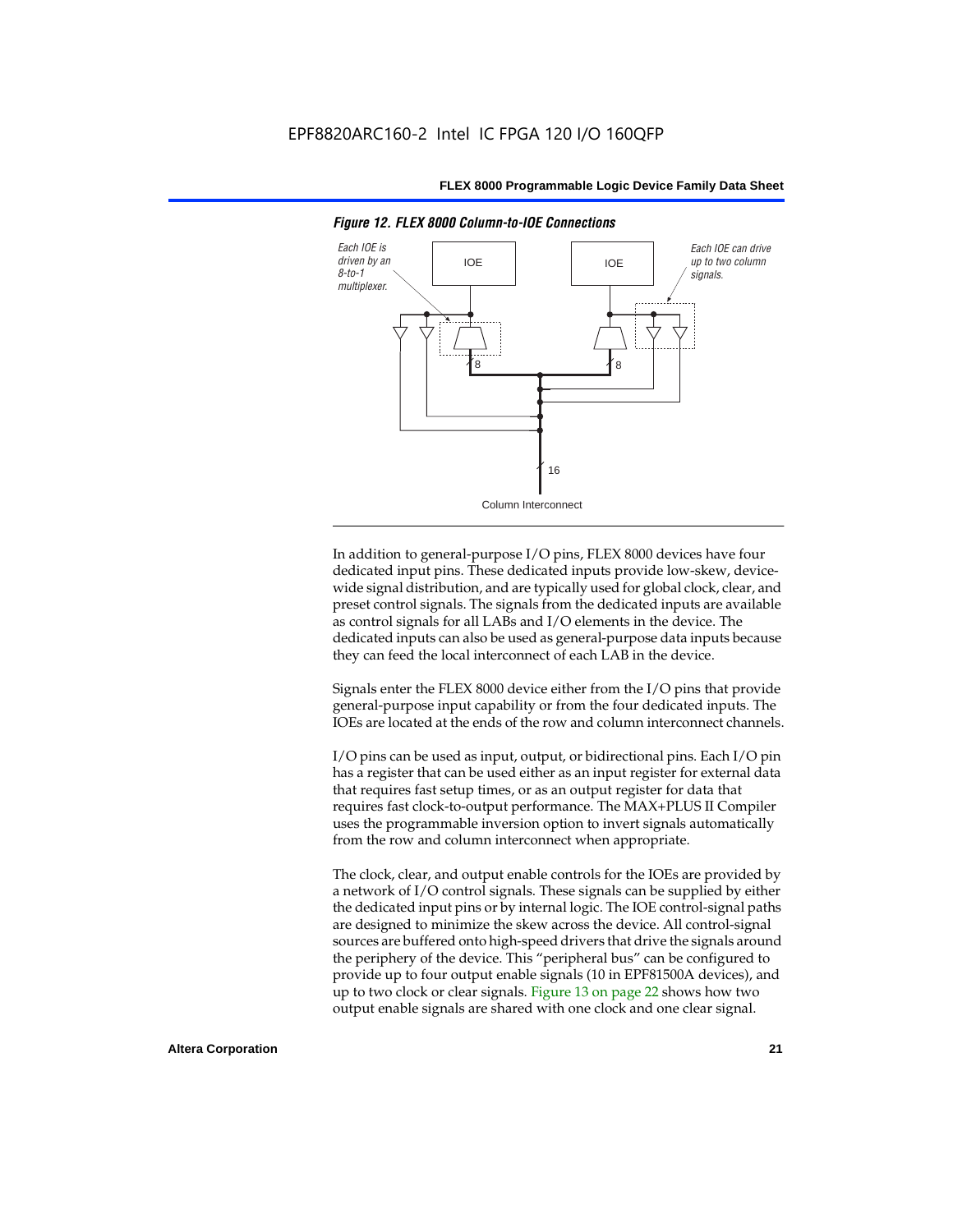The signals for the peripheral bus can be generated by any of the four dedicated inputs or signals on the row interconnect channels, as shown in Figure 13. The number of row channels in a row that can drive the peripheral bus correlates to the number of columns in the FLEX 8000 device. EPF8282A and EPF8282AV devices use 13 channels; EPF8452A, EPF8636A, EPF8820A, and EPF81188A devices use 21 channels; and EPF81500A devices use 27 channels. The first LE in each LAB is the source of the row channel signal. The six peripheral control signals (12 in EPF81500A devices) can be accessed by each IOE.

### *Figure 13. FLEX 8000 Peripheral Bus*

*Numbers in parentheses are for EPF81500A devices.*



#### *Note:*

- (1)  $n = 13$  for EPF8282A and EPF8282AV devices.
	- *n* = 21 for EPF8452A, EPF8636A, EPF8820A, and EPF81188A devices.
	- *n* = 27 for EPF81500A devices.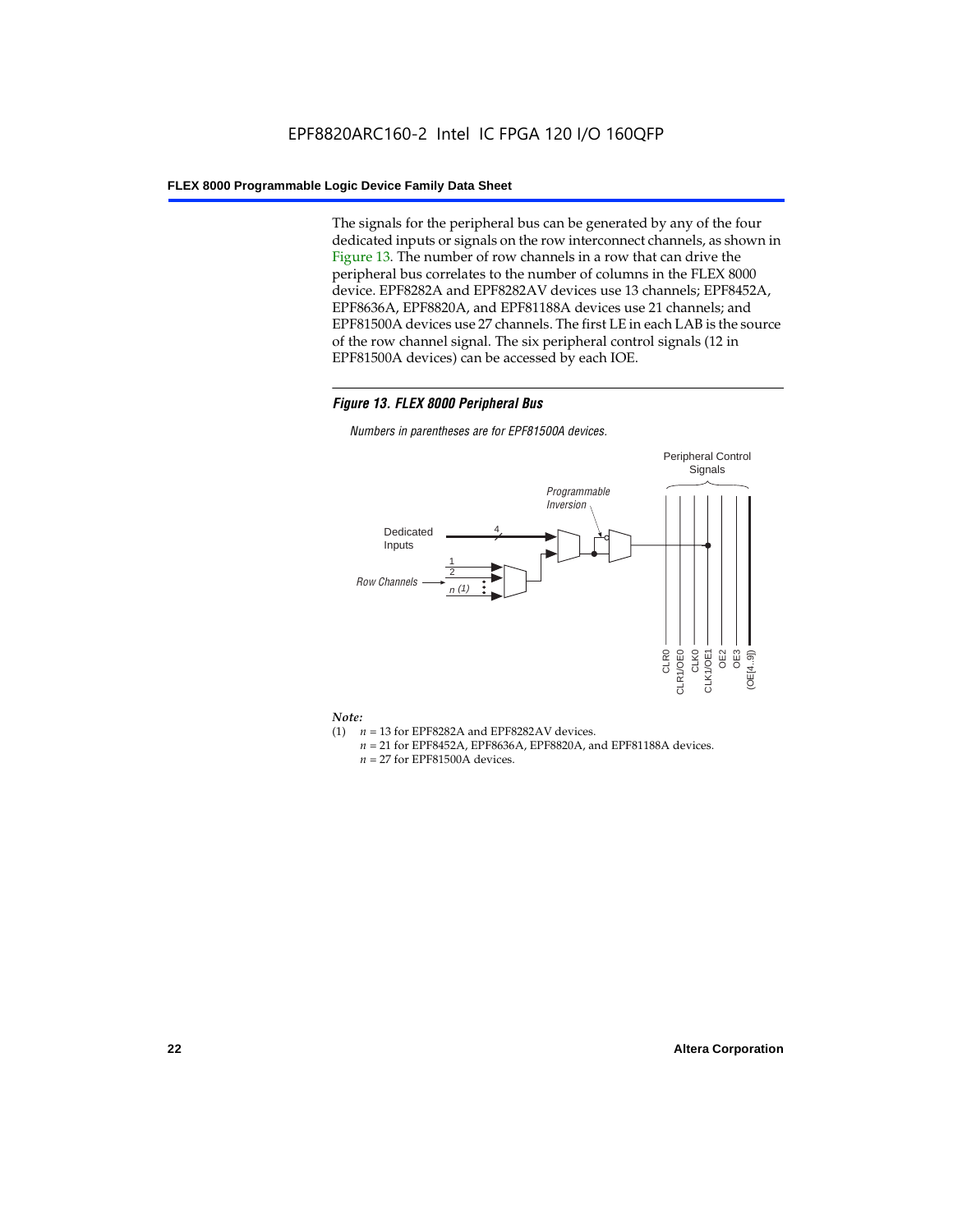Table 5 lists the source of the peripheral control signal for each FLEX 8000 device by row.

| <b>Table 5. Row Sources of FLEX 8000 Peripheral Control Signals</b> |                                     |                 |                 |                 |                  |                  |  |  |  |  |  |
|---------------------------------------------------------------------|-------------------------------------|-----------------|-----------------|-----------------|------------------|------------------|--|--|--|--|--|
| Peripheral<br><b>Control Signal</b>                                 | <b>EPF8282A</b><br><b>EPF8282AV</b> | <b>EPF8452A</b> | <b>EPF8636A</b> | <b>EPF8820A</b> | <b>EPF81188A</b> | <b>EPF81500A</b> |  |  |  |  |  |
| CLK0                                                                | Row A                               | Row A           | Row A           | Row A           | Row E            | Row E            |  |  |  |  |  |
| CLK1/OE1                                                            | Row B                               | Row B           | Row C           | Row C           | Row B            | Row B            |  |  |  |  |  |
| CLR0                                                                | Row A                               | Row A           | Row B           | Row B           | Row F            | Row F            |  |  |  |  |  |
| CLR1/OE0                                                            | Row B                               | Row B           | Row C           | Row D           | Row C            | Row C            |  |  |  |  |  |
| OE <sub>2</sub>                                                     | Row A                               | Row A           | Row A           | Row A           | Row D            | Row A            |  |  |  |  |  |
| OE3                                                                 | Row B                               | Row B           | Row B           | Row B           | Row A            | Row A            |  |  |  |  |  |
| OE4                                                                 |                                     |                 |                 |                 |                  | Row B            |  |  |  |  |  |
| OE5                                                                 |                                     |                 |                 |                 |                  | Row C            |  |  |  |  |  |
| OE6                                                                 |                                     |                 |                 |                 |                  | Row D            |  |  |  |  |  |
| OE7                                                                 |                                     |                 |                 |                 |                  | Row D            |  |  |  |  |  |
| OE8                                                                 |                                     |                 |                 |                 |                  | Row E            |  |  |  |  |  |
| OE9                                                                 |                                     |                 |                 |                 |                  | Row F            |  |  |  |  |  |

### **Output Configuration**

This section discusses slew-rate control and MultiVolt I/O interface operation for FLEX 8000 devices.

### **Slew-Rate Control**

The output buffer in each IOE has an adjustable output slew rate that can be configured for low-noise or high-speed performance. A slow slew rate reduces system noise by slowing signal transitions, adding a maximum delay of 3.5 ns. The slow slew-rate setting affects only the falling edge of a signal. The fast slew rate should be used for speed-critical outputs in systems that are adequately protected against noise. Designers can specify the slew rate on a pin-by-pin basis during design entry or assign a default slew rate to all pins on a global basis.



For more information on high-speed system design, go to *Application Note 75 (High-Speed Board Designs)*.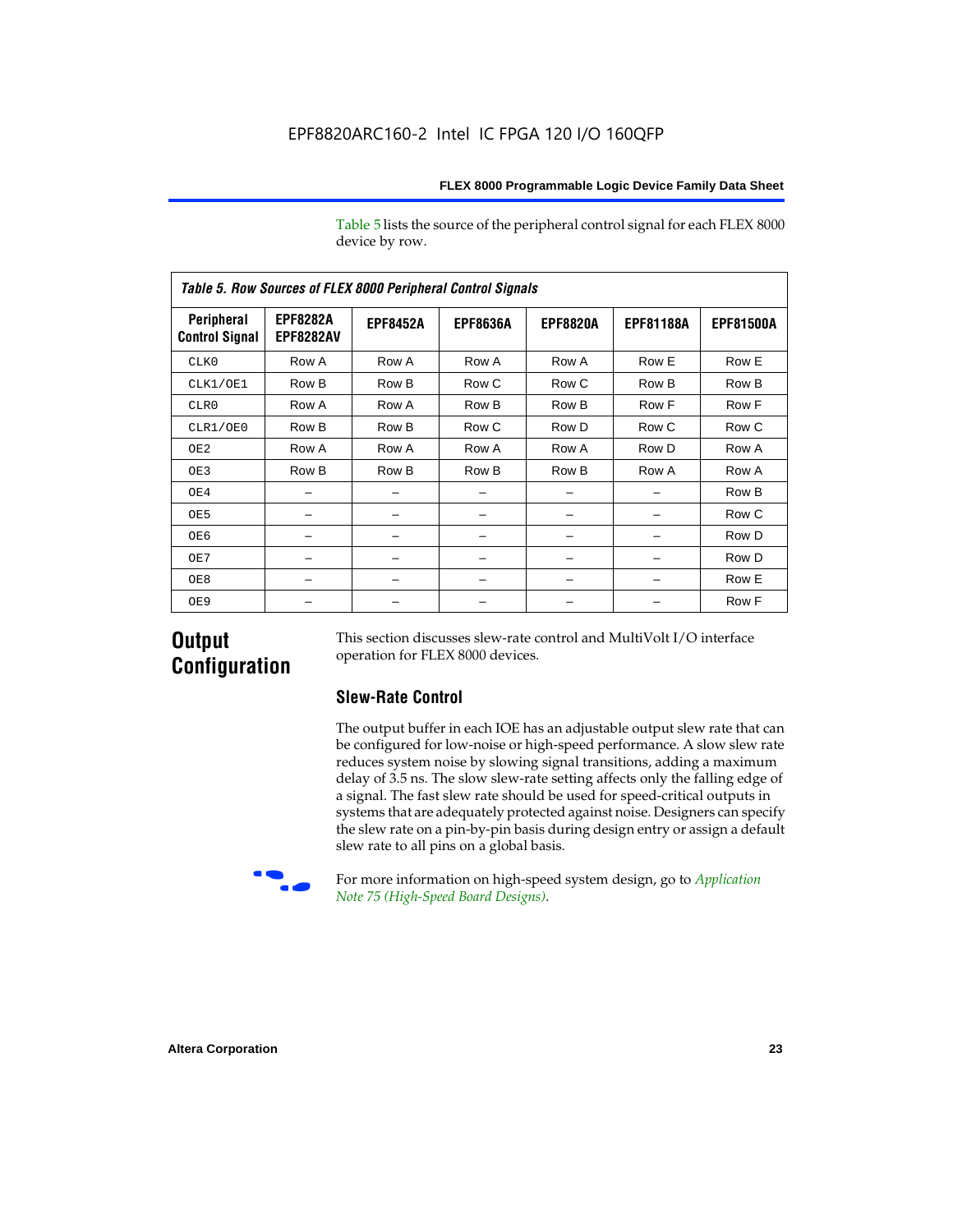### **MultiVolt I/O Interface**

The FLEX 8000 device architecture supports the MultiVolt I/O interface feature, which allows EPF81500A, EPF81188A, EPF8820A, and EPF8636A devices to interface with systems with differing supply voltages. These devices in all packages—except for EPF8636A devices in 84-pin PLCC packages—can be set for 3.3-V or 5.0-V I/O pin operation. These devices have one set of  $V_{CC}$  pins for internal operation and input buffers (VCCINT), and another set for I/O output drivers (VCCIO).

The VCCINT pins must always be connected to a 5.0-V power supply. With a 5.0-V  $V_{\text{CCINT}}$  level, input voltages are at TTL levels and are therefore compatible with 3.3-V and 5.0-V inputs.

The VCCIO pins can be connected to either a 3.3-V or 5.0-V power supply, depending on the output requirements. When the VCCIO pins are connected to a 5.0-V power supply, the output levels are compatible with 5.0-V systems. When the VCCIO pins are connected to a 3.3-V power supply, the output high is at 3.3 V and is therefore compatible with 3.3-V or 5.0-V systems. Devices operating with  $V_{\text{C}CD}$  levels lower than 4.75 V incur a nominally greater timing delay of  $t_{OD2}$  instead of  $t_{OD1}$ . See Table 8 on page 26.

### **IEEE Std. 1149.1 (JTAG) Boundary-Scan Support**

The EPF8282A, EPF8282AV, EPF8636A, EPF8820A, and EPF81500A devices provide JTAG BST circuitry. FLEX 8000 devices with JTAG circuitry support the JTAG instructions shown in Table 6.

| Table 6. EPF8282A, EPF8282AV, EPF8636A, EPF8820A & EPF81500A JTAG Instructions |                                                                                                                                                                                                      |  |  |  |  |
|--------------------------------------------------------------------------------|------------------------------------------------------------------------------------------------------------------------------------------------------------------------------------------------------|--|--|--|--|
| <b>JTAG Instruction</b>                                                        | <b>Description</b>                                                                                                                                                                                   |  |  |  |  |
| SAMPLE/PRELOAD                                                                 | Allows a snapshot of the signals at the device pins to be captured and examined during<br>normal device operation, and permits an initial data pattern to be output at the device pins.              |  |  |  |  |
| <b>EXTEST</b>                                                                  | Allows the external circuitry and board-level interconnections to be tested by forcing a test<br>pattern at the output pins and capturing test results at the input pins.                            |  |  |  |  |
| <b>BYPASS</b>                                                                  | Places the 1-bit bypass register between the TDI and TDO pins, which allows the BST<br>data to pass synchronously through the selected device to adjacent devices during<br>normal device operation. |  |  |  |  |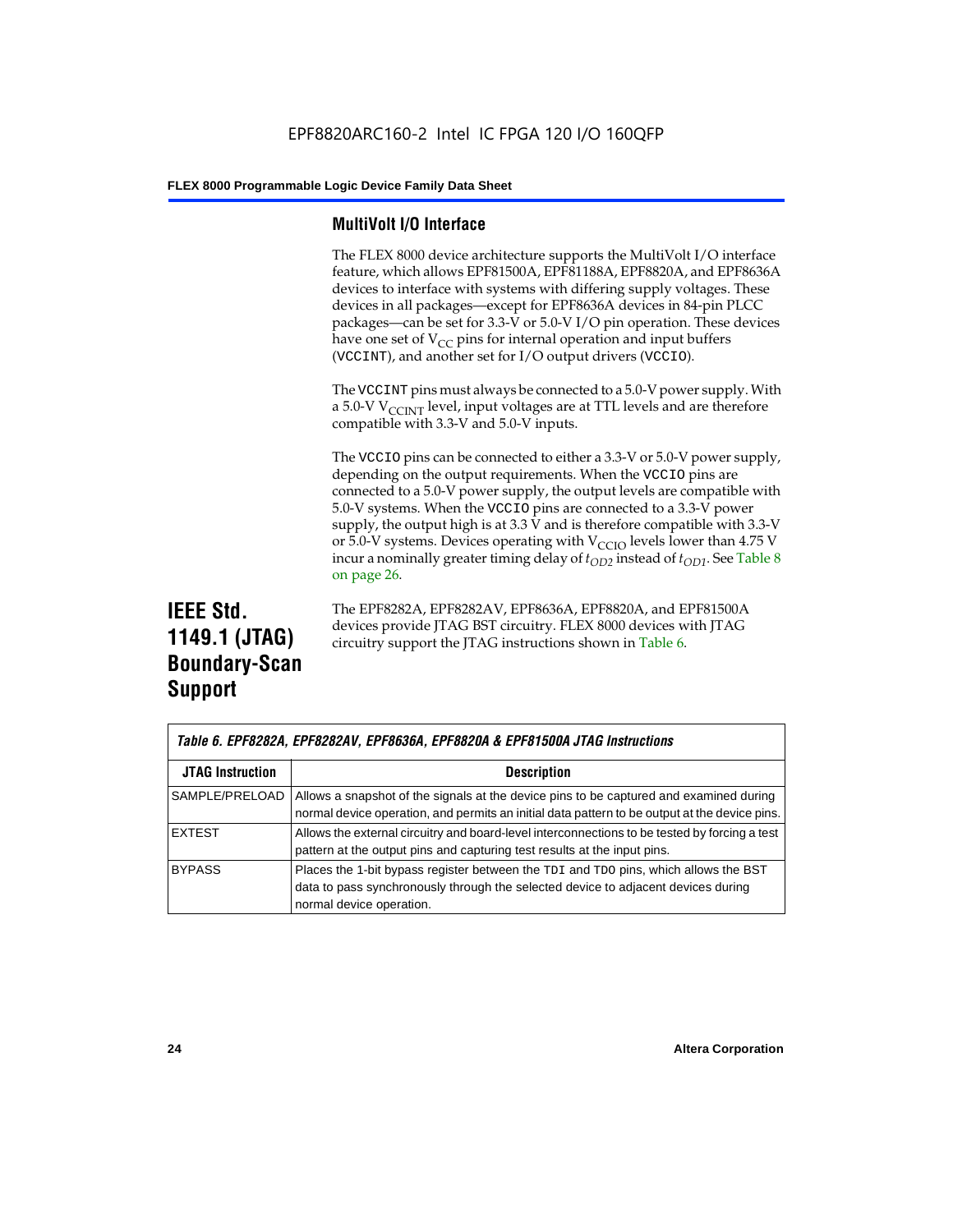The instruction register length for FLEX 8000 devices is three bits. Table 7 shows the boundary-scan register length for FLEX 8000 devices.

| Table 7. FLEX 8000 Boundary-Scan Register Length |                                      |  |  |  |  |  |
|--------------------------------------------------|--------------------------------------|--|--|--|--|--|
| <b>Device</b>                                    | <b>Boundary-Scan Register Length</b> |  |  |  |  |  |
| EPF8282A, EPF8282AV                              | 273                                  |  |  |  |  |  |
| EPF8636A                                         | 417                                  |  |  |  |  |  |
| EPF8820A                                         | 465                                  |  |  |  |  |  |
| EPF81500A                                        | 645                                  |  |  |  |  |  |

FLEX 8000 devices that support JTAG include weak pull-ups on the JTAG pins. Figure 14 shows the timing requirements for the JTAG signals.





Table 8 shows the timing parameters and values for EPF8282A, EPF8282AV, EPF8636A, EPF8820A, and EPF81500A devices.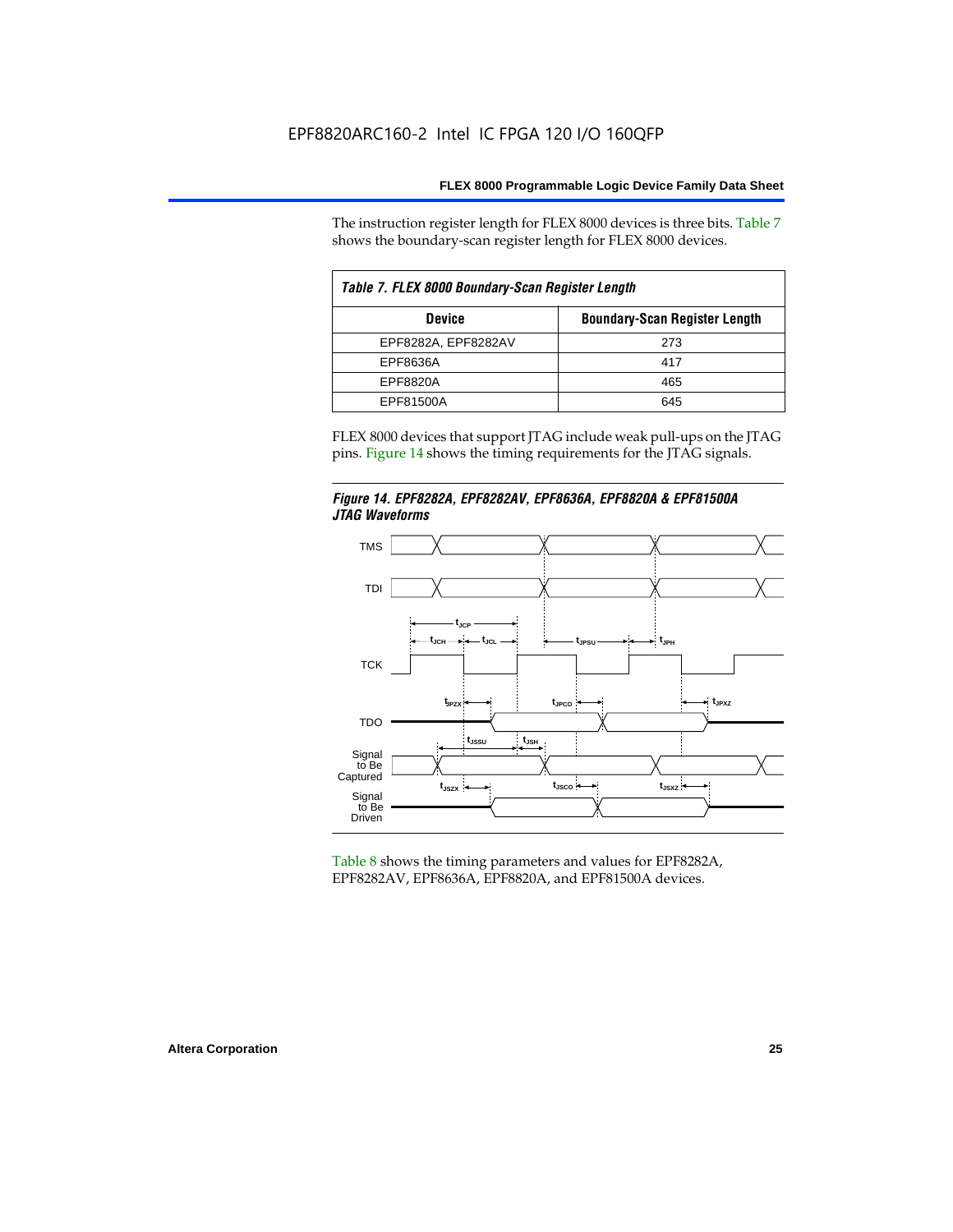| Table 8. JTAG Timing Parameters & Values |                                                |                                                                                               |     |             |  |  |  |  |  |
|------------------------------------------|------------------------------------------------|-----------------------------------------------------------------------------------------------|-----|-------------|--|--|--|--|--|
| Symbol                                   | <b>Parameter</b>                               | <b>EPF8282A</b><br><b>EPF8282AV</b><br><b>EPF8636A</b><br><b>EPF8820A</b><br><b>EPF81500A</b> |     | <b>Unit</b> |  |  |  |  |  |
|                                          |                                                | Min                                                                                           | Max |             |  |  |  |  |  |
| $t_{\rm JCP}$                            | TCK clock period                               | 100                                                                                           |     | ns          |  |  |  |  |  |
| $t_{JCH}$                                | TCK clock high time                            | 50                                                                                            |     | ns          |  |  |  |  |  |
| $t_{JCL}$                                | <b>TCK clock low time</b>                      | 50                                                                                            |     | ns          |  |  |  |  |  |
| t <sub>JPSU</sub>                        | JTAG port setup time                           | 20                                                                                            |     | ns          |  |  |  |  |  |
| t <sub>JPH</sub>                         | JTAG port hold time                            | 45                                                                                            |     | ns          |  |  |  |  |  |
| t <sub>JPCO</sub>                        | JTAG port clock to output                      |                                                                                               | 25  | ns          |  |  |  |  |  |
| t <sub>JPZX</sub>                        | JTAG port high-impedance to valid output       |                                                                                               | 25  | ns          |  |  |  |  |  |
| t <sub>JPXZ</sub>                        | JTAG port valid output to high-impedance       |                                                                                               | 25  | ns          |  |  |  |  |  |
| tjssu                                    | Capture register setup time                    | 20                                                                                            |     | ns          |  |  |  |  |  |
| $t_{JSH}$                                | Capture register hold time                     | 45                                                                                            |     | ns          |  |  |  |  |  |
| t <sub>JSCO</sub>                        | Update register clock to output                |                                                                                               | 35  | ns          |  |  |  |  |  |
| t <sub>JSZX</sub>                        | Update register high-impedance to valid output |                                                                                               | 35  | ns          |  |  |  |  |  |
| t <sub>JSXZ</sub>                        | Update register valid output to high-impedance |                                                                                               | 35  | ns          |  |  |  |  |  |

For detailed information on JTAG operation in FLEX 8000 devices, refer to *Application Note 39 (IEEE 1149.1 (JTAG) Boundary-Scan Testing in Altera Devices)*.

**Generic Testing** Each FLEX 8000 device is functionally tested and specified by Altera. Complete testing of each configurable SRAM bit and all logic functionality ensures 100% configuration yield. AC test measurements for FLEX 8000 devices are made under conditions equivalent to those shown in Figure 15. Designers can use multiple test patterns to configure devices during all stages of the production flow.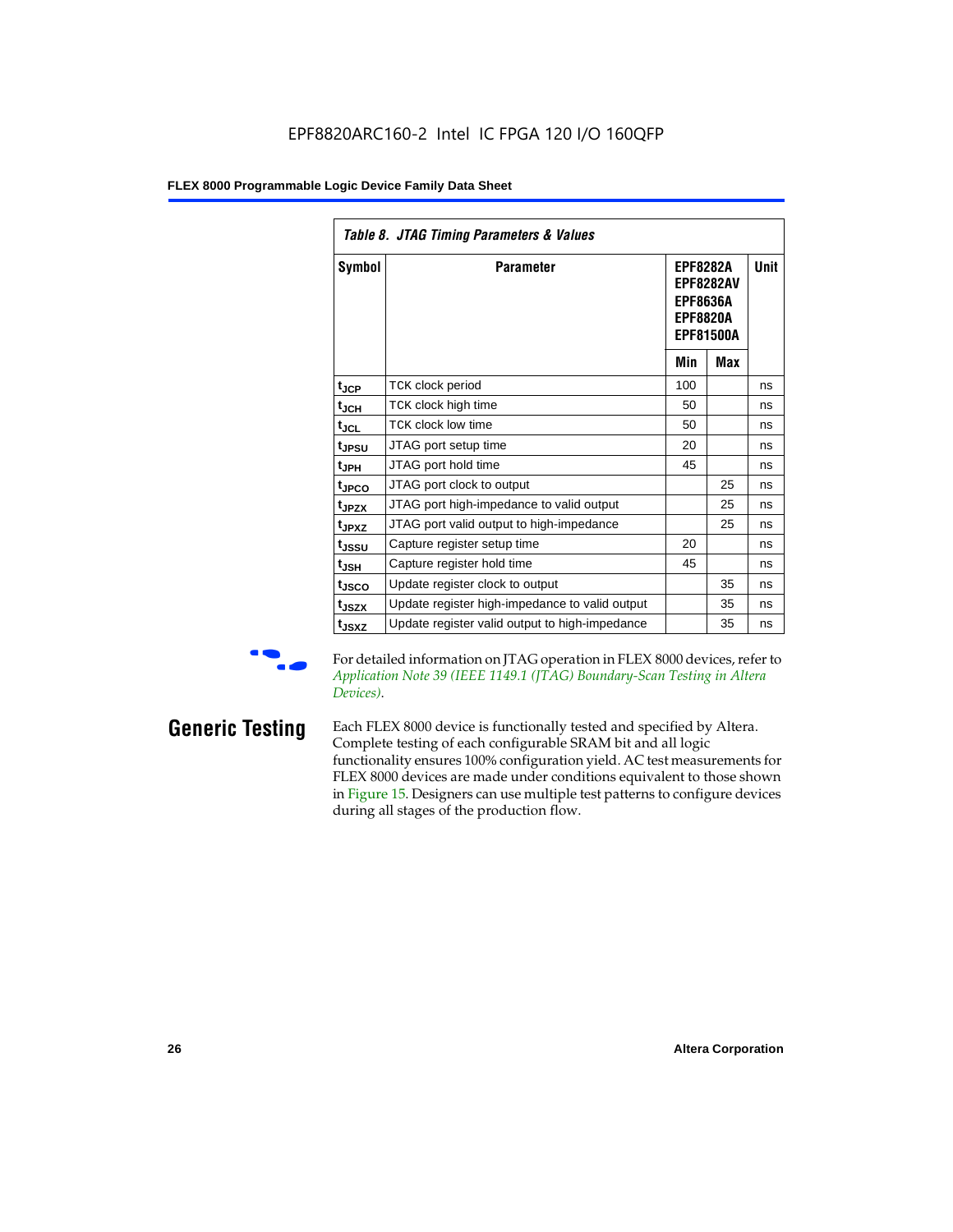### *Figure 15. FLEX 8000 AC Test Conditions*

*Power supply transients can affect AC measurements. Simultaneous transitions*  **VCC** *of multiple outputs should be avoided for accurate measurement. Threshold tests*  464 Ω *must not be performed under AC*   $(703 \Omega)$ *conditions. Large-amplitude, fast-ground-*Device To Test *current transients normally occur as the*  **Output** System *device outputs discharge the load*   $\Box$ ⌒ *capacitances. When these transients flow through the parasitic inductance between*  250 Ω *the device ground pin and the test system*   $(8.06 \text{ K}\Omega)$ C1 (includes *ground, significant reductions in*  JIG capacitance) *observable noise immunity can result.*  Device input *Numbers in parentheses are for 3.3-V*  rise and fall *devices or outputs. Numbers without*  times  $<$  3 ns ╧ *parentheses are for 5.0-V devices or outputs.*

### **Operating Conditions**

Tables 9 through 12 provide information on absolute maximum ratings, recommended operating conditions, operating conditions, and capacitance for 5.0-V FLEX 8000 devices.

|                  | Table 9. FLEX 8000 5.0-V Device Absolute Maximum Ratings<br>Note (1) |                              |        |     |              |  |  |  |  |  |  |  |
|------------------|----------------------------------------------------------------------|------------------------------|--------|-----|--------------|--|--|--|--|--|--|--|
| Symbol           | <b>Parameter</b>                                                     | <b>Conditions</b>            | Min    | Max | <b>Unit</b>  |  |  |  |  |  |  |  |
| $V_{\rm CC}$     | Supply voltage                                                       | With respect to ground $(2)$ | $-2.0$ | 7.0 | V            |  |  |  |  |  |  |  |
| $V_{\parallel}$  | DC input voltage                                                     |                              | $-2.0$ | 7.0 | V            |  |  |  |  |  |  |  |
| $I_{\text{OUT}}$ | DC output current, per pin                                           |                              | $-25$  | 25  | mA           |  |  |  |  |  |  |  |
| $T_{\,rm STG}$   | Storage temperature                                                  | No bias                      | $-65$  | 150 | $^{\circ}$ C |  |  |  |  |  |  |  |
| $T_{\sf AMB}$    | Ambient temperature                                                  | Under bias                   | $-65$  | 135 | $^{\circ}$ C |  |  |  |  |  |  |  |
| $T_{\rm J}$      | Junction temperature                                                 | Ceramic packages, under bias |        | 150 | $^{\circ}$ C |  |  |  |  |  |  |  |
|                  |                                                                      | PQFP and RQFP, under bias    |        | 135 | $^{\circ}$ C |  |  |  |  |  |  |  |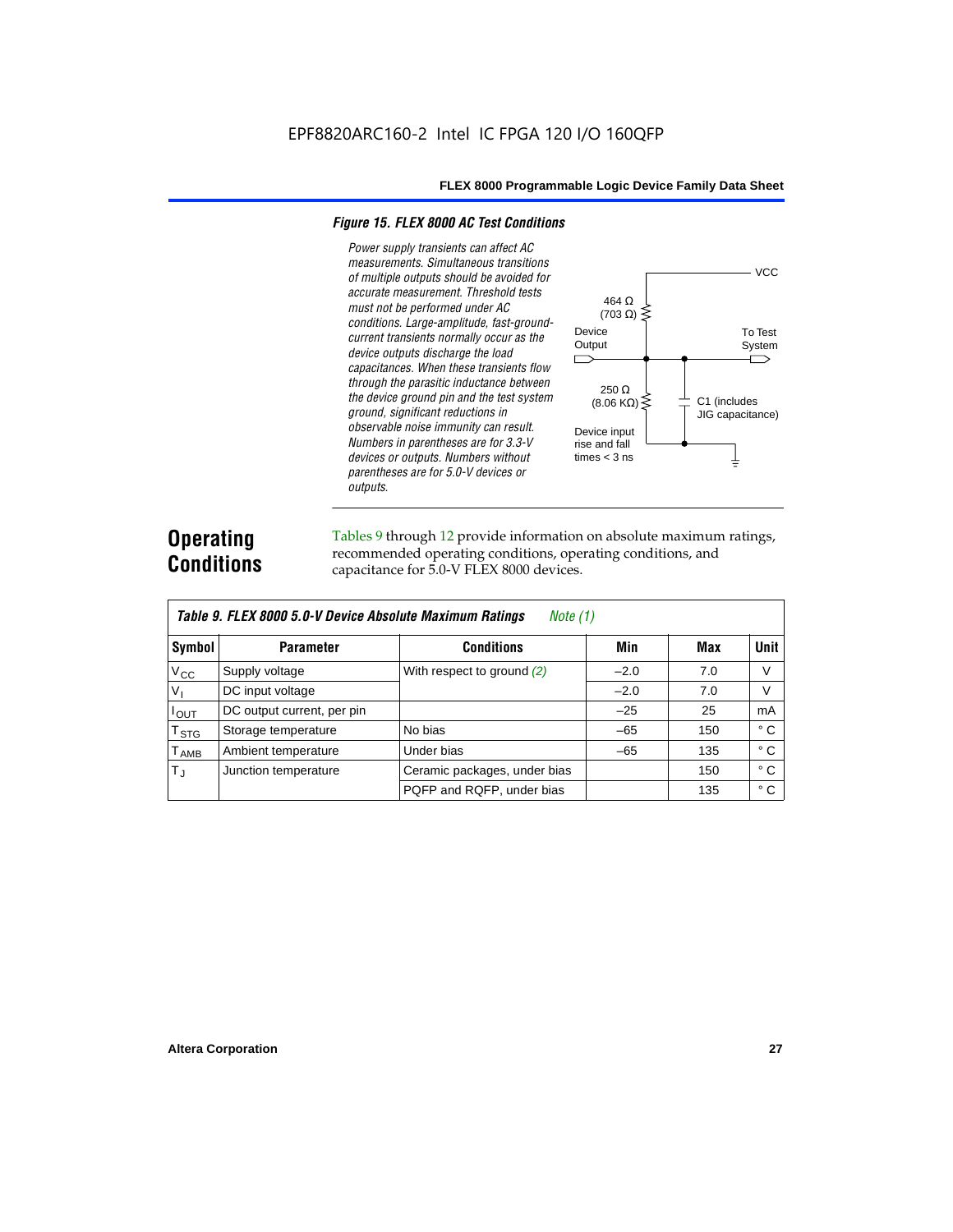|                          | Table 10. FLEX 8000 5.0-V Device Recommended Operating Conditions |                    |             |                          |              |  |  |  |  |  |
|--------------------------|-------------------------------------------------------------------|--------------------|-------------|--------------------------|--------------|--|--|--|--|--|
| Symbol                   | <b>Parameter</b>                                                  | <b>Conditions</b>  | Min         | Max                      | Unit         |  |  |  |  |  |
| <b>V<sub>CCINT</sub></b> | Supply voltage for internal logic<br>and input buffers            | (3), (4)           | 4.75 (4.50) | 5.25(5.50)               | $\vee$       |  |  |  |  |  |
| V <sub>CCIO</sub>        | Supply voltage for output<br>buffers, 5.0-V operation             | (3), (4)           | 4.75 (4.50) | 5.25(5.50)               | $\vee$       |  |  |  |  |  |
|                          | Supply voltage for output<br>buffers, 3.3-V operation             | (3), (4)           | 3.00(3.00)  | 3.60(3.60)               | V            |  |  |  |  |  |
| $V_{I}$                  | Input voltage                                                     |                    | $-0.5$      | $V_{\text{CCINT}} + 0.5$ | $\vee$       |  |  |  |  |  |
| $V_{\rm O}$              | Output voltage                                                    |                    | 0           | V <sub>CCIO</sub>        | $\vee$       |  |  |  |  |  |
| $T_A$                    | Operating temperature                                             | For commercial use | $\Omega$    | 70                       | $^{\circ}$ C |  |  |  |  |  |
|                          |                                                                   | For industrial use | $-40$       | 85                       | $^{\circ}$ C |  |  |  |  |  |
| $t_{R}$                  | Input rise time                                                   |                    |             | 40                       | ns           |  |  |  |  |  |
| $t_F$                    | Input fall time                                                   |                    |             | 40                       | ns           |  |  |  |  |  |

| Table 11. FLEX 8000 5.0-V Device DC Operating Conditions<br>Notes (5), (6) |                                         |                                                                      |                         |            |                       |             |  |  |  |  |
|----------------------------------------------------------------------------|-----------------------------------------|----------------------------------------------------------------------|-------------------------|------------|-----------------------|-------------|--|--|--|--|
| Symbol                                                                     | <b>Parameter</b>                        | <b>Conditions</b>                                                    | Min                     | <b>Typ</b> | Max                   | <b>Unit</b> |  |  |  |  |
| V <sub>IH</sub>                                                            | High-level input voltage                |                                                                      | 2.0                     |            | $V_{\rm CCINT}$ + 0.5 | V           |  |  |  |  |
| $V_{IL}$                                                                   | Low-level input voltage                 |                                                                      | $-0.5$                  |            | 0.8                   | V           |  |  |  |  |
| V <sub>OH</sub>                                                            | 5.0-V high-level TTL output<br>voltage  | $I_{OH} = -4$ mA DC (7)<br>$V_{\text{CCIO}} = 4.75 V$                | 2.4                     |            |                       | V           |  |  |  |  |
|                                                                            | 3.3-V high-level TTL output<br>voltage  | $I_{OH} = -4$ mA DC (7)<br>$VCCIO = 3.00 V$                          | 2.4                     |            |                       | $\vee$      |  |  |  |  |
|                                                                            | 3.3-V high-level CMOS output<br>voltage | $I_{OH} = -0.1$ mA DC (7)<br>$V_{\text{CCIO}} = 3.00 \text{ V}$      | $V_{\text{CCIO}} - 0.2$ |            |                       | $\vee$      |  |  |  |  |
| $V_{OL}$                                                                   | 5.0-V low-level TTL output<br>voltage   | $I_{\Omega I}$ = 12 mA DC (7)<br>$V_{CClO} = 4.75 V$                 |                         |            | 0.45                  | $\vee$      |  |  |  |  |
|                                                                            | 3.3-V low-level TTL output<br>voltage   | $I_{\text{OI}}$ = 12 mA DC (7)<br>$V_{\text{CCIO}} = 3.00 \text{ V}$ |                         |            | 0.45                  | $\vee$      |  |  |  |  |
|                                                                            | 3.3-V low-level CMOS output<br>voltage  | $I_{\Omega I} = 0.1$ mA DC (7)<br>$V_{\text{CCIO}} = 3.00 \text{ V}$ |                         |            | 0.2                   | $\vee$      |  |  |  |  |
| $I_1$                                                                      | Input leakage current                   | $V_1 = V_{CC}$ or ground                                             | $-10$                   |            | 10                    | μA          |  |  |  |  |
| $I_{OZ}$                                                                   | Tri-state output off-state<br>current   | $V_{\Omega} = V_{\Omega}$ or ground                                  | $-40$                   |            | 40                    | μA          |  |  |  |  |
| $I_{CC0}$                                                                  | $V_{CC}$ supply current (standby)       | $V_1$ = ground, no load                                              |                         | 0.5        | 10                    | mA          |  |  |  |  |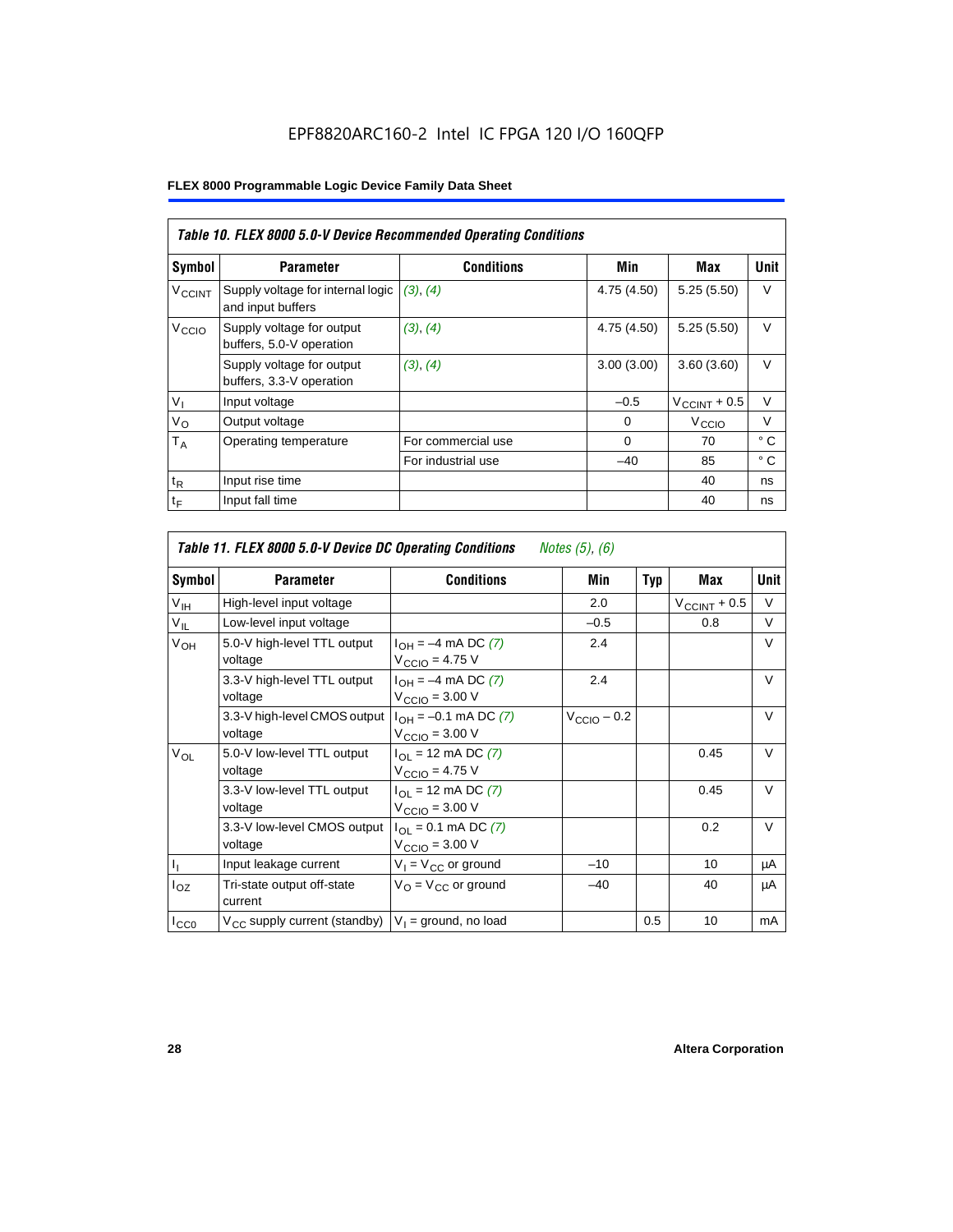| Table 12. FLEX 8000 5.0-V Device Capacitance<br>Note (8) |                    |                               |     |     |             |
|----------------------------------------------------------|--------------------|-------------------------------|-----|-----|-------------|
| Symbol                                                   | <b>Parameter</b>   | <b>Conditions</b>             | Min | Max | <b>Unit</b> |
| $C_{IN}$                                                 | Input capacitance  | $V_{IN} = 0 V, f = 1.0 MHz$   |     | 10  | рF          |
| $C_{\text{OUT}}$                                         | Output capacitance | $V_{OIII}$ = 0 V, f = 1.0 MHz |     | 10  | рF          |

#### *Notes to tables:*

(1) See the *Operating Requirements for Altera Devices Data Sheet*.

- (2) Minimum DC input is –0.5 V. During transitions, the inputs may undershoot to –2.0 V or overshoot to 7.0 V for input currents less than 100 mA and periods shorter than 20 ns.
- (3) The maximum  $V_{CC}$  rise time is 100 ms.
- (4) Numbers in parentheses are for industrial-temperature-range devices.
- (5) Typical values are for  $T_A = 25^\circ$  C and  $V_{CC} = 5.0$  V.
- (6) These values are specified in Table 10 on page 28.
- (7) The  $I_{OH}$  parameter refers to high-level TTL or CMOS output current; the  $I_{OL}$  parameter refers to low-level TTL or CMOS output current.
- (8) Capacitance is sample-tested only.

Tables 13 through 16 provide information on absolute maximum ratings, recommended operating conditions, operating conditions, and capacitance for 3.3-V FLEX 8000 devices.

|                         | Table 13. FLEX 8000 3.3-V Device Absolute Maximum Ratings<br><i>Note</i> $(1)$ |                              |        |     |      |  |  |
|-------------------------|--------------------------------------------------------------------------------|------------------------------|--------|-----|------|--|--|
| Symbol                  | <b>Parameter</b>                                                               | <b>Conditions</b>            | Min    | Max | Unit |  |  |
| $V_{CC}$                | Supply voltage                                                                 | With respect to ground (2)   | $-2.0$ | 5.3 | V    |  |  |
| V <sub>1</sub>          | DC input voltage                                                               |                              | $-2.0$ | 5.3 | V    |  |  |
| $I_{\text{OUT}}$        | DC output current, per pin                                                     |                              | $-25$  | 25  | mA   |  |  |
| T <sub>STG</sub>        | Storage temperature                                                            | No bias                      | $-65$  | 150 | ° C  |  |  |
| <b>T</b> <sub>AMB</sub> | Ambient temperature                                                            | Under bias                   | $-65$  | 135 | ° C  |  |  |
| $T_J$                   | Junction temperature                                                           | Plastic packages, under bias |        | 135 | ° C  |  |  |

|              |                       | Table 14. FLEX 8000 3.3-V Device Recommended Operating Conditions |          |                    |        |
|--------------|-----------------------|-------------------------------------------------------------------|----------|--------------------|--------|
| Symbol       | <b>Parameter</b>      | <b>Conditions</b>                                                 | Min      | Max                | Unit I |
| $V_{\rm CC}$ | Supply voltage        | (3)                                                               | 3.0      | 3.6                | V      |
| $V_{1}$      | Input voltage         |                                                                   | $-0.3$   | $V_{\rm CC}$ + 0.3 | $\vee$ |
| $V_{\rm O}$  | Output voltage        |                                                                   | $\Omega$ | $V_{\rm CC}$       | $\vee$ |
| $T_A$        | Operating temperature | For commercial use                                                | 0        | 70                 | ۰c     |
| $t_{R}$      | Input rise time       |                                                                   |          | 40                 | ns     |
| $t_F$        | Input fall time       |                                                                   |          | 40                 | ns     |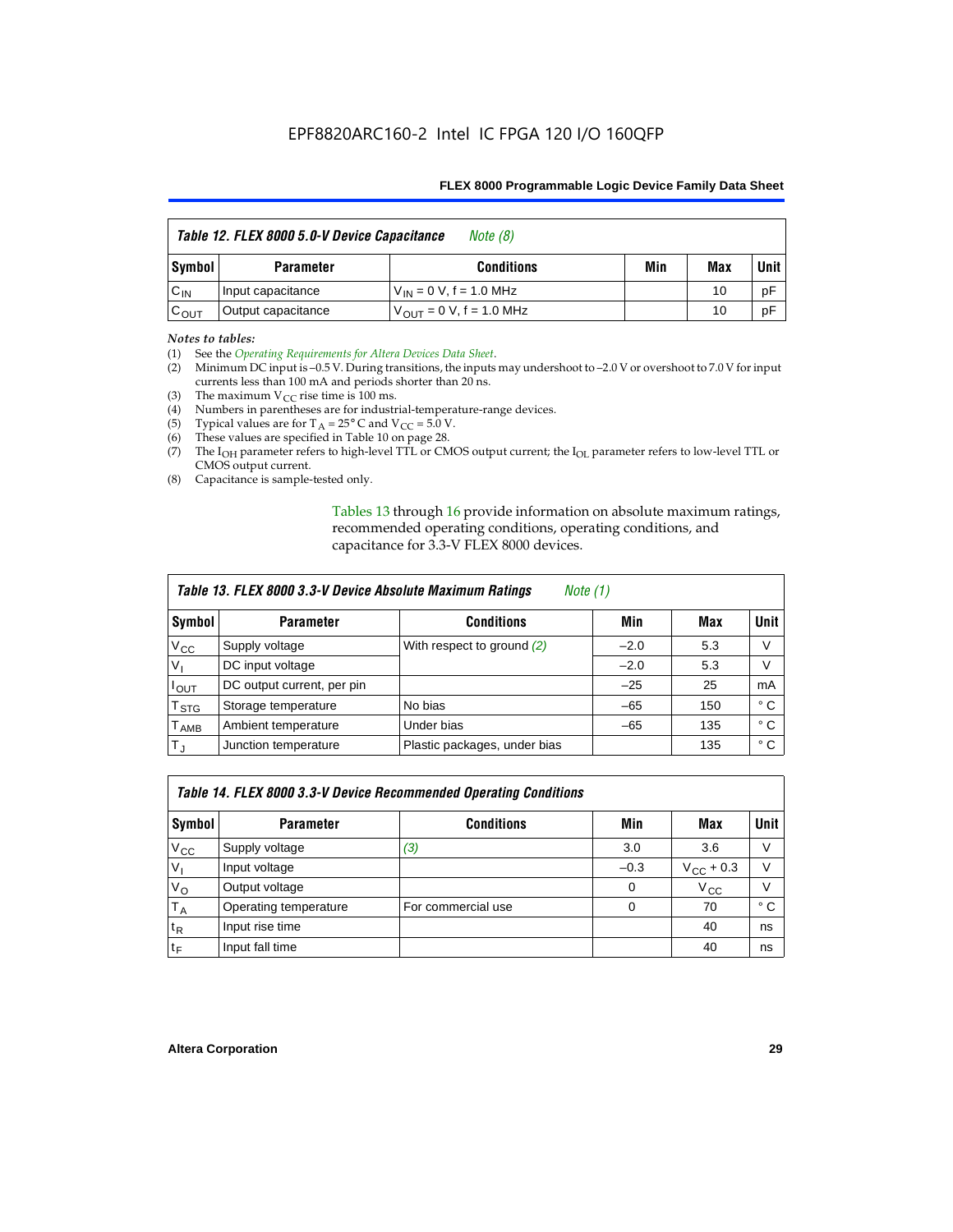### EPF8820ARC160-2 Intel IC FPGA 120 I/O 160QFP

### **FLEX 8000 Programmable Logic Device Family Data Sheet**

|                 | Table 15. FLEX 8000 3.3-V Device DC Operating Conditions<br>Note $(4)$ |                                          |                    |     |                    |             |  |  |
|-----------------|------------------------------------------------------------------------|------------------------------------------|--------------------|-----|--------------------|-------------|--|--|
| Symbol          | <b>Parameter</b>                                                       | <b>Conditions</b>                        | Min                | Typ | Max                | <b>Unit</b> |  |  |
| V <sub>IH</sub> | High-level input voltage                                               |                                          | 2.0                |     | $V_{\rm CC}$ + 0.3 | $\vee$      |  |  |
| $V_{IL}$        | Low-level input voltage                                                |                                          | $-0.3$             |     | 0.8                | V           |  |  |
| $V_{OH}$        | High-level output voltage                                              | $I_{OH} = -0.1$ mA DC (5)                | $V_{\rm CC}$ – 0.2 |     |                    | V           |  |  |
| $V_{OL}$        | Low-level output voltage                                               | $I_{OL}$ = 4 mA DC (5)                   |                    |     | 0.45               | $\vee$      |  |  |
| Пı              | Input leakage current                                                  | $V_1 = V_{CC}$ or ground                 | $-10$              |     | 10                 | μA          |  |  |
| $I_{OZ}$        | Tri-state output off-state current                                     | $V_{\text{O}} = V_{\text{CC}}$ or ground | $-40$              |     | 40                 | μA          |  |  |
| ICCO            | $V_{\text{CC}}$ supply current (standby)                               | $V_1$ = ground, no load (6)              |                    | 0.3 | 10                 | mA          |  |  |

### *Table 16. FLEX 8000 3.3-V Device Capacitance Note (7)*

| Symbol           | <b>Parameter</b>   | <b>Conditions</b>                   | Min | Max | Unit |
|------------------|--------------------|-------------------------------------|-----|-----|------|
| $C_{IN}$         | Input capacitance  | $V_{IN} = 0 V$ , f = 1.0 MHz        |     | 10  | рF   |
| $c_{\text{OUT}}$ | Output capacitance | $V_{\text{OUT}} = 0 V, f = 1.0 MHz$ |     | 10  | рF   |

#### *Notes to tables:*

(1) See the *Operating Requirements for Altera Devices Data Sheet*.

- (2) Minimum DC input voltage is –0.3 V. During transitions, the inputs may undershoot to –2.0 V or overshoot to 5.3 V for input currents less than 100 mA and periods shorter than 20 ns.
- (3) The maximum  $V_{CC}$  rise time is 100 ms.  $V_{CC}$  must rise monotonically.<br>(4) These values are specified in Table 14 on page 29.
- These values are specified in Table 14 on page 29.
- (5) The I<sub>OH</sub> parameter refers to high-level TTL output current; the I<sub>OL</sub> parameter refers to low-level TTL output current.<br>(6) Typical values are for T<sub>A</sub> = 25° C and V<sub>CC</sub> = 3.3 V.
- (6) Typical values are for  $T_A = 25^\circ$  C and  $V_{CC} = 3.3$  V.<br>(7) Capacitance is sample-tested only.
- Capacitance is sample-tested only.

Figure 16 shows the typical output drive characteristics of 5.0-V FLEX 8000 devices. The output driver is compliant with *PCI Local Bus Specification, Revision 2.2*.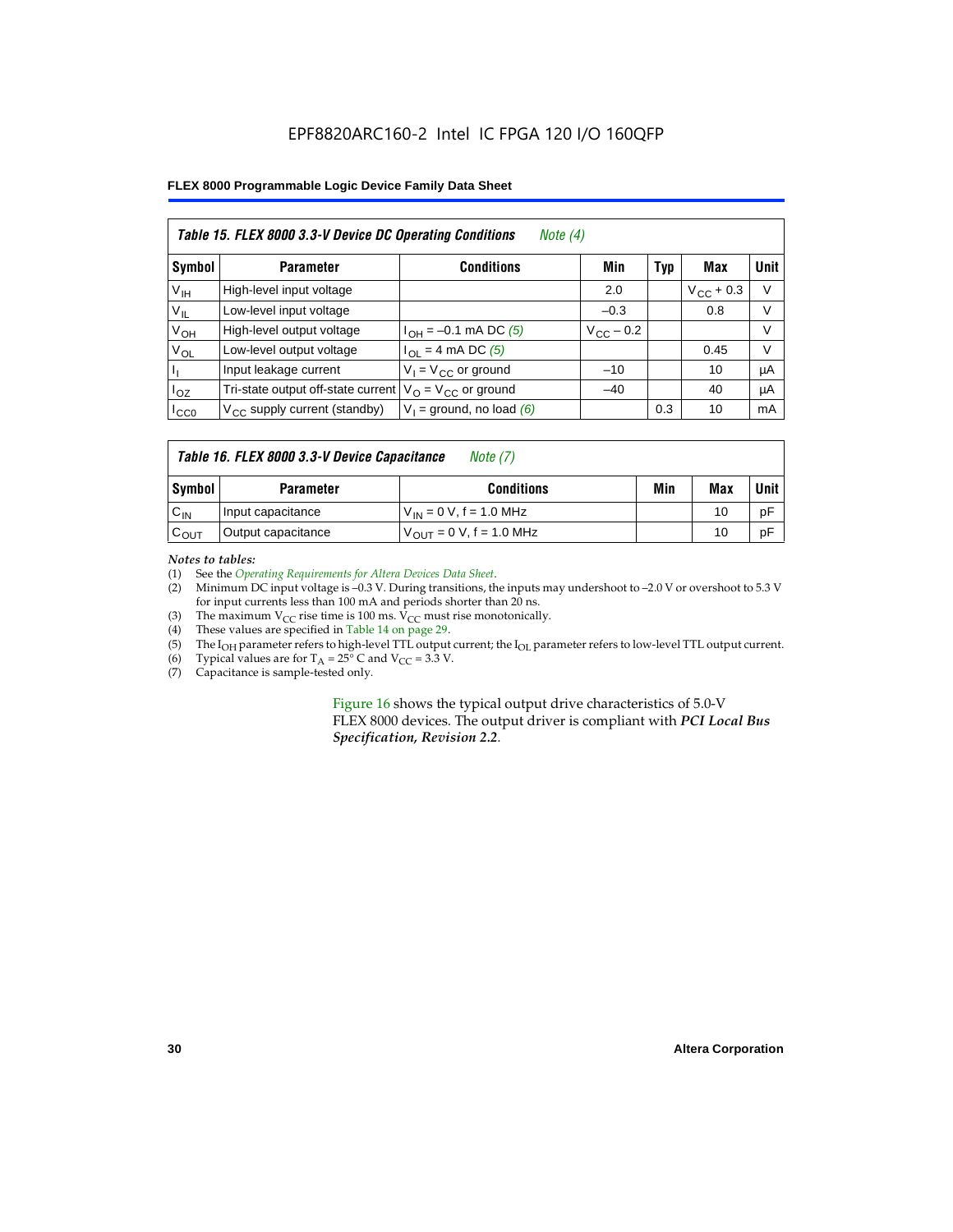



Figure 17 shows the typical output drive characteristics of 5.0-V EPF8282A devices. The output driver is compliant with *PCI Local Bus Specification, Revision 2.2*.





Figure 18 shows the typical output drive characteristics of EPF8282AV devices.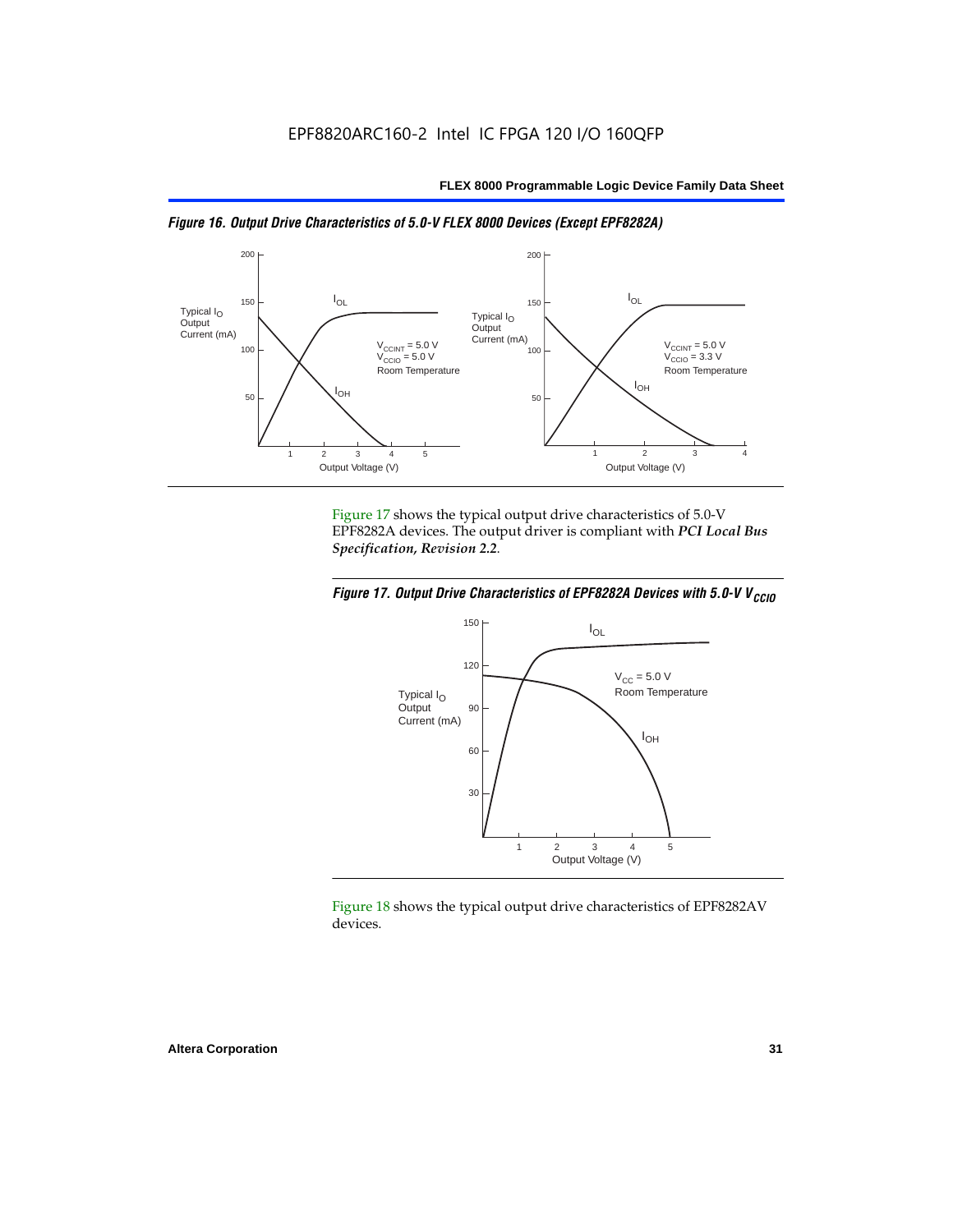

#### *Figure 18. Output Drive Characteristics of EPF8282AV Devices*

**Timing Model** The continuous, high-performance FastTrack Interconnect routing structure ensures predictable performance and accurate simulation and timing analysis. This predictable performance contrasts with that of FPGAs, which use a segmented connection scheme and hence have unpredictable performance. Timing simulation and delay prediction are available with the MAX+PLUS II Simulator and Timing Analyzer, or with industry-standard EDA tools. The Simulator offers both pre-synthesis functional simulation to evaluate logic design accuracy and postsynthesis timing simulation with 0.1-ns resolution. The Timing Analyzer provides point-to-point timing delay information, setup and hold time prediction, and device-wide performance analysis.

> Tables 17 through 20 describe the FLEX 8000 timing parameters and their symbols.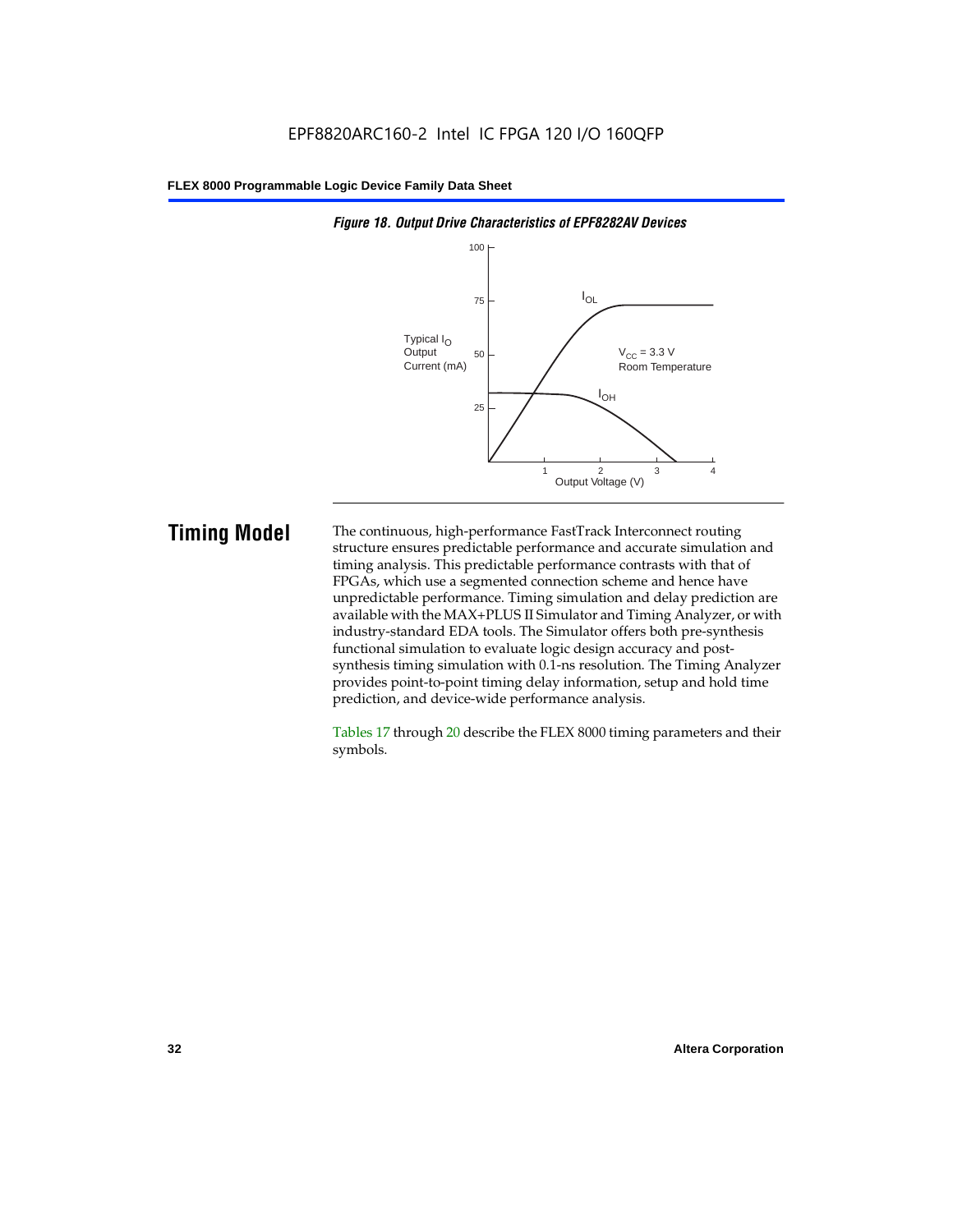|                  | Table 17. FLEX 8000 Internal Timing Parameters<br><i>Note</i> $(1)$                                          |
|------------------|--------------------------------------------------------------------------------------------------------------|
| Symbol           | <b>Parameter</b>                                                                                             |
| $t_{\text{IOD}}$ | IOE register data delay                                                                                      |
| $t_{\text{IOC}}$ | IOE register control signal delay                                                                            |
| $t_{IOE}$        | Output enable delay                                                                                          |
| $t_{IOCO}$       | IOE register clock-to-output delay                                                                           |
| $t_{IOCOMB}$     | IOE combinatorial delay                                                                                      |
| $t_{IOSU}$       | IOE register setup time before clock; IOE register recovery time after asynchronous clear                    |
| $t_{IOH}$        | IOE register hold time after clock                                                                           |
| $t_{IOCLR}$      | IOE register clear delay                                                                                     |
| $t_{IN}$         | Input pad and buffer delay                                                                                   |
| $t_{OD1}$        | Output buffer and pad delay, slow slew rate = off, $V_{\text{CCIO}} = 5.0 \text{ V C1} = 35 \text{ pF } (2)$ |
| $t_{OD2}$        | Output buffer and pad delay, slow slew rate = off, $V_{\text{CCIO}} = 3.3 \text{ V C1} = 35 \text{ pF } (2)$ |
| $t_{OD3}$        | Output buffer and pad delay, slow slew rate = on, $C1 = 35$ pF (3)                                           |
| $t_{XZ}$         | Output buffer disable delay, $C1 = 5$ pF                                                                     |
| $t_{ZX1}$        | Output buffer enable delay, slow slew rate = off, $V_{\text{CCIO}} = 5.0$ V, C1 = 35 pF (2)                  |
| $t_{ZX2}$        | Output buffer enable delay, slow slew rate = off, $V_{\text{CCIO}} = 3.3$ V, C1 = 35 pF (2)                  |
| $t_{ZX3}$        | Output buffer enable delay, slow slew rate = on, $C1 = 35$ pF (3)                                            |

|                     | Table 18. FLEX 8000 LE Timing Parameters<br>Note (1)                                                        |  |  |  |  |
|---------------------|-------------------------------------------------------------------------------------------------------------|--|--|--|--|
| Symbol              | Parameter                                                                                                   |  |  |  |  |
| $t_{LUT}$           | LUT delay for data-in                                                                                       |  |  |  |  |
| $t_{CLUT}$          | LUT delay for carry-in                                                                                      |  |  |  |  |
| $t_{RLUT}$          | LUT delay for LE register feedback                                                                          |  |  |  |  |
| $t$ GATE            | Cascade gate delay                                                                                          |  |  |  |  |
| $t_{CASC}$          | Cascade chain routing delay                                                                                 |  |  |  |  |
| $t_{CICO}$          | Carry-in to carry-out delay                                                                                 |  |  |  |  |
| $t_{GEN}$           | Data-in to carry-out delay                                                                                  |  |  |  |  |
| ${}^{t}$ CGENR      | LE register feedback to carry-out delay                                                                     |  |  |  |  |
| $t_C$               | LE register control signal delay                                                                            |  |  |  |  |
| $t_{CH}$            | LE register clock high time                                                                                 |  |  |  |  |
| $t_{CL}$            | LE register clock low time                                                                                  |  |  |  |  |
| $t_{CO}$            | LE register clock-to-output delay                                                                           |  |  |  |  |
| $t$ <sub>COMB</sub> | Combinatorial delay                                                                                         |  |  |  |  |
| t <sub>SU</sub>     | LE register setup time before clock; LE register recovery time after asynchronous preset, clear, or<br>load |  |  |  |  |
| $t_H$               | LE register hold time after clock                                                                           |  |  |  |  |
| $t_{PRE}$           | LE register preset delay                                                                                    |  |  |  |  |
| $t_{CLR}$           | LE register clear delay                                                                                     |  |  |  |  |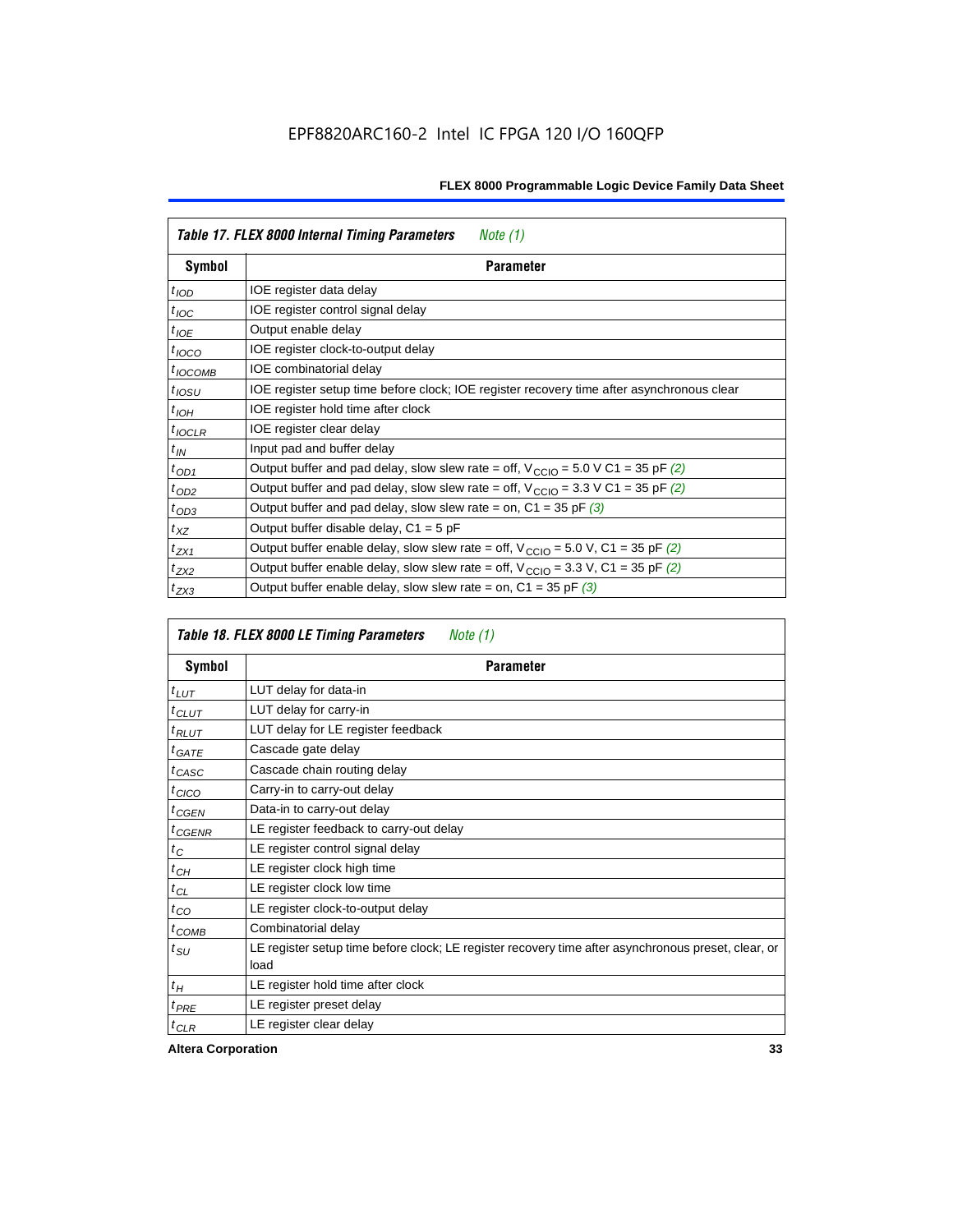|                      | Table 19. FLEX 8000 Interconnect Timing Parameters<br>Note (1) |  |  |  |  |
|----------------------|----------------------------------------------------------------|--|--|--|--|
| Symbol               | <b>Parameter</b>                                               |  |  |  |  |
| <sup>t</sup> LABCASC | Cascade delay between LEs in different LABs                    |  |  |  |  |
| $t_{LABCARRY}$       | Carry delay between LEs in different LABs                      |  |  |  |  |
| $t_{\text{LOCAL}}$   | LAB local interconnect delay                                   |  |  |  |  |
| $t_{ROW}$            | Row interconnect routing delay (4)                             |  |  |  |  |
| $t_{COL}$            | Column interconnect routing delay                              |  |  |  |  |
| $t_{DIN}$ $C$        | Dedicated input to LE control delay                            |  |  |  |  |
| $t_{DIN}$ D          | Dedicated input to LE data delay (4)                           |  |  |  |  |
| $t_{DIN}$ 10         | Dedicated input to IOE control delay                           |  |  |  |  |

### *Table 20. FLEX 8000 External Reference Timing Characteristics Note (5)*

| Symbol           | <b>Parameter</b>                                                                           |
|------------------|--------------------------------------------------------------------------------------------|
| <sup>T</sup> DRR | Register-to-register delay via 4 LEs, 3 row interconnects, and 4 local interconnects $(6)$ |
| <sup>T</sup> ODH | Output data hold time after clock (7)                                                      |

*Notes to tables:*

- (1) Internal timing parameters cannot be measured explicitly. They are worst-case delays based on testable and external parameters specified by Altera. Internal timing parameters should be used for estimating device performance. Post-compilation timing simulation or timing analysis is required to determine actual worst-case performance.
- (2) These values are specified in Table 10 on page 28 or Table 14 on page 29.<br>(3) For the  $t_{OD3}$  and  $t_{ZX3}$  parameters,  $V_{CCIO} = 3.3$  V or 5.0 V.
- (3) For the  $t_{OD3}$  and  $t_{ZX3}$  parameters,  $V_{CCIO} = 3.3$  V or 5.0 V.<br>(4) The  $t_{ROM}$  and  $t_{DIN}$   $_D$  delays are worst-case values for type
- The *t<sub>ROW</sub>* and *t<sub>DIN\_D</sub>* delays are worst-case values for typical applications. Post-compilation timing simulation or timing analysis is required to determine actual worst-case performance.
- (5) External reference timing characteristics are factory-tested, worst-case values specified by Altera. A representative subset of signal paths is tested to approximate typical device applications.
- (6) For more information on test conditions, see *Application Note 76* (*Understanding FLEX 8000 Timing*).
- (7) This parameter is a guideline that is sample-tested only and is based on extensive device characterization. This parameter applies to global and non-global clocking, and for LE and I/O element registers.

The FLEX 8000 timing model shows the delays for various paths and functions in the circuit. See Figure 19. This model contains three distinct parts: the LE; the IOE; and the interconnect, including the row and column FastTrack Interconnect, LAB local interconnect, and carry and cascade interconnect paths. Each parameter shown in Figure 19 is expressed as a worst-case value in Tables 22 through 49. Hand-calculations that use the FLEX 8000 timing model and these timing parameters can be used to estimate FLEX 8000 device performance. Timing simulation or timing analysis after compilation is required to determine the final worst-case performance. Table 21 summarizes the interconnect paths shown in Figure 19.



f For more information on timing parameters, go to *Application Note 76 (Understanding FLEX 8000 Timing)*.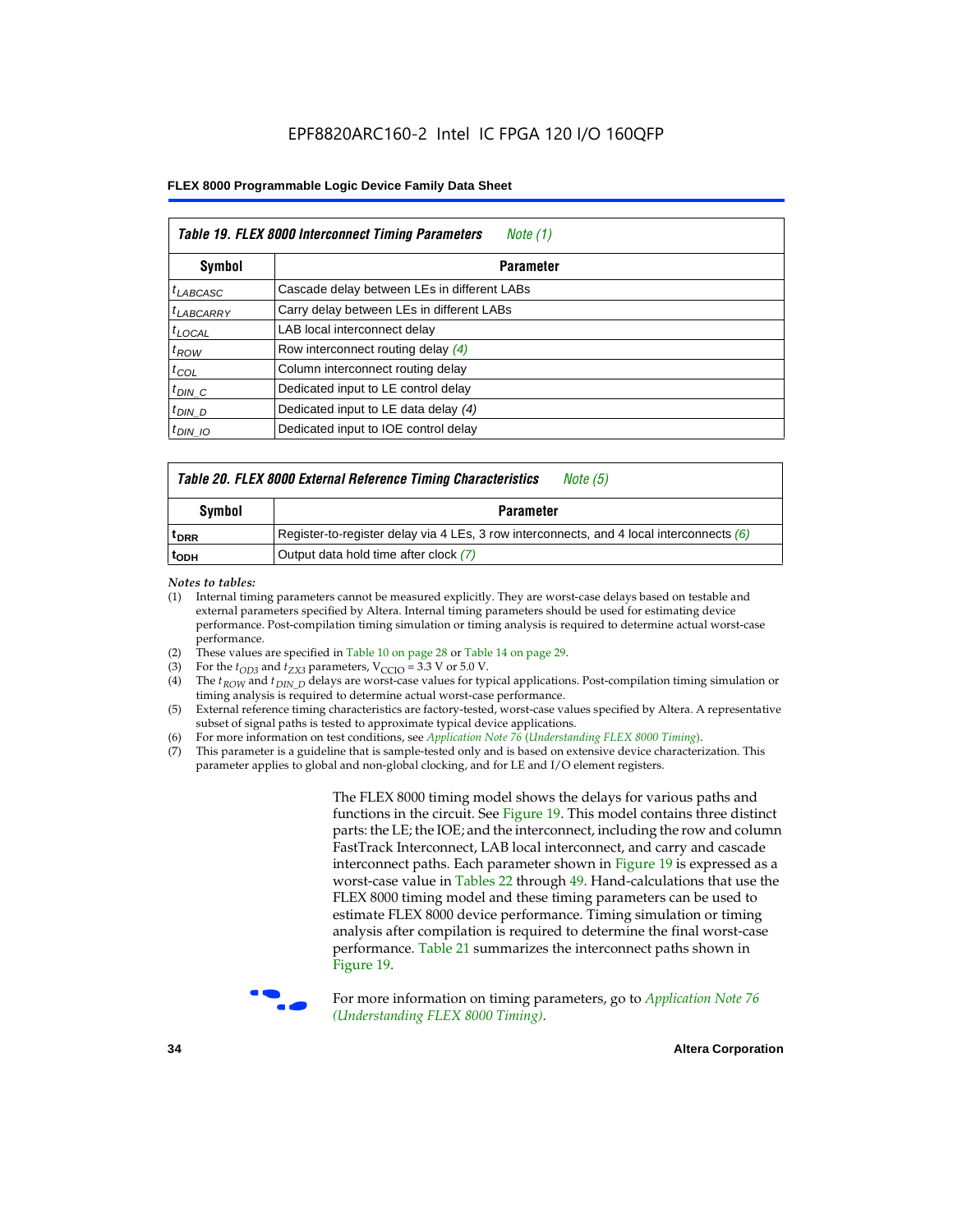EPF8820ARC160-2 Intel IC FPGA 120 I/O 160QFP



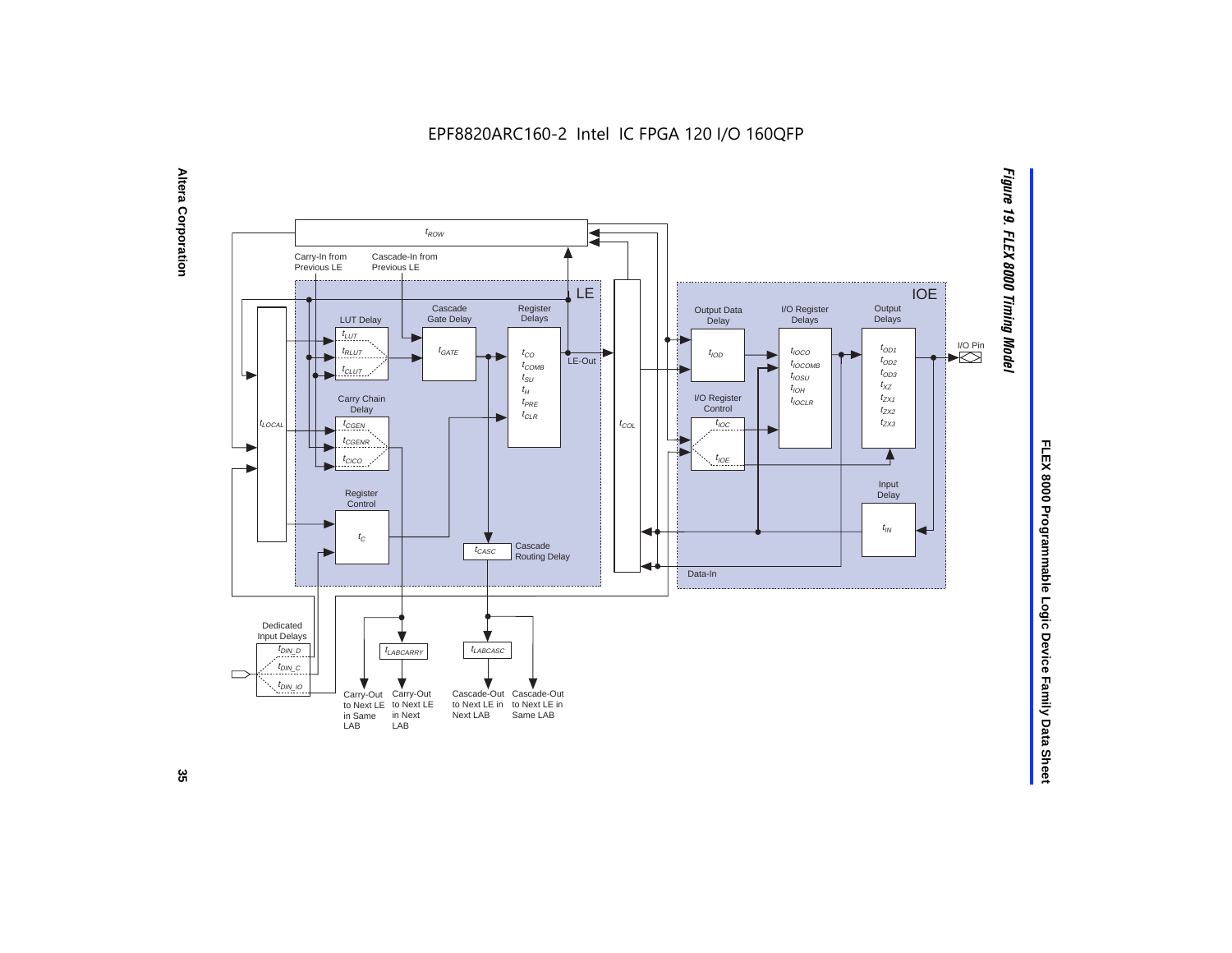### EPF8820ARC160-2 Intel IC FPGA 120 I/O 160QFP

### **FLEX 8000 Programmable Logic Device Family Data Sheet**

| <b>Table 21. FLEX 8000 Timing Model Interconnect Paths</b> |                               |                                 |  |  |  |
|------------------------------------------------------------|-------------------------------|---------------------------------|--|--|--|
| <b>Source</b>                                              | <b>Destination</b>            | <b>Total Delay</b>              |  |  |  |
| LE-Out                                                     | LE in same LAB                | $t_{LOCAL}$                     |  |  |  |
| LE-Out                                                     | LE in same row, different LAB | $t_{ROW} + t_{LOCAL}$           |  |  |  |
| LE-Out                                                     | LE in different row           | $t_{COL} + t_{ROW} + t_{LOCAL}$ |  |  |  |
| LE-Out                                                     | IOE on column                 | $t_{COL}$                       |  |  |  |
| LE-Out                                                     | IOE on row                    | $t_{ROW}$                       |  |  |  |
| IOE on row                                                 | LE in same row                | $t_{ROW} + t_{LOCAL}$           |  |  |  |
| IOE on column                                              | Any LE                        | $t_{COL} + t_{ROW} + t_{LOCAL}$ |  |  |  |

Tables 22 through 49 show the FLEX 8000 internal and external timing parameters.

| Table 22. EPF8282A Internal I/O Element Timing Parameters |                    |                          |       |     |         |     |    |
|-----------------------------------------------------------|--------------------|--------------------------|-------|-----|---------|-----|----|
| <b>Symbol</b>                                             | <b>Speed Grade</b> |                          |       |     |         |     |    |
|                                                           |                    | $A-2$                    | $A-3$ |     | $A - 4$ |     |    |
|                                                           | Min                | Max                      | Min   | Max | Min     | Max |    |
| t <sub>IOD</sub>                                          |                    | 0.7                      |       | 0.8 |         | 0.9 | ns |
| $t_{\text{IOC}}$                                          |                    | 1.7                      |       | 1.8 |         | 1.9 | ns |
| $t_{IOE}$                                                 |                    | 1.7                      |       | 1.8 |         | 1.9 | ns |
| $t_{IOCO}$                                                |                    | 1.0                      |       | 1.0 |         | 1.0 | ns |
| $t_{IOCOMB}$                                              |                    | 0.3                      |       | 0.2 |         | 0.1 | ns |
| $t_{IOSU}$                                                | 1.4                |                          | 1.6   |     | 1.8     |     | ns |
| $t_{IOH}$                                                 | 0.0                |                          | 0.0   |     | 0.0     |     | ns |
| $t_{IOCLR}$                                               |                    | 1.2                      |       | 1.2 |         | 1.2 | ns |
| $t_{I\!N}$                                                |                    | 1.5                      |       | 1.6 |         | 1.7 | ns |
| $t_{OD1}$                                                 |                    | 1.1                      |       | 1.4 |         | 1.7 | ns |
| $t_{OD2}$                                                 |                    | $\overline{\phantom{0}}$ |       | -   |         |     | ns |
| $t_{0D3}$                                                 |                    | 4.6                      |       | 4.9 |         | 5.2 | ns |
| $t_{XZ}$                                                  |                    | 1.4                      |       | 1.6 |         | 1.8 | ns |
| $t_{ZX1}$                                                 |                    | 1.4                      |       | 1.6 |         | 1.8 | ns |
| $t_{ZX2}$                                                 |                    | -                        |       | -   |         |     | ns |
| $t_{ZX3}$                                                 |                    | 4.9                      |       | 5.1 |         | 5.3 | ns |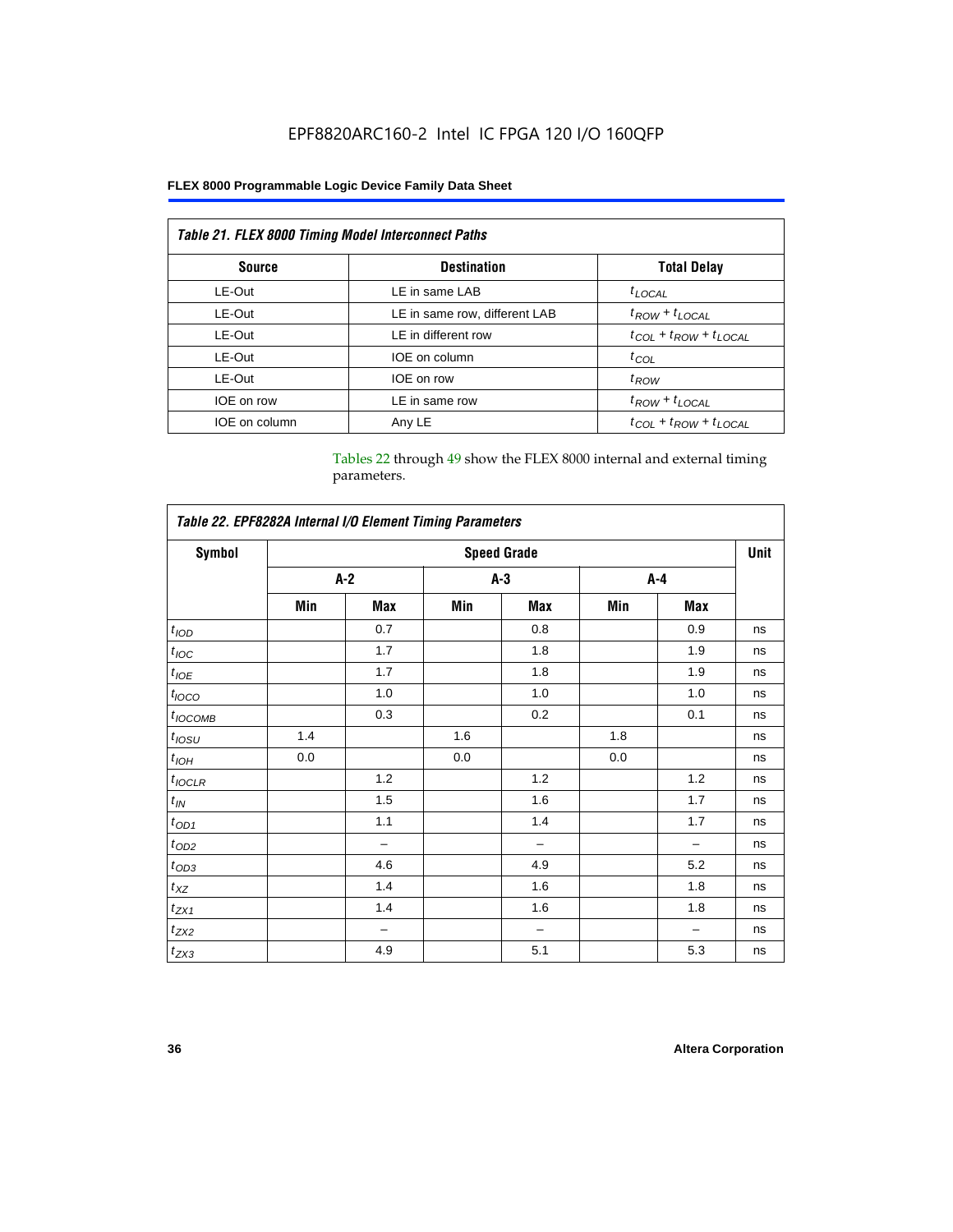| Symbol                |     |            |     | <b>Speed Grade</b> |       |     | Unit |
|-----------------------|-----|------------|-----|--------------------|-------|-----|------|
|                       |     | $A-2$      |     | $A-3$              | $A-4$ |     |      |
|                       | Min | <b>Max</b> | Min | <b>Max</b>         | Min   | Max |      |
| $t_{LABCASC}$         |     | 0.3        |     | 0.3                |       | 0.4 | ns   |
| <sup>t</sup> LABCARRY |     | 0.3        |     | 0.3                |       | 0.4 | ns   |
| $t_{\text{LOCAL}}$    |     | 0.5        |     | 0.6                |       | 0.8 | ns   |
| $t_{ROW}$             |     | 4.2        |     | 4.2                |       | 4.2 | ns   |
| $t_{COL}$             |     | 2.5        |     | 2.5                |       | 2.5 | ns   |
| $t_{DIN\_C}$          |     | 5.0        |     | 5.0                |       | 5.5 | ns   |
| $t_{DIN\_D}$          |     | 7.2        |     | 7.2                |       | 7.2 | ns   |
| $t_{DIN_1O}$          |     | 5.0        |     | 5.0                |       | 5.5 | ns   |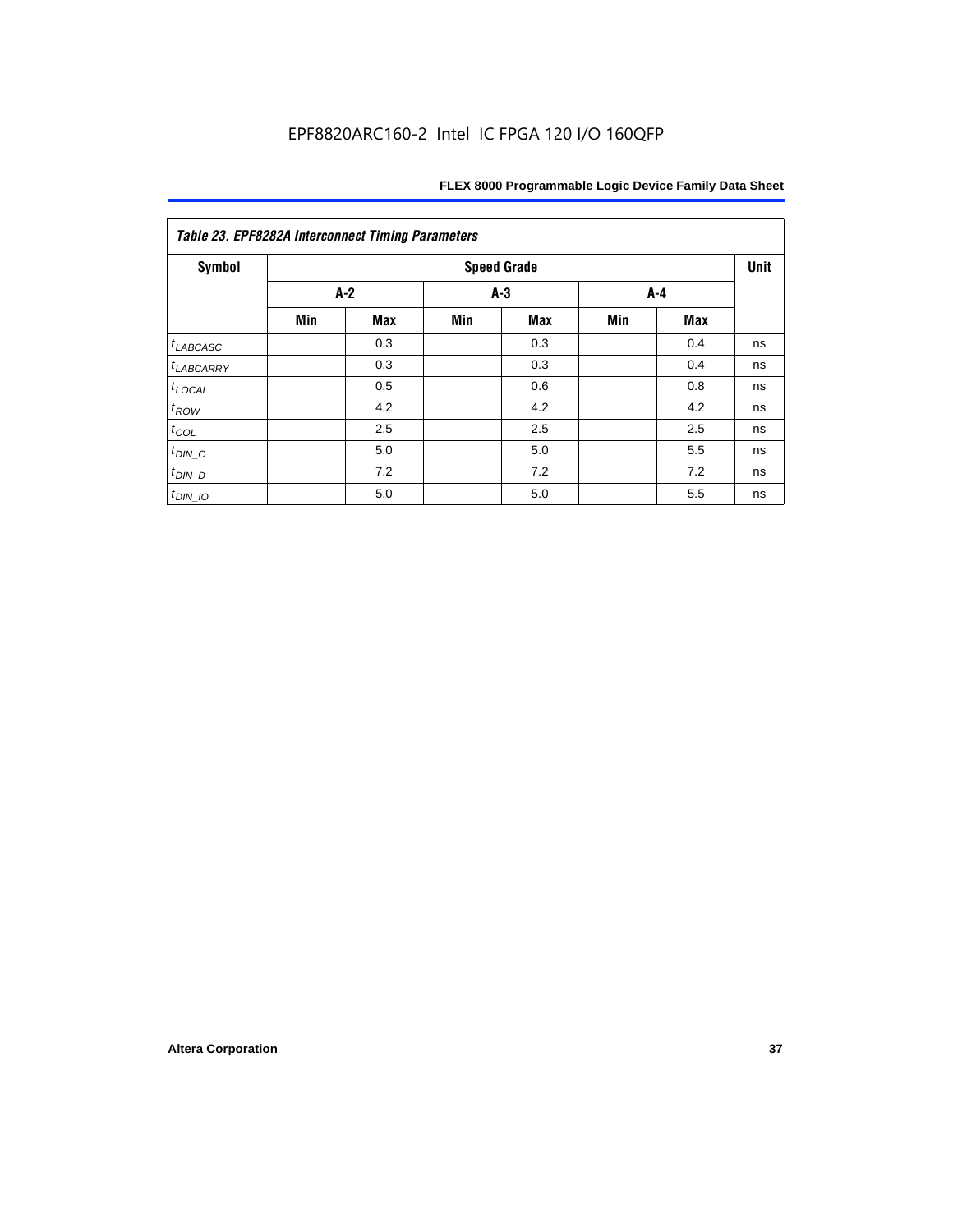### EPF8820ARC160-2 Intel IC FPGA 120 I/O 160QFP

| Table 24. EPF8282A LE Timing Parameters |     |                    |     |            |     |     |    |  |  |  |
|-----------------------------------------|-----|--------------------|-----|------------|-----|-----|----|--|--|--|
| <b>Symbol</b>                           |     | <b>Speed Grade</b> |     |            |     |     |    |  |  |  |
|                                         |     | $A-2$              |     | A-3        |     | A-4 |    |  |  |  |
|                                         | Min | <b>Max</b>         | Min | <b>Max</b> | Min | Max |    |  |  |  |
| $t_{LUT}$                               |     | 2.0                |     | 2.5        |     | 3.2 | ns |  |  |  |
| $t_{CLUT}$                              |     | 0.0                |     | 0.0        |     | 0.0 | ns |  |  |  |
| $t_{RLUT}$                              |     | 0.9                |     | 1.1        |     | 1.5 | ns |  |  |  |
| $t_{\underline{GATE}}$                  |     | 0.0                |     | 0.0        |     | 0.0 | ns |  |  |  |
| $t_{CASC}$                              |     | 0.6                |     | 0.7        |     | 0.9 | ns |  |  |  |
| $t_{CICO}$                              |     | 0.4                |     | 0.5        |     | 0.6 | ns |  |  |  |
| $t_{\text{GEN}}$                        |     | 0.4                |     | 0.5        |     | 0.7 | ns |  |  |  |
| $t_{CGENR}$                             |     | 0.9                |     | 1.1        |     | 1.5 | ns |  |  |  |
| $t_C\,$                                 |     | 1.6                |     | 2.0        |     | 2.5 | ns |  |  |  |
| $t_{CH}$                                | 4.0 |                    | 4.0 |            | 4.0 |     | ns |  |  |  |
| $t_{CL}$                                | 4.0 |                    | 4.0 |            | 4.0 |     | ns |  |  |  |
| $t_{CO}$                                |     | 0.4                |     | 0.5        |     | 0.6 | ns |  |  |  |
| $t_{COMB}$                              |     | 0.4                |     | 0.5        |     | 0.6 | ns |  |  |  |
| $t_{SU}$                                | 0.8 |                    | 1.1 |            | 1.2 |     | ns |  |  |  |
| $t_H$                                   | 0.9 |                    | 1.1 |            | 1.5 |     | ns |  |  |  |
| $t_{PRE}$                               |     | 0.6                |     | 0.7        |     | 0.8 | ns |  |  |  |
| $t_{CLR}$                               |     | 0.6                |     | 0.7        |     | 0.8 | ns |  |  |  |

| Symbol<br><b>Speed Grade</b> |     |      |     |      |     |            | <b>Unit</b> |
|------------------------------|-----|------|-----|------|-----|------------|-------------|
| A-2<br>$A-3$<br>A-4          |     |      |     |      |     |            |             |
|                              | Min | Max  | Min | Max  | Min | <b>Max</b> |             |
| t <sub>DRR</sub>             |     | 15.8 |     | 19.8 |     | 24.8       | ns          |
| $t$ <sub>ODH</sub>           | 1.0 |      | 1.0 |      | 1.0 |            | ns          |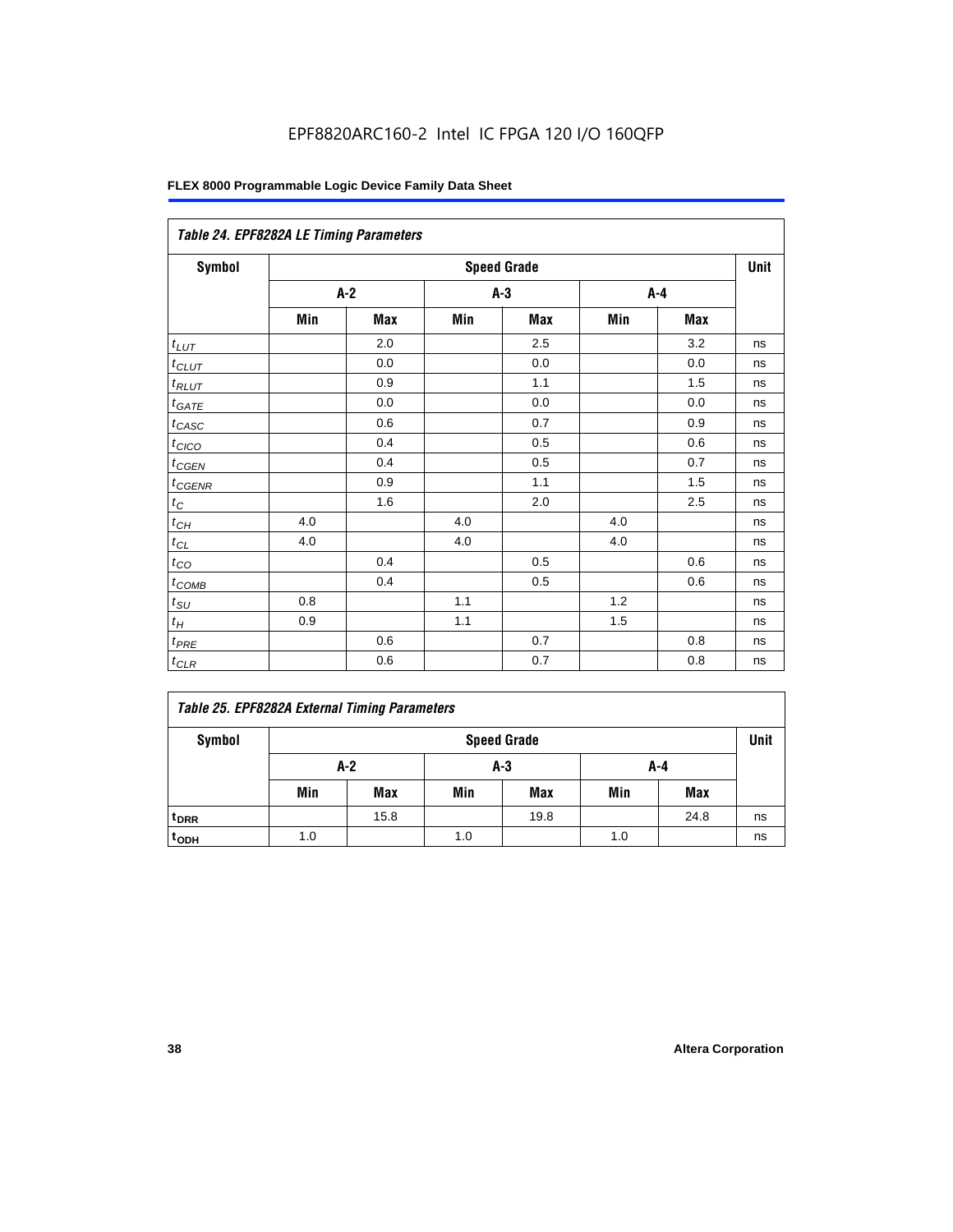| Table 26. EPF8282AV I/O Element Timing Parameters |       |                          |                    |     |             |  |
|---------------------------------------------------|-------|--------------------------|--------------------|-----|-------------|--|
| <b>Symbol</b>                                     |       |                          | <b>Speed Grade</b> |     | <b>Unit</b> |  |
|                                                   | $A-3$ |                          | A-4                |     |             |  |
|                                                   | Min   | Max                      | Min                | Max |             |  |
| t <sub>IOD</sub>                                  |       | 0.9                      |                    | 2.2 | ns          |  |
| $t_{\text{loc}}$                                  |       | 1.9                      |                    | 2.0 | ns          |  |
| $t_{IOE}$                                         |       | 1.9                      |                    | 2.0 | ns          |  |
| $t_{\text{LOCO}}$                                 |       | 1.0                      |                    | 2.0 | ns          |  |
| t <sub>IOCOMB</sub>                               |       | 0.1                      |                    | 0.0 | ns          |  |
| $t_{IOSU}$                                        | 1.8   |                          | 2.8                |     | ns          |  |
| $t_{IOH}$                                         | 0.0   |                          | 0.2                |     | ns          |  |
| $t_{IOCLR}$                                       |       | 1.2                      |                    | 2.3 | ns          |  |
| $t_{IN}$                                          |       | 1.7                      |                    | 3.4 | ns          |  |
| $t_{OD1}$                                         |       | 1.7                      |                    | 4.1 | ns          |  |
| $t_{OD2}$                                         |       | $\overline{\phantom{0}}$ |                    |     | ns          |  |
| $t_{OD3}$                                         |       | 5.2                      |                    | 7.1 | ns          |  |
| $t_{XZ}$                                          |       | 1.8                      |                    | 4.3 | ns          |  |
| $t_{ZX1}$                                         |       | 1.8                      |                    | 4.3 | ns          |  |
| $t_{ZX2}$                                         |       |                          |                    |     | ns          |  |
| $t_{ZX3}$                                         |       | 5.3                      |                    | 8.3 | ns          |  |

| Table 27. EPF8282AV Interconnect Timing Parameters |       |            |                    |            |             |  |  |
|----------------------------------------------------|-------|------------|--------------------|------------|-------------|--|--|
| <b>Symbol</b>                                      |       |            | <b>Speed Grade</b> |            | <b>Unit</b> |  |  |
|                                                    | $A-3$ |            | $A-4$              |            |             |  |  |
|                                                    | Min   | <b>Max</b> | Min                | <b>Max</b> |             |  |  |
| $t_{LABCASC}$                                      |       | 0.4        |                    | 1.3        | ns          |  |  |
| t <sub>LABCARRY</sub>                              |       | 0.4        |                    | 0.8        | ns          |  |  |
| $t_{\text{LOCAL}}$                                 |       | 0.8        |                    | 1.5        | ns          |  |  |
| $t_{ROW}$                                          |       | 4.2        |                    | 6.3        | ns          |  |  |
| $t_{COL}$                                          |       | 2.5        |                    | 3.8        | ns          |  |  |
| $t_{DIN\_C}$                                       |       | 5.5        |                    | 8.0        | ns          |  |  |
| $t_{DIN\_D}$                                       |       | 7.2        |                    | 10.8       | ns          |  |  |
| $t_{DIN\_IO}$                                      |       | 5.5        |                    | 9.0        | ns          |  |  |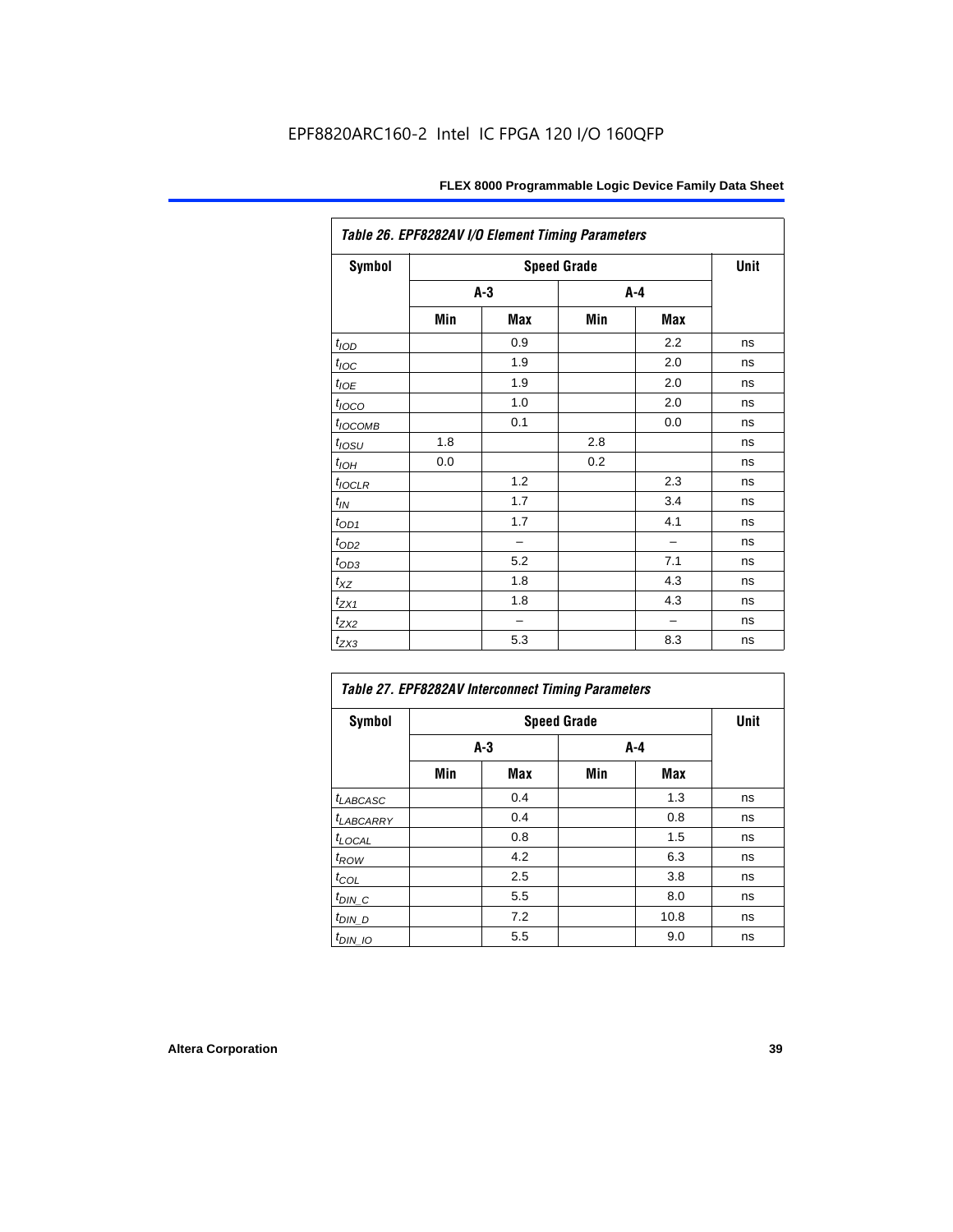| Table 28. EPF8282AV Logic Element Timing Parameters |       |     |                    |     |      |  |  |
|-----------------------------------------------------|-------|-----|--------------------|-----|------|--|--|
| Symbol                                              |       |     | <b>Speed Grade</b> |     | Unit |  |  |
|                                                     | $A-3$ |     | $A - 4$            |     |      |  |  |
|                                                     | Min   | Max | Min                | Max |      |  |  |
| $t_{LUT}$                                           |       | 3.2 |                    | 7.3 | ns   |  |  |
| $t_{CLUT}$                                          |       | 0.0 |                    | 1.4 | ns   |  |  |
| $t_{RLUT}$                                          |       | 1.5 |                    | 5.1 | ns   |  |  |
| $t_{GATE}$                                          |       | 0.0 |                    | 0.0 | ns   |  |  |
| $t_{CASC}$                                          |       | 0.9 |                    | 2.8 | ns   |  |  |
| $t_{CICO}$                                          |       | 0.6 |                    | 1.5 | ns   |  |  |
| $t_{G\cancel{E}N}$                                  |       | 0.7 |                    | 2.2 | ns   |  |  |
| $t_{\text{GENR}}$                                   |       | 1.5 |                    | 3.7 | ns   |  |  |
| $t_{\rm C}$                                         |       | 2.5 |                    | 4.7 | ns   |  |  |
| $t_{CH}$                                            | 4.0   |     | 6.0                |     | ns   |  |  |
| $t_{CL}$                                            | 4.0   |     | 6.0                |     | ns   |  |  |
| $t_{CO}$                                            |       | 0.6 |                    | 0.9 | ns   |  |  |
| $t_{COMB}$                                          |       | 0.6 |                    | 0.9 | ns   |  |  |
| $t_{\text{SU}}$                                     | 1.2   |     | 2.4                |     | ns   |  |  |
| $t_H$                                               | 1.5   |     | 4.6                |     | ns   |  |  |
| $t_{PRE}$                                           |       | 0.8 |                    | 1.3 | ns   |  |  |
| $t_{CLR}$                                           |       | 0.8 |                    | 1.3 | ns   |  |  |

| Table 29. EPF8282AV External Timing Parameters |                            |            |     |      |    |  |  |
|------------------------------------------------|----------------------------|------------|-----|------|----|--|--|
| Symbol                                         | Unit<br><b>Speed Grade</b> |            |     |      |    |  |  |
|                                                |                            | A-4<br>A-3 |     |      |    |  |  |
|                                                | Min                        | Max        | Min | Max  |    |  |  |
| <sup>t</sup> DRR                               |                            | 24.8       |     | 50.1 | ns |  |  |
| toph                                           | 1.0                        |            | 1.0 |      | ns |  |  |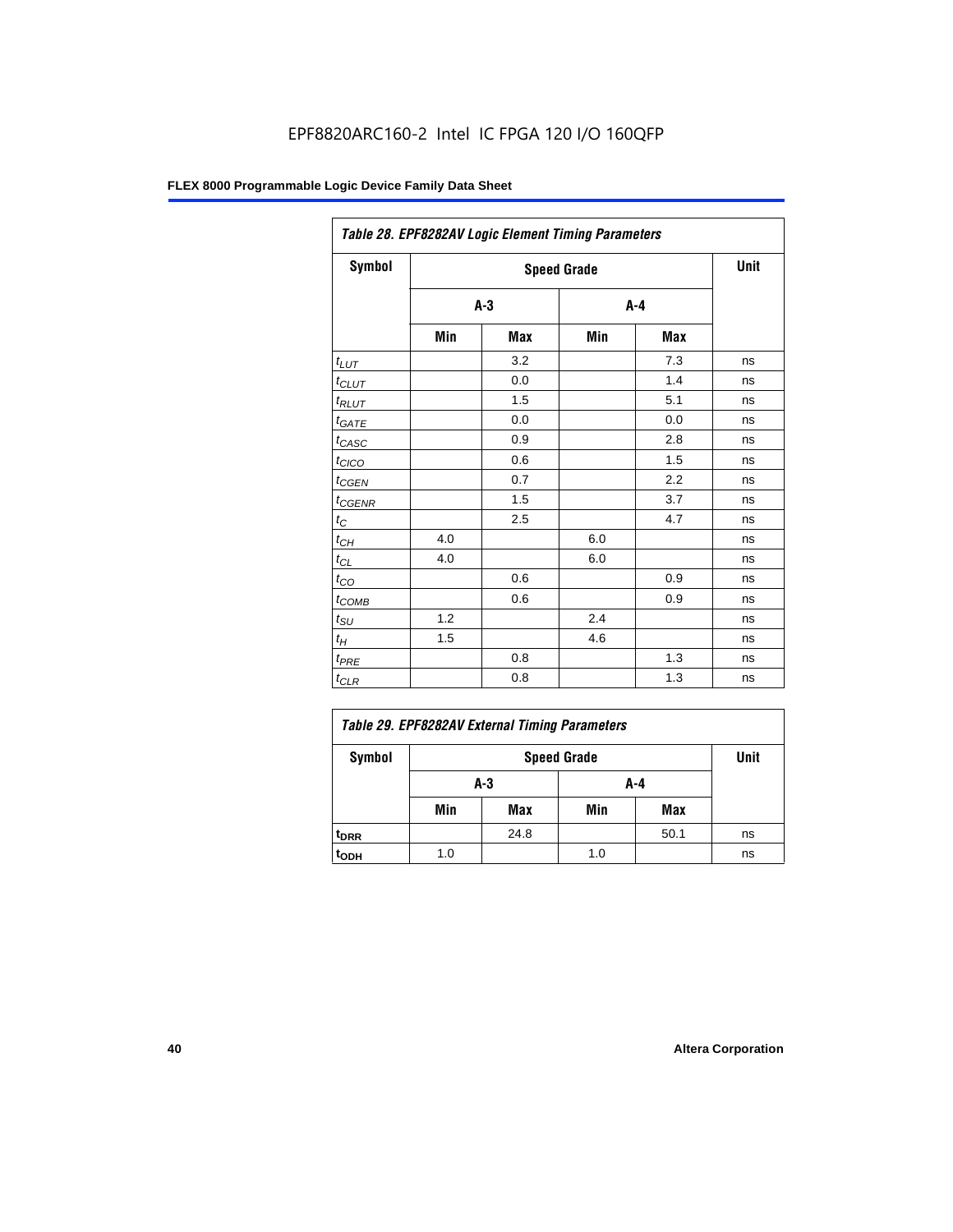| Table 30. EPF8452A I/O Element Timing Parameters |                    |                          |       |                          |       |                          |    |  |
|--------------------------------------------------|--------------------|--------------------------|-------|--------------------------|-------|--------------------------|----|--|
| <b>Symbol</b>                                    | <b>Speed Grade</b> |                          |       |                          |       |                          |    |  |
|                                                  |                    | $A-2$                    | $A-3$ |                          | $A-4$ |                          |    |  |
|                                                  | Min                | Max                      | Min   | Max                      | Min   | Max                      |    |  |
| t <sub>IOD</sub>                                 |                    | 0.7                      |       | 0.8                      |       | 0.9                      | ns |  |
| $t_{\text{IOC}}$                                 |                    | 1.7                      |       | 1.8                      |       | 1.9                      | ns |  |
| $t_{IOE}$                                        |                    | 1.7                      |       | 1.8                      |       | 1.9                      | ns |  |
| $t_{IOCO}$                                       |                    | 1.0                      |       | 1.0                      |       | 1.0                      | ns |  |
| $t_{IOCOMB}$                                     |                    | 0.3                      |       | 0.2                      |       | 0.1                      | ns |  |
| $t_{IOSU}$                                       | 1.4                |                          | 1.6   |                          | 1.8   |                          | ns |  |
| $t_{IOH}$                                        | 0.0                |                          | 0.0   |                          | 0.0   |                          | ns |  |
| $t_{IOCLR}$                                      |                    | 1.2                      |       | 1.2                      |       | 1.2                      | ns |  |
| $t_{I\!N}$                                       |                    | 1.5                      |       | 1.6                      |       | 1.7                      | ns |  |
| $t_{OD1}$                                        |                    | 1.1                      |       | 1.4                      |       | 1.7                      | ns |  |
| $t_{OD2}$                                        |                    | $\overline{\phantom{0}}$ |       | $\overline{\phantom{0}}$ |       | $\overline{\phantom{0}}$ | ns |  |
| $t_{OD3}$                                        |                    | 4.6                      |       | 4.9                      |       | 5.2                      | ns |  |
| $t_{XZ}$                                         |                    | 1.4                      |       | 1.6                      |       | 1.8                      | ns |  |
| $t_{ZX1}$                                        |                    | 1.4                      |       | 1.6                      |       | 1.8                      | ns |  |
| $t_{ZX2}$                                        |                    | $\qquad \qquad -$        |       | $\overline{\phantom{0}}$ |       | $\overline{\phantom{0}}$ | ns |  |
| $t_{ZX3}$                                        |                    | 4.9                      |       | 5.1                      |       | 5.3                      | ns |  |

### *Table 31. EPF8452A Interconnect Timing Parameters*

| Symbol             | <b>Speed Grade</b> |     |       |     |       |     |    |  |
|--------------------|--------------------|-----|-------|-----|-------|-----|----|--|
|                    | $A-2$              |     | $A-3$ |     | $A-4$ |     |    |  |
|                    | Min                | Max | Min   | Max | Min   | Max |    |  |
| $t_{LABCASC}$      |                    | 0.3 |       | 0.4 |       | 0.4 | ns |  |
| $t_{LABCARRY}$     |                    | 0.3 |       | 0.4 |       | 0.4 | ns |  |
| $t_{\text{LOCAL}}$ |                    | 0.5 |       | 0.5 |       | 0.7 | ns |  |
| $t_{\mathit{ROW}}$ |                    | 5.0 |       | 5.0 |       | 5.0 | ns |  |
| $t_{COL}$          |                    | 3.0 |       | 3.0 |       | 3.0 | ns |  |
| $t_{DIN\_C}$       |                    | 5.0 |       | 5.0 |       | 5.5 | ns |  |
| $t_{DI N_D}$       |                    | 7.0 |       | 7.0 |       | 7.5 | ns |  |
| $t_{DIN\_IO}$      |                    | 5.0 |       | 5.0 |       | 5.5 | ns |  |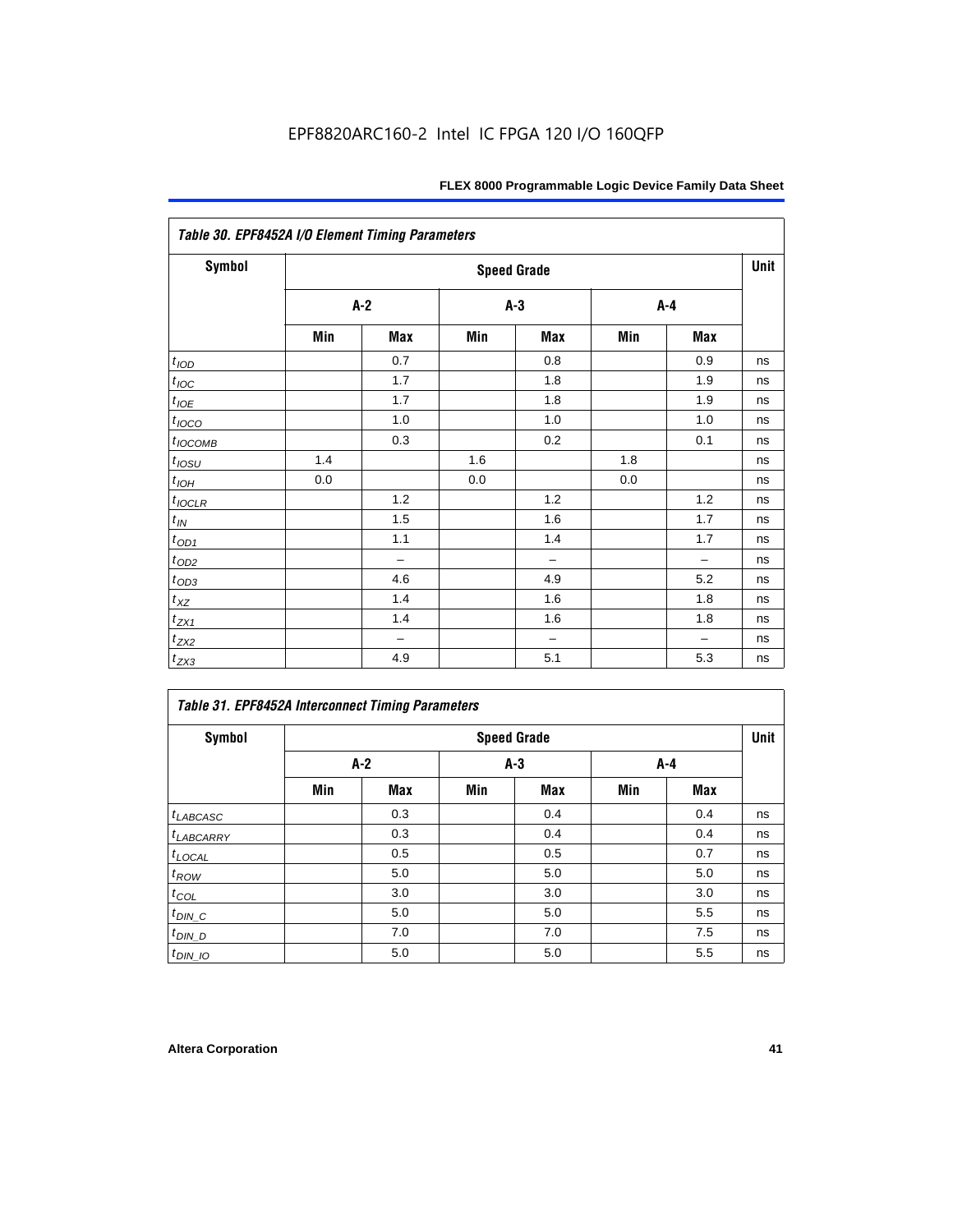| Table 32. EPF8452A LE Timing Parameters |                    |       |     |       |     |         |    |  |
|-----------------------------------------|--------------------|-------|-----|-------|-----|---------|----|--|
| <b>Symbol</b>                           | <b>Speed Grade</b> |       |     |       |     |         |    |  |
|                                         |                    | $A-2$ |     | $A-3$ |     | $A-4$   |    |  |
|                                         | Min                | Max   | Min | Max   | Min | Max     |    |  |
| $t_{LUT}$                               |                    | 2.0   |     | 2.3   |     | 3.0     | ns |  |
| $t_{CLUT}$                              |                    | 0.0   |     | 0.2   |     | 0.1     | ns |  |
| $t_{RLUT}$                              |                    | 0.9   |     | 1.6   |     | 1.6     | ns |  |
| $t_{\underline{GATE}}$                  |                    | 0.0   |     | 0.0   |     | 0.0     | ns |  |
| $t_{CASC}$                              |                    | 0.6   |     | 0.7   |     | 0.9     | ns |  |
| $t_{CICO}$                              |                    | 0.4   |     | 0.5   |     | 0.6     | ns |  |
| $t_{CGEN}$                              |                    | 0.4   |     | 0.9   |     | 0.8     | ns |  |
| $t_{CGENR}$                             |                    | 0.9   |     | 1.4   |     | 1.5     | ns |  |
| $t_C$                                   |                    | 1.6   |     | 1.8   |     | 2.4     | ns |  |
| $t_{\mathit{CH}}$                       | 4.0                |       | 4.0 |       | 4.0 |         | ns |  |
| $t_{\ensuremath{\textit{CL}}}$          | 4.0                |       | 4.0 |       | 4.0 |         | ns |  |
| $t_{CQ}$                                |                    | 0.4   |     | 0.5   |     | 0.6     | ns |  |
| $t_{\text{COMB}}$                       |                    | 0.4   |     | 0.5   |     | 0.6     | ns |  |
| $t_{\text{S}\underline{U}}$             | 0.8                |       | 1.0 |       | 1.1 |         | ns |  |
| $t_H\,$                                 | 0.9                |       | 1.1 |       | 1.4 |         | ns |  |
| $t_{PRE}$                               |                    | 0.6   |     | 0.7   |     | 0.8     | ns |  |
| $t_{CLR}$                               |                    | 0.6   |     | 0.7   |     | $0.8\,$ | ns |  |

### *Table 33. EPF8452A External Timing Parameters*

| Symbol                      | <b>Speed Grade</b> |      |     |            |     |            |    |
|-----------------------------|--------------------|------|-----|------------|-----|------------|----|
|                             |                    | A-2  |     | $A-3$      | A-4 |            |    |
|                             | Min                | Max  | Min | <b>Max</b> | Min | <b>Max</b> |    |
| <sup>t</sup> <sub>DRR</sub> |                    | 16.0 |     | 20.0       |     | 25.0       | ns |
| t <sub>ODH</sub>            | 1.0                |      | 1.0 |            | 1.0 |            | ns |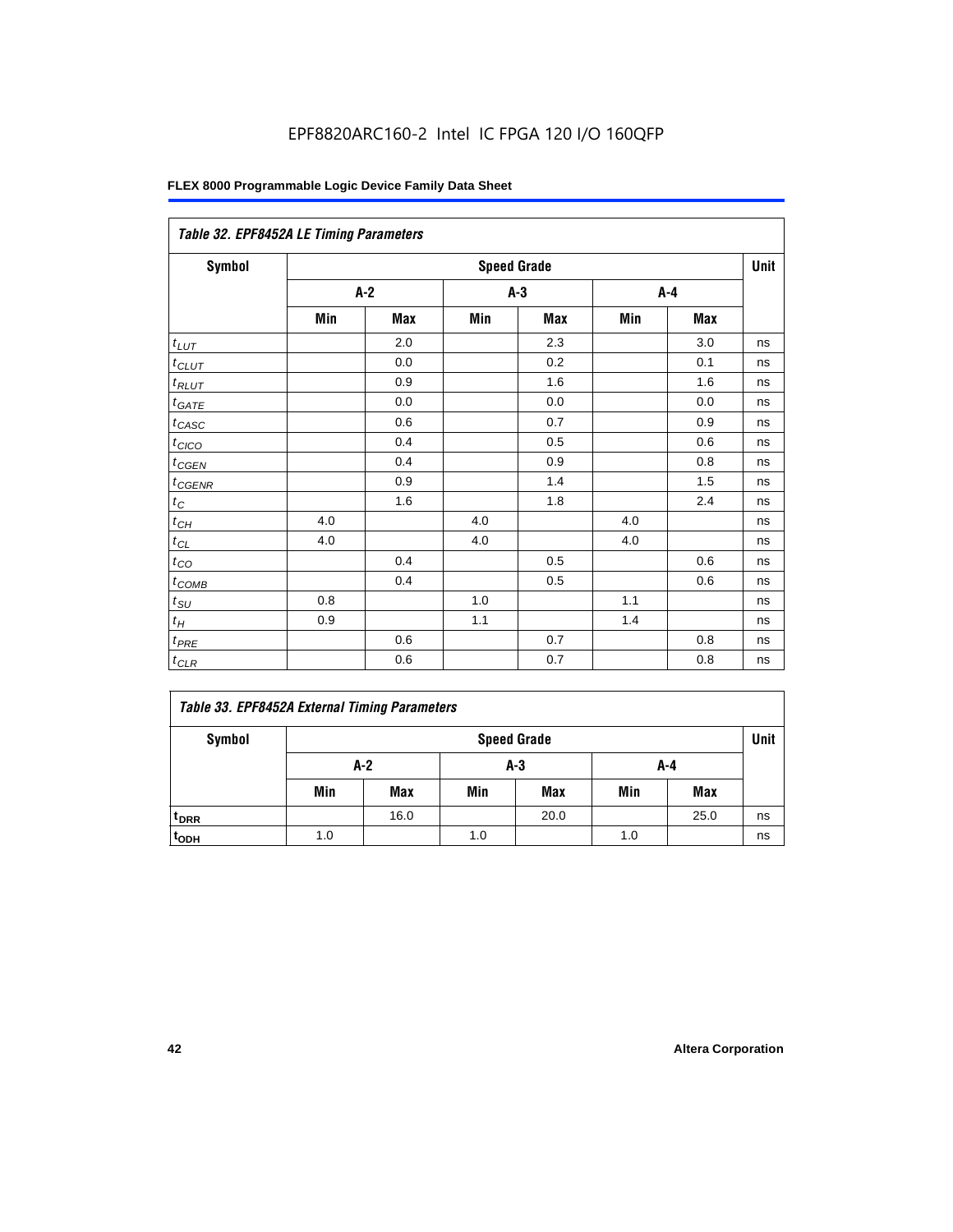| FLEX 8000 Programmable Logic Device Family Data Sheet |  |  |  |
|-------------------------------------------------------|--|--|--|
|-------------------------------------------------------|--|--|--|

| <b>Symbol</b>         |       |     | <b>Speed Grade</b> |     |     |     | Unit |
|-----------------------|-------|-----|--------------------|-----|-----|-----|------|
|                       | $A-2$ |     | $A-3$              |     | A-4 |     |      |
|                       | Min   | Max | Min                | Max | Min | Max |      |
| t <sub>IOD</sub>      |       | 0.7 |                    | 0.8 |     | 0.9 | ns   |
| $t_{\text{IOC}}$      |       | 1.7 |                    | 1.8 |     | 1.9 | ns   |
| $t_{IOE}$             |       | 1.7 |                    | 1.8 |     | 1.9 | ns   |
| $t_{IOCO}$            |       | 1.0 |                    | 1.0 |     | 1.0 | ns   |
| $t_{IOCOMB}$          |       | 0.3 |                    | 0.2 |     | 0.1 | ns   |
| $t_{IOSU}$            | 1.4   |     | 1.6                |     | 1.8 |     | ns   |
| $t_{IOH}$             | 0.0   |     | 0.0                |     | 0.0 |     | ns   |
| $t_{IOCLR}$           |       | 1.2 |                    | 1.2 |     | 1.2 | ns   |
| $t_{I\!N}$            |       | 1.5 |                    | 1.6 |     | 1.7 | ns   |
| $t_{OD1}$             |       | 1.1 |                    | 1.4 |     | 1.7 | ns   |
| $t_{\underline{OD2}}$ |       | 1.6 |                    | 1.9 |     | 2.2 | ns   |
| $t_{OD3}$             |       | 4.6 |                    | 4.9 |     | 5.2 | ns   |
| $t_{XZ}$              |       | 1.4 |                    | 1.6 |     | 1.8 | ns   |
| $t_{ZX1}$             |       | 1.4 |                    | 1.6 |     | 1.8 | ns   |
| $t_{ZX2}$             |       | 1.9 |                    | 2.1 |     | 2.3 | ns   |
| $t_{ZX3}$             |       | 4.9 |                    | 5.1 |     | 5.3 | ns   |

|                        | <b>Table 35. EPF8636A Interconnect Timing Parameters</b> |                    |       |            |     |     |    |  |  |  |  |  |
|------------------------|----------------------------------------------------------|--------------------|-------|------------|-----|-----|----|--|--|--|--|--|
| <b>Symbol</b>          |                                                          | <b>Speed Grade</b> |       |            |     |     |    |  |  |  |  |  |
|                        | A-2                                                      |                    | $A-3$ |            | A-4 |     |    |  |  |  |  |  |
|                        | Min                                                      | <b>Max</b>         | Min   | <b>Max</b> | Min | Max |    |  |  |  |  |  |
| $t_{LABCASC}$          |                                                          | 0.3                |       | 0.4        |     | 0.4 | ns |  |  |  |  |  |
| <sup>t</sup> LABCARRY  |                                                          | 0.3                |       | 0.4        |     | 0.4 | ns |  |  |  |  |  |
| $t_{LOCAL}$            |                                                          | 0.5                |       | 0.5        |     | 0.7 | ns |  |  |  |  |  |
| $t_{ROW}$              |                                                          | 5.0                |       | 5.0        |     | 5.0 | ns |  |  |  |  |  |
| $t_{COL}$              |                                                          | 3.0                |       | 3.0        |     | 3.0 | ns |  |  |  |  |  |
| $t_{DIN\_C}$           |                                                          | 5.0                |       | 5.0        |     | 5.5 | ns |  |  |  |  |  |
| $t_{D\underline{IN}D}$ |                                                          | 7.0                |       | 7.0        |     | 7.5 | ns |  |  |  |  |  |
| $t_{DIN\_IO}$          |                                                          | 5.0                |       | 5.0        |     | 5.5 | ns |  |  |  |  |  |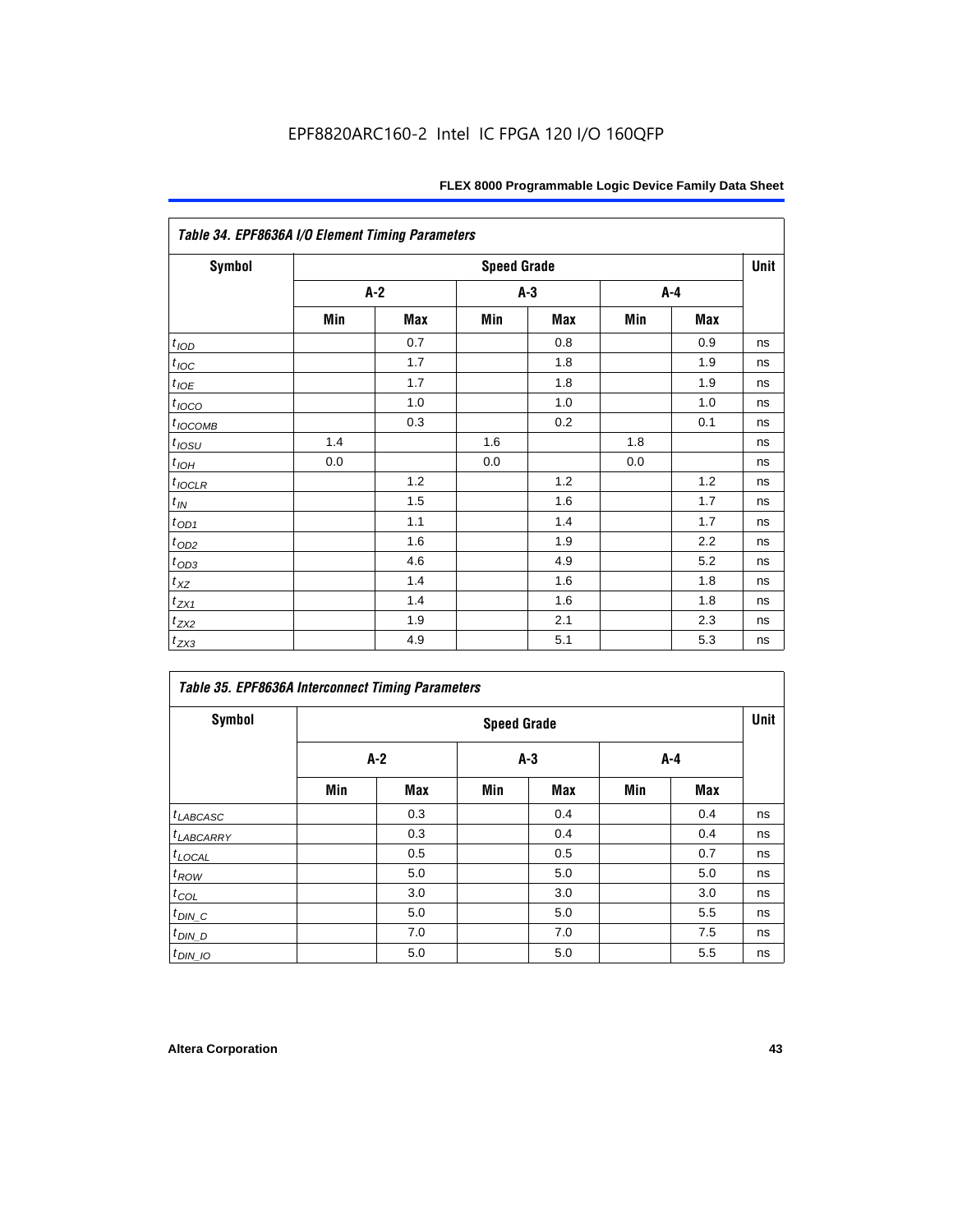| Table 36. EPF8636A LE Timing Parameters |       |                    |       |            |       |            |    |  |  |  |  |
|-----------------------------------------|-------|--------------------|-------|------------|-------|------------|----|--|--|--|--|
| Symbol                                  |       | <b>Speed Grade</b> |       |            |       |            |    |  |  |  |  |
|                                         | $A-2$ |                    | $A-3$ |            | $A-4$ |            |    |  |  |  |  |
|                                         | Min   | Max                | Min   | <b>Max</b> | Min   | <b>Max</b> |    |  |  |  |  |
| $t_{LUT}$                               |       | 2.0                |       | 2.3        |       | 3.0        | ns |  |  |  |  |
| $t_{CLUT}$                              |       | 0.0                |       | 0.2        |       | 0.1        | ns |  |  |  |  |
| $t_{RLUT}$                              |       | 0.9                |       | 1.6        |       | 1.6        | ns |  |  |  |  |
| $t_{GATE}$                              |       | 0.0                |       | 0.0        |       | 0.0        | ns |  |  |  |  |
| $t_{CASC}$                              |       | 0.6                |       | 0.7        |       | 0.9        | ns |  |  |  |  |
| t <sub>CICO</sub>                       |       | 0.4                |       | 0.5        |       | 0.6        | ns |  |  |  |  |
| $t_{GEN}$                               |       | 0.4                |       | 0.9        |       | 0.8        | ns |  |  |  |  |
| $t_{CGENR}$                             |       | 0.9                |       | 1.4        |       | 1.5        | ns |  |  |  |  |
| $t_C$                                   |       | 1.6                |       | 1.8        |       | 2.4        | ns |  |  |  |  |
| $t_{CH}$                                | 4.0   |                    | 4.0   |            | 4.0   |            | ns |  |  |  |  |
| $t_{CL}$                                | 4.0   |                    | 4.0   |            | 4.0   |            | ns |  |  |  |  |
| $t_{CO}$                                |       | 0.4                |       | 0.5        |       | 0.6        | ns |  |  |  |  |
| $t_{COMB}$                              |       | 0.4                |       | 0.5        |       | 0.6        | ns |  |  |  |  |
| $t_{SU}$                                | 0.8   |                    | 1.0   |            | 1.1   |            | ns |  |  |  |  |
| $t_H$                                   | 0.9   |                    | 1.1   |            | 1.4   |            | ns |  |  |  |  |
| $t_{PRE}$                               |       | 0.6                |       | 0.7        |       | 0.8        | ns |  |  |  |  |
| $t_{CLR}$                               |       | 0.6                |       | 0.7        |       | 0.8        | ns |  |  |  |  |

### *Table 37. EPF8636A External Timing Parameters*

| Symbol           |     | <b>Speed Grade</b>  |     |            |     |      |    |  |  |  |
|------------------|-----|---------------------|-----|------------|-----|------|----|--|--|--|
|                  |     | $A-2$<br>A-3<br>A-4 |     |            |     |      |    |  |  |  |
|                  | Min | <b>Max</b>          | Min | <b>Max</b> | Min | Max  |    |  |  |  |
| t <sub>DRR</sub> |     | 16.0                |     | 20.0       |     | 25.0 | ns |  |  |  |
| t <sub>ODH</sub> | 1.0 |                     | 1.0 |            | 1.0 |      | ns |  |  |  |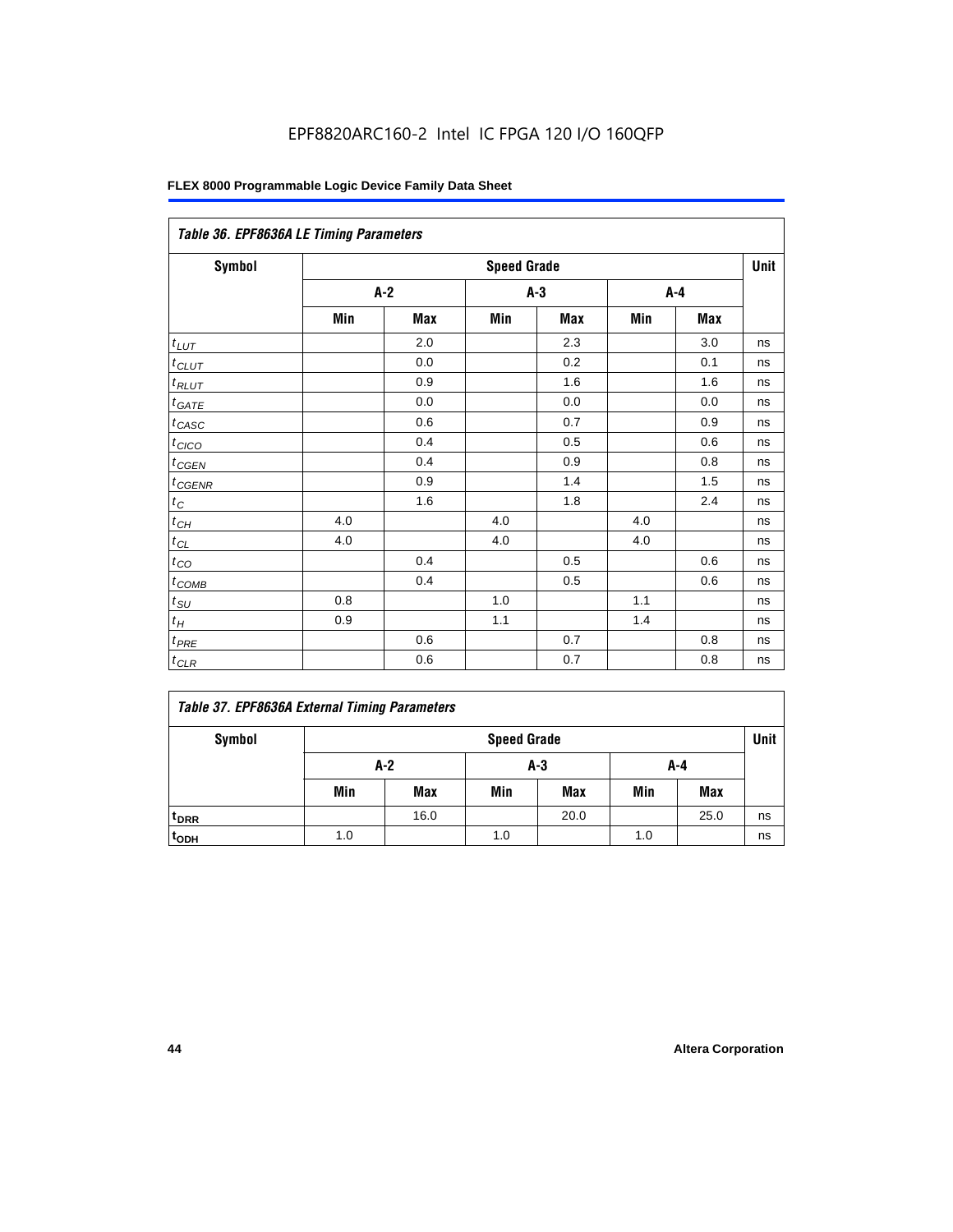|                                 | Table 38. EPF8820A I/O Element Timing Parameters |     |     |                    |     |            |      |  |  |  |  |  |
|---------------------------------|--------------------------------------------------|-----|-----|--------------------|-----|------------|------|--|--|--|--|--|
| <b>Symbol</b>                   |                                                  |     |     | <b>Speed Grade</b> |     |            | Unit |  |  |  |  |  |
|                                 |                                                  | A-2 |     | A-3                |     | A-4        |      |  |  |  |  |  |
|                                 | Min                                              | Max | Min | <b>Max</b>         | Min | <b>Max</b> |      |  |  |  |  |  |
| $t_{\textit{\scriptsize{IOD}}}$ |                                                  | 0.7 |     | 0.8                |     | 0.9        | ns   |  |  |  |  |  |
| $t_{\text{IOC}}$                |                                                  | 1.7 |     | 1.8                |     | 1.9        | ns   |  |  |  |  |  |
| $t_{IOE}$                       |                                                  | 1.7 |     | 1.8                |     | 1.9        | ns   |  |  |  |  |  |
| $t_{IOCO}$                      |                                                  | 1.0 |     | 1.0                |     | 1.0        | ns   |  |  |  |  |  |
| $t_{IOCOMB}$                    |                                                  | 0.3 |     | 0.2                |     | 0.1        | ns   |  |  |  |  |  |
| $t_{IOSU}$                      | 1.4                                              |     | 1.6 |                    | 1.8 |            | ns   |  |  |  |  |  |
| $t_{IOH}$                       | 0.0                                              |     | 0.0 |                    | 0.0 |            | ns   |  |  |  |  |  |
| $t_{IOCLR}$                     |                                                  | 1.2 |     | 1.2                |     | 1.2        | ns   |  |  |  |  |  |
| $t_{I\!N}$                      |                                                  | 1.5 |     | 1.6                |     | 1.7        | ns   |  |  |  |  |  |
| $t_{OD1}$                       |                                                  | 1.1 |     | 1.4                |     | 1.7        | ns   |  |  |  |  |  |
| $t_{\text{OD2}}$                |                                                  | 1.6 |     | 1.9                |     | 2.2        | ns   |  |  |  |  |  |
| $t_{OD3}$                       |                                                  | 4.6 |     | 4.9                |     | 5.2        | ns   |  |  |  |  |  |
| $t_{\text{XZ}}$                 |                                                  | 1.4 |     | 1.6                |     | 1.8        | ns   |  |  |  |  |  |
| $t_{ZX1}$                       |                                                  | 1.4 |     | 1.6                |     | 1.8        | ns   |  |  |  |  |  |
| $t_{ZX2}$                       |                                                  | 1.9 |     | 2.1                |     | 2.3        | ns   |  |  |  |  |  |
| $t_{ZX3}$                       |                                                  | 4.9 |     | 5.1                |     | 5.3        | ns   |  |  |  |  |  |

| <b>Table 39. EPF8820A Interconnect Timing Parameters</b> |     |                    |     |       |     |       |    |  |  |  |  |
|----------------------------------------------------------|-----|--------------------|-----|-------|-----|-------|----|--|--|--|--|
| Symbol                                                   |     | <b>Speed Grade</b> |     |       |     |       |    |  |  |  |  |
|                                                          | A-2 |                    |     | $A-3$ |     | $A-4$ |    |  |  |  |  |
|                                                          | Min | <b>Max</b>         | Min | Max   | Min | Max   |    |  |  |  |  |
| $t_{LABCASC}$                                            |     | 0.3                |     | 0.3   |     | 0.4   | ns |  |  |  |  |
| $t_{LABCARY}$                                            |     | 0.3                |     | 0.3   |     | 0.4   | ns |  |  |  |  |
| $t_{\text{LOCAL}}$                                       |     | 0.5                |     | 0.6   |     | 0.8   | ns |  |  |  |  |
| $t_{ROW}$                                                |     | 5.0                |     | 5.0   |     | 5.0   | ns |  |  |  |  |
| $t_{COL}$                                                |     | 3.0                |     | 3.0   |     | 3.0   | ns |  |  |  |  |
| $t_{DIN\_C}$                                             |     | 5.0                |     | 5.0   |     | 5.5   | ns |  |  |  |  |
| $t$ <sub>DIN_D</sub>                                     |     | 7.0                |     | 7.0   |     | 7.5   | ns |  |  |  |  |
| $t_{DIN\_IO}$                                            |     | 5.0                |     | 5.0   |     | 5.5   | ns |  |  |  |  |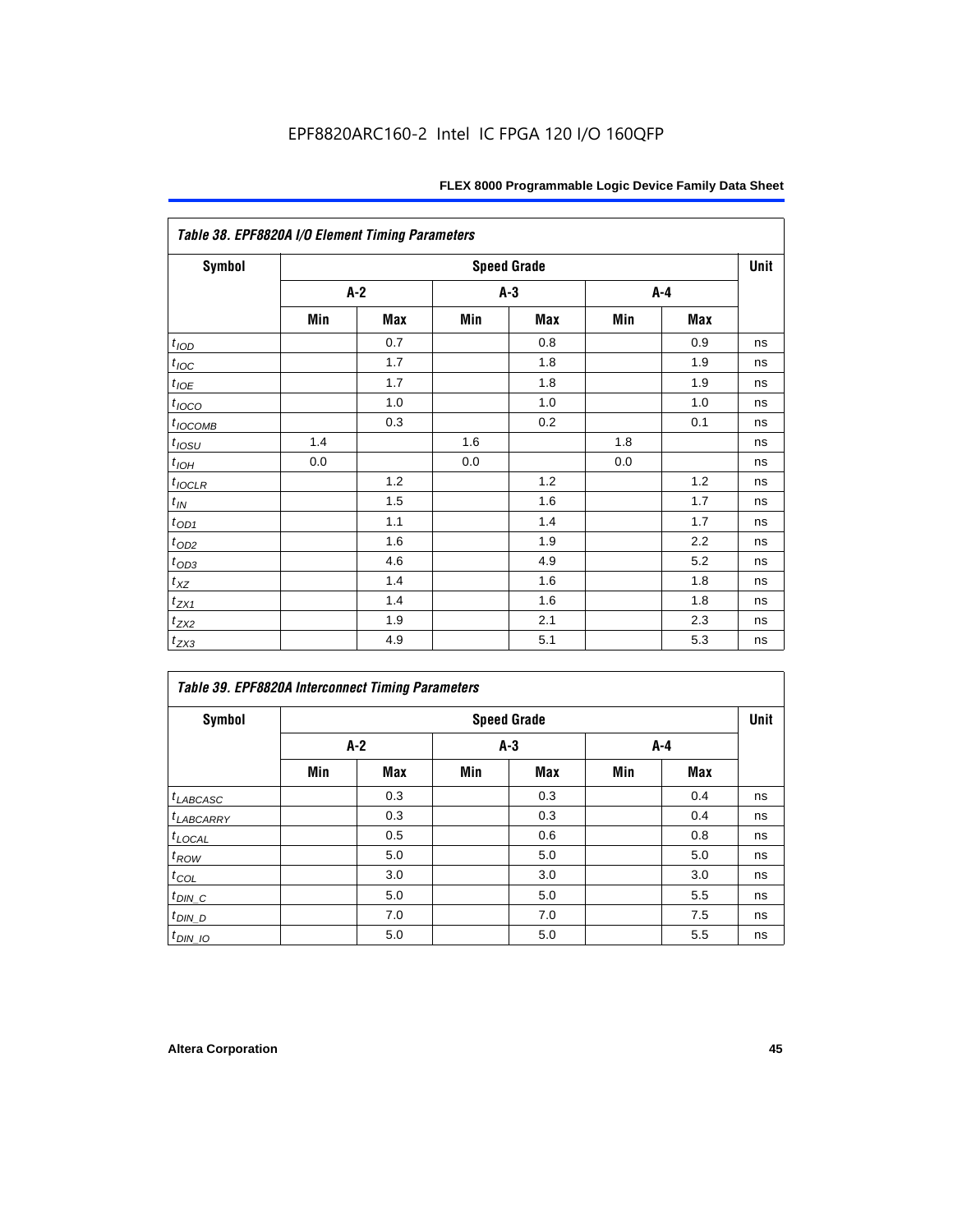| Table 40. EPF8820A LE Timing Parameters |       |     |     |                    |     |         |      |
|-----------------------------------------|-------|-----|-----|--------------------|-----|---------|------|
| Symbol                                  |       |     |     | <b>Speed Grade</b> |     |         | Unit |
|                                         | $A-2$ |     |     | $A-3$              |     | $A - 4$ |      |
|                                         | Min   | Max | Min | Max                | Min | Max     |      |
| $t_{LUT}$                               |       | 2.0 |     | 2.5                |     | 3.2     | ns   |
| $t_{CLUT}$                              |       | 0.0 |     | 0.0                |     | 0.0     | ns   |
| $t_{RLUT}$                              |       | 0.9 |     | 1.1                |     | 1.5     | ns   |
| $t_{GATE}$                              |       | 0.0 |     | 0.0                |     | 0.0     | ns   |
| $t_{CASC}$                              |       | 0.6 |     | 0.7                |     | 0.9     | ns   |
| t <sub>CICO</sub>                       |       | 0.4 |     | 0.5                |     | 0.6     | ns   |
| $t_{GEN}$                               |       | 0.4 |     | 0.5                |     | 0.7     | ns   |
| $t_{CGENR}$                             |       | 0.9 |     | 1.1                |     | 1.5     | ns   |
| $t_C$                                   |       | 1.6 |     | 2.0                |     | 2.5     | ns   |
| $t_{CH}$                                | 4.0   |     | 4.0 |                    | 4.0 |         | ns   |
| $t_{CL}$                                | 4.0   |     | 4.0 |                    | 4.0 |         | ns   |
| $t_{CO}$                                |       | 0.4 |     | 0.5                |     | 0.6     | ns   |
| $t_{COMB}$                              |       | 0.4 |     | 0.5                |     | 0.6     | ns   |
| $t_{SU}$                                | 0.8   |     | 1.1 |                    | 1.2 |         | ns   |
| $t_H\,$                                 | 0.9   |     | 1.1 |                    | 1.5 |         | ns   |
| $t_{PRE}$                               |       | 0.6 |     | 0.7                |     | 0.8     | ns   |
| $t_{CLR}$                               |       | 0.6 |     | 0.7                |     | 0.8     | ns   |

|  |  |  |  | Table 41. EPF8820A External Timing Parameters |
|--|--|--|--|-----------------------------------------------|
|--|--|--|--|-----------------------------------------------|

| Symbol           | <b>Speed Grade</b> |            |     |            |     |            |    |  |
|------------------|--------------------|------------|-----|------------|-----|------------|----|--|
|                  |                    | A-2        |     | $A-3$      | A-4 |            |    |  |
|                  | Min                | <b>Max</b> | Min | <b>Max</b> | Min | <b>Max</b> |    |  |
| t <sub>DRR</sub> |                    | 16.0       |     | 20.0       |     | 25.0       | ns |  |
| t <sub>ODH</sub> | 1.0                |            | 1.0 |            | 1.0 |            | ns |  |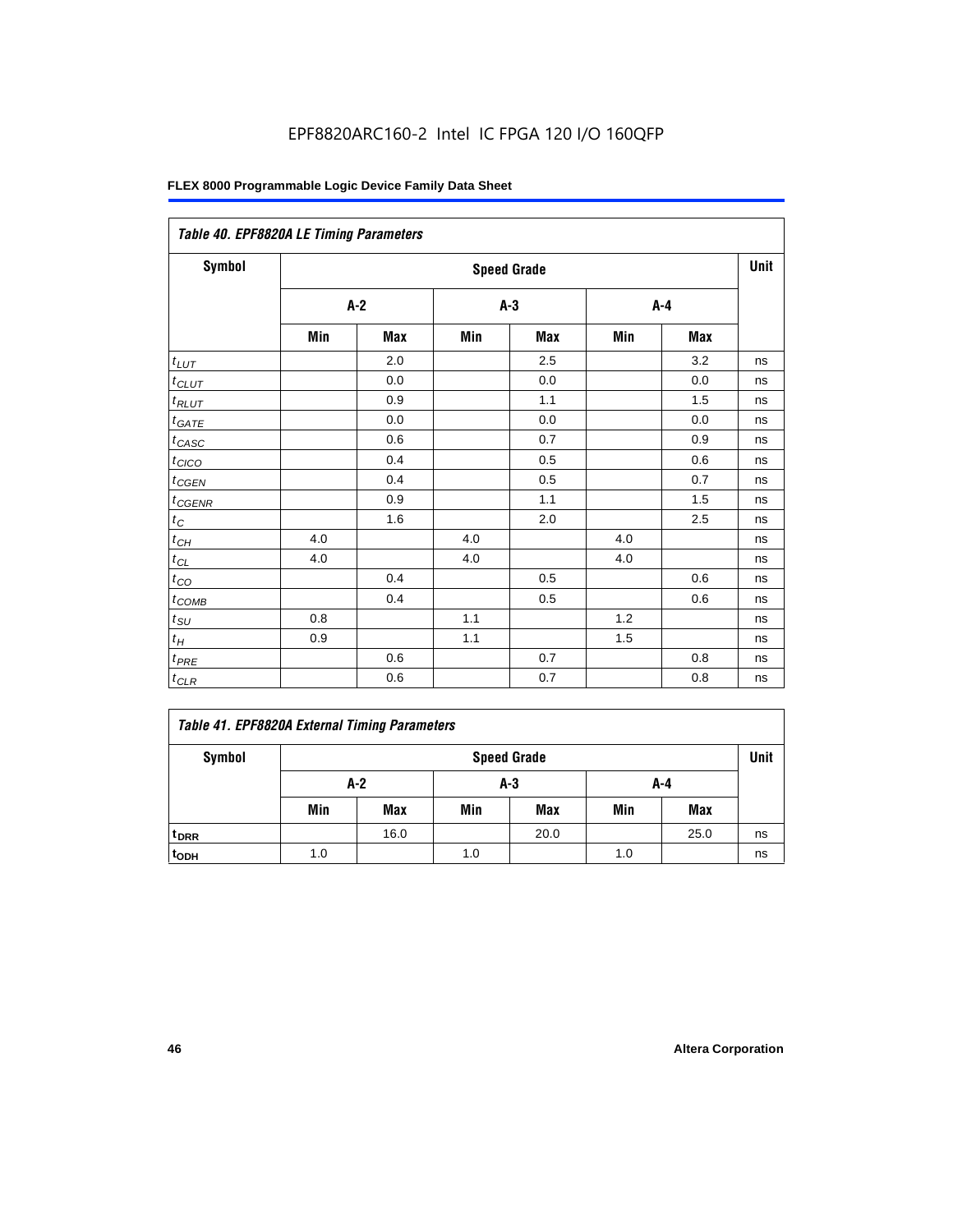| <b>Symbol</b>    |     |     |       | <b>Speed Grade</b> |     |     | Unit |
|------------------|-----|-----|-------|--------------------|-----|-----|------|
|                  | A-2 |     | $A-3$ |                    | A-4 |     |      |
|                  | Min | Max | Min   | Max                | Min | Max |      |
| t <sub>IOD</sub> |     | 0.7 |       | 0.8                |     | 0.9 | ns   |
| $t_{\text{IOC}}$ |     | 1.7 |       | 1.8                |     | 1.9 | ns   |
| $t_{IOE}$        |     | 1.7 |       | 1.8                |     | 1.9 | ns   |
| $t_{IOCO}$       |     | 1.0 |       | 1.0                |     | 1.0 | ns   |
| $t_{IOCOMB}$     |     | 0.3 |       | 0.2                |     | 0.1 | ns   |
| $t_{IOSU}$       | 1.4 |     | 1.6   |                    | 1.8 |     | ns   |
| $t_{IOH}$        | 0.0 |     | 0.0   |                    | 0.0 |     | ns   |
| $t_{IOCLR}$      |     | 1.2 |       | 1.2                |     | 1.2 | ns   |
| $t_{I\!N}$       |     | 1.5 |       | 1.6                |     | 1.7 | ns   |
| $t_{OD1}$        |     | 1.1 |       | 1.4                |     | 1.7 | ns   |
| $t_{\text{OD2}}$ |     | 1.6 |       | 1.9                |     | 2.2 | ns   |
| $t_{OD3}$        |     | 4.6 |       | 4.9                |     | 5.2 | ns   |
| $t_{X\!Z}$       |     | 1.4 |       | 1.6                |     | 1.8 | ns   |
| $t_{ZX1}$        |     | 1.4 |       | 1.6                |     | 1.8 | ns   |
| $t_{ZX2}$        |     | 1.9 |       | 2.1                |     | 2.3 | ns   |
| $t_{ZX3}$        |     | 4.9 |       | 5.1                |     | 5.3 | ns   |

| Table 43. EPF81188A Interconnect Timing Parameters |       |     |     |                    |     |            |      |  |  |  |  |
|----------------------------------------------------|-------|-----|-----|--------------------|-----|------------|------|--|--|--|--|
| <b>Symbol</b>                                      |       |     |     | <b>Speed Grade</b> |     |            | Unit |  |  |  |  |
|                                                    | $A-2$ |     |     | $A-3$              |     | A-4        |      |  |  |  |  |
|                                                    | Min   | Max | Min | <b>Max</b>         | Min | <b>Max</b> |      |  |  |  |  |
| $t_{LABCASC}$                                      |       | 0.3 |     | 0.3                |     | 0.4        | ns   |  |  |  |  |
| $t_{LABCARY}$                                      |       | 0.3 |     | 0.3                |     | 0.4        | ns   |  |  |  |  |
| $t_{\text{LOCAL}}$                                 |       | 0.5 |     | 0.6                |     | 0.8        | ns   |  |  |  |  |
| $t_{ROW}$                                          |       | 5.0 |     | 5.0                |     | 5.0        | ns   |  |  |  |  |
| $t_{COL}$                                          |       | 3.0 |     | 3.0                |     | 3.0        | ns   |  |  |  |  |
| $t_{DIN\_C}$                                       |       | 5.0 |     | 5.0                |     | 5.5        | ns   |  |  |  |  |
| $t_{DIN\_D}$                                       |       | 7.0 |     | 7.0                |     | 7.5        | ns   |  |  |  |  |
| $t_{DIN_1O}$                                       |       | 5.0 |     | 5.0                |     | 5.5        | ns   |  |  |  |  |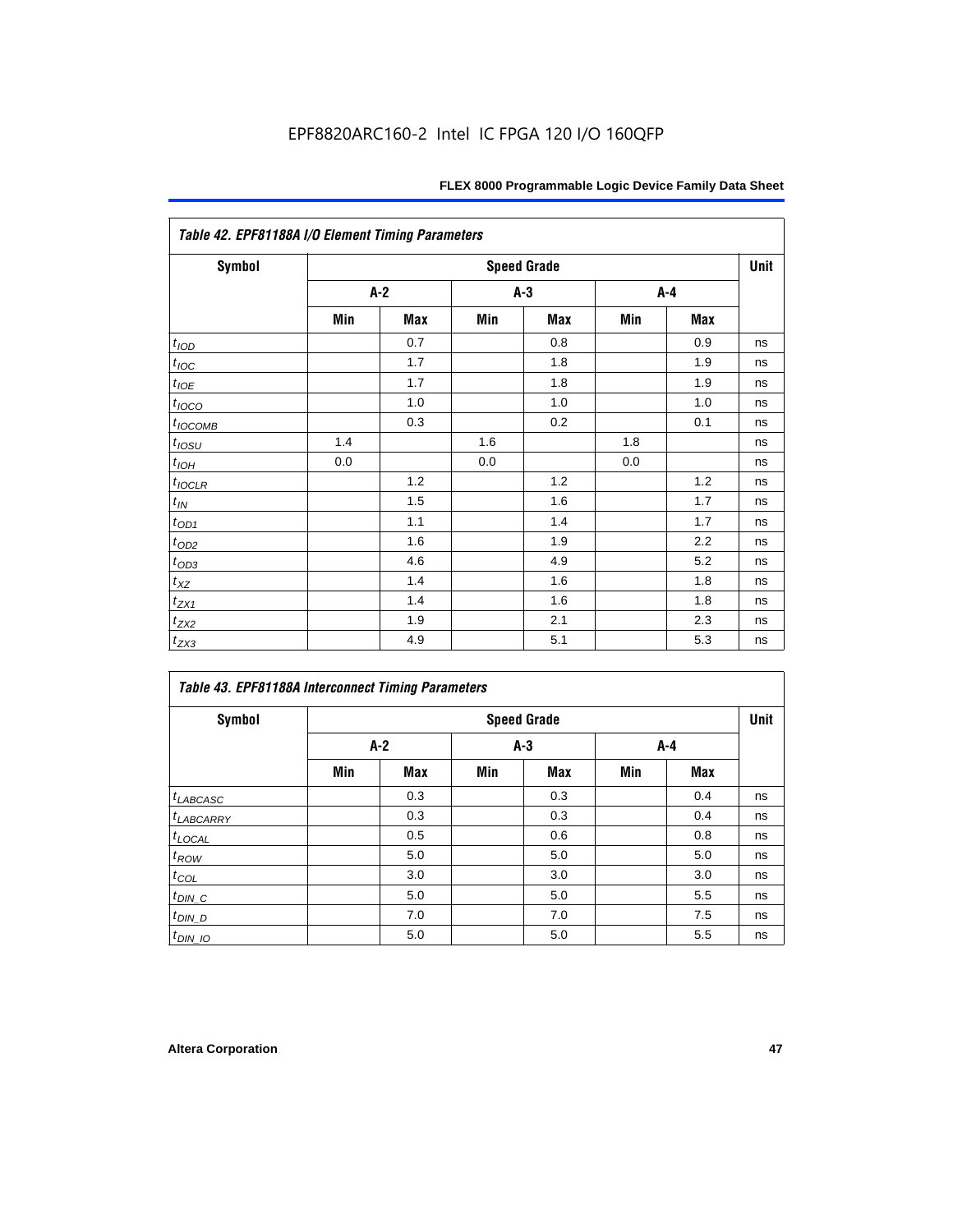| Table 44. EPF81188A LE Timing Parameters |       |     |       |                    |     |     |      |
|------------------------------------------|-------|-----|-------|--------------------|-----|-----|------|
| Symbol                                   |       |     |       | <b>Speed Grade</b> |     |     | Unit |
|                                          | $A-2$ |     | $A-3$ |                    | A-4 |     |      |
|                                          | Min   | Max | Min   | Max                | Min | Max |      |
| $t_{LUT}$                                |       | 2.0 |       | 2.5                |     | 3.2 | ns   |
| $t_{CLUT}$                               |       | 0.0 |       | 0.0                |     | 0.0 | ns   |
| $t_{RLUT}$                               |       | 0.9 |       | 1.1                |     | 1.5 | ns   |
| $t_{GATE}$                               |       | 0.0 |       | 0.0                |     | 0.0 | ns   |
| $t_{CASC}$                               |       | 0.6 |       | 0.7                |     | 0.9 | ns   |
| $t_{CICO}$                               |       | 0.4 |       | 0.5                |     | 0.6 | ns   |
| $t_{GEN}$                                |       | 0.4 |       | 0.5                |     | 0.7 | ns   |
| $t_{CGENR}$                              |       | 0.9 |       | 1.1                |     | 1.5 | ns   |
| $t_C$                                    |       | 1.6 |       | 2.0                |     | 2.5 | ns   |
| $t_{\mathit{CH}}$                        | 4.0   |     | 4.0   |                    | 4.0 |     | ns   |
| $t_{CL}$                                 | 4.0   |     | 4.0   |                    | 4.0 |     | ns   |
| $t_{CO}$                                 |       | 0.4 |       | 0.5                |     | 0.6 | ns   |
| $t_{\text{COMB}}$                        |       | 0.4 |       | 0.5                |     | 0.6 | ns   |
| $t_{SU}$                                 | 0.8   |     | 1.1   |                    | 1.2 |     | ns   |
| $t_H$                                    | 0.9   |     | 1.1   |                    | 1.5 |     | ns   |
| $t_{PRE}$                                |       | 0.6 |       | 0.7                |     | 0.8 | ns   |
| $t_{CLR}$                                |       | 0.6 |       | 0.7                |     | 0.8 | ns   |

|  |  |  |  | Table 45. EPF81188A External Timing Parameters |
|--|--|--|--|------------------------------------------------|
|--|--|--|--|------------------------------------------------|

| Symbol           | <b>Speed Grade</b> |            |     |            |     |            |    |
|------------------|--------------------|------------|-----|------------|-----|------------|----|
|                  | $A-2$              |            | A-3 |            | A-4 |            |    |
|                  | Min                | <b>Max</b> | Min | <b>Max</b> | Min | <b>Max</b> |    |
| t <sub>DRR</sub> |                    | 16.0       |     | 20.0       |     | 25.0       | ns |
| t <sub>ODH</sub> | 1.0                |            | 1.0 |            | 1.0 |            | ns |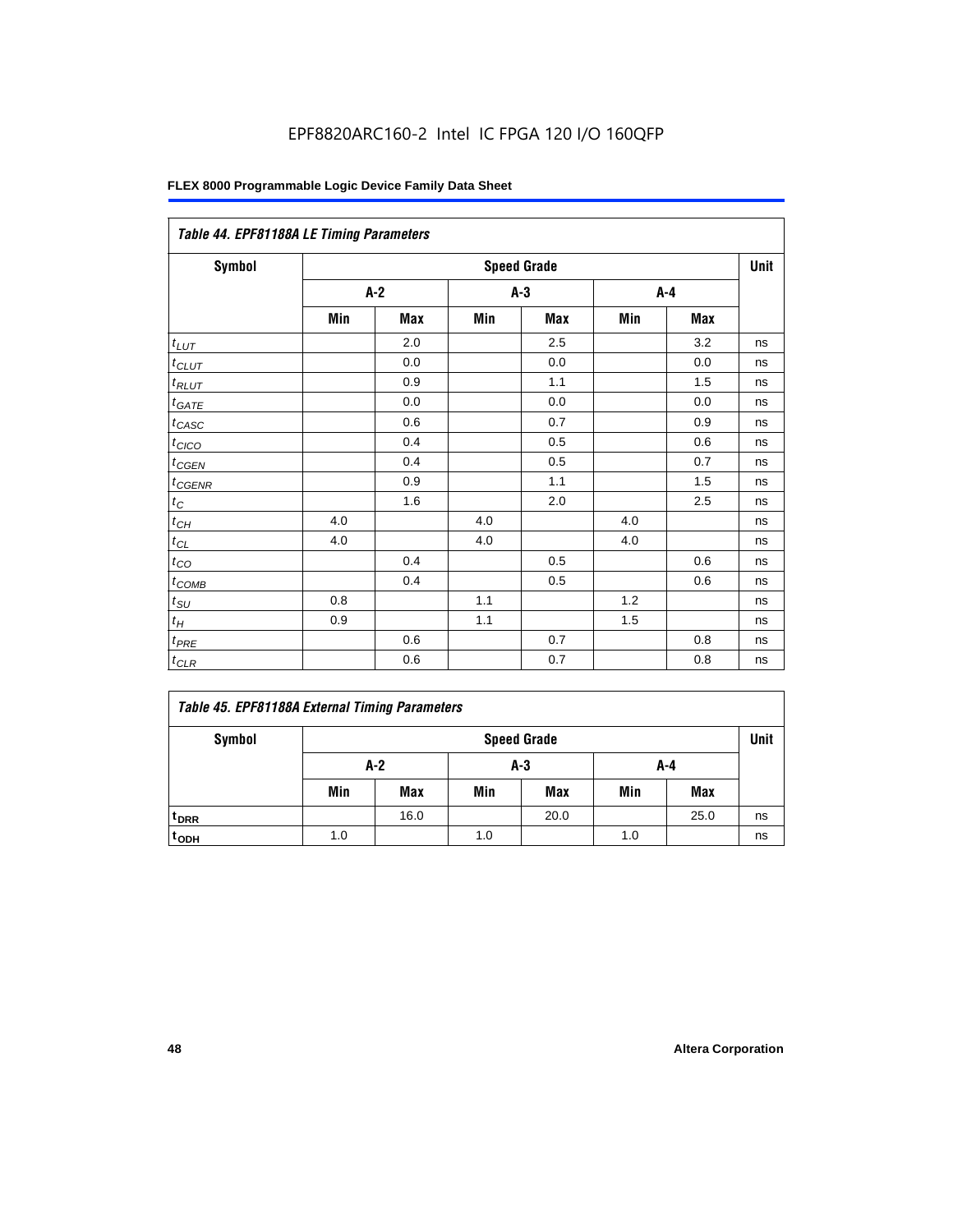| Table 46. EPF81500A I/O Element Timing Parameters |     |     |       |                    |     |            |      |  |  |
|---------------------------------------------------|-----|-----|-------|--------------------|-----|------------|------|--|--|
| <b>Symbol</b>                                     |     |     |       | <b>Speed Grade</b> |     |            | Unit |  |  |
|                                                   |     | A-2 | $A-3$ |                    |     | $A-4$      |      |  |  |
|                                                   | Min | Max | Min   | <b>Max</b>         | Min | <b>Max</b> |      |  |  |
| t <sub>IOD</sub>                                  |     | 0.7 |       | 0.8                |     | 0.9        | ns   |  |  |
| $t_{\text{IOC}}$                                  |     | 1.7 |       | 1.8                |     | 1.9        | ns   |  |  |
| $t_{IOE}$                                         |     | 1.7 |       | 1.8                |     | 1.9        | ns   |  |  |
| $t_{IOCO}$                                        |     | 1.0 |       | 1.0                |     | 1.0        | ns   |  |  |
| $t_{IOCOMB}$                                      |     | 0.3 |       | 0.2                |     | 0.1        | ns   |  |  |
| $t_{IQSU}$                                        | 1.4 |     | 1.6   |                    | 1.8 |            | ns   |  |  |
| $t_{IOH}$                                         | 0.0 |     | 0.0   |                    | 0.0 |            | ns   |  |  |
| $t_{IOCLR}$                                       |     | 1.2 |       | 1.2                |     | 1.2        | ns   |  |  |
| $t_{I\!N}$                                        |     | 1.5 |       | 1.6                |     | 1.7        | ns   |  |  |
| $t_{OD1}$                                         |     | 1.1 |       | 1.4                |     | 1.7        | ns   |  |  |
| $t_{\underline{OD2}}$                             |     | 1.6 |       | 1.9                |     | 2.2        | ns   |  |  |
| $t_{OD3}$                                         |     | 4.6 |       | 4.9                |     | 5.2        | ns   |  |  |
| $t_{XZ}$                                          |     | 1.4 |       | 1.6                |     | 1.8        | ns   |  |  |
| $t_{ZX1}$                                         |     | 1.4 |       | 1.6                |     | 1.8        | ns   |  |  |
| $t_{ZX2}$                                         |     | 1.9 |       | 2.1                |     | 2.3        | ns   |  |  |
| $t_{ZX3}$                                         |     | 4.9 |       | 5.1                |     | 5.3        | ns   |  |  |

| Table 47. EPF81500A Interconnect Timing Parameters |     |            |       |                    |       |            |      |  |  |  |
|----------------------------------------------------|-----|------------|-------|--------------------|-------|------------|------|--|--|--|
| Symbol                                             |     |            |       | <b>Speed Grade</b> |       |            | Unit |  |  |  |
|                                                    |     | $A-2$      | $A-3$ |                    | $A-4$ |            |      |  |  |  |
|                                                    | Min | <b>Max</b> | Min   | <b>Max</b>         | Min   | <b>Max</b> |      |  |  |  |
| $t_{LABCASC}$                                      |     | 0.3        |       | 0.3                |       | 0.4        | ns   |  |  |  |
| $t_{LABCARY}$                                      |     | 0.3        |       | 0.3                |       | 0.4        | ns   |  |  |  |
| $t_{\text{LOCAL}}$                                 |     | 0.5        |       | 0.6                |       | 0.8        | ns   |  |  |  |
| $t_{ROW}$                                          |     | 6.2        |       | 6.2                |       | 6.2        | ns   |  |  |  |
| $t_{COL}$                                          |     | 3.0        |       | 3.0                |       | 3.0        | ns   |  |  |  |
| $t_{DIN\_C}$                                       |     | 5.0        |       | 5.0                |       | 5.5        | ns   |  |  |  |
| $t_{DIN\_D}$                                       |     | 8.2        |       | 8.2                |       | 8.7        | ns   |  |  |  |
| $t_{DIN\_IO}$                                      |     | 5.0        |       | 5.0                |       | 5.5        | ns   |  |  |  |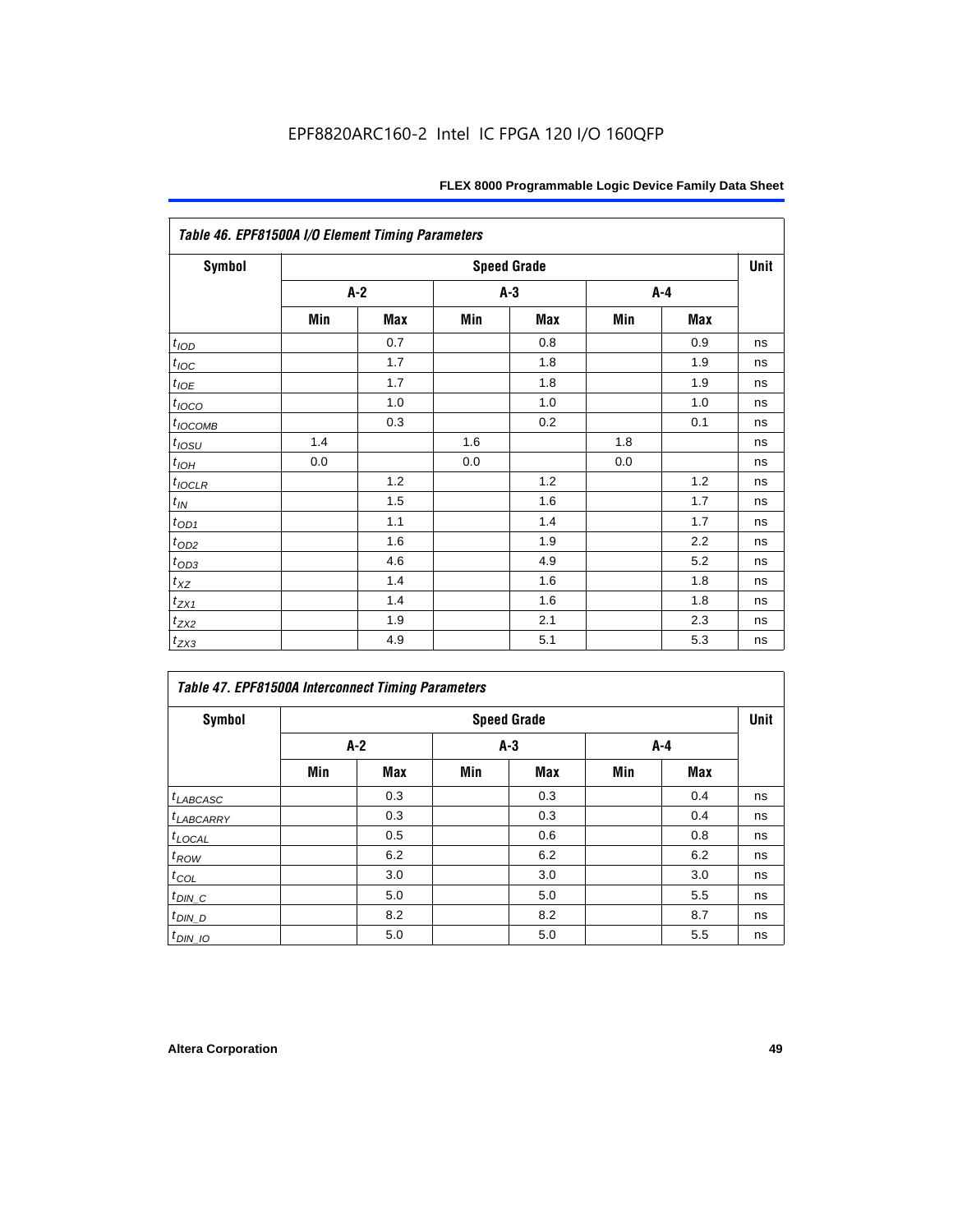| Table 48. EPF81500A LE Timing Parameters |     |       |     |                    |     |     |      |  |  |
|------------------------------------------|-----|-------|-----|--------------------|-----|-----|------|--|--|
| Symbol                                   |     |       |     | <b>Speed Grade</b> |     |     | Unit |  |  |
|                                          |     | $A-2$ |     | $A-3$              |     | A-4 |      |  |  |
|                                          | Min | Max   | Min | Max                | Min | Max |      |  |  |
| $t_{LUT}$                                |     | 2.0   |     | 2.5                |     | 3.2 | ns   |  |  |
| $t_{CLUT}$                               |     | 0.0   |     | 0.0                |     | 0.0 | ns   |  |  |
| $t_{RLUT}$                               |     | 0.9   |     | 1.1                |     | 1.5 | ns   |  |  |
| $t_{\underline{GATE}}$                   |     | 0.0   |     | 0.0                |     | 0.0 | ns   |  |  |
| $t_{CASC}$                               |     | 0.6   |     | 0.7                |     | 0.9 | ns   |  |  |
| $t_{CICO}$                               |     | 0.4   |     | 0.5                |     | 0.6 | ns   |  |  |
| $t_{CGEN}$                               |     | 0.4   |     | 0.5                |     | 0.7 | ns   |  |  |
| $t_{CGENR}$                              |     | 0.9   |     | 1.1                |     | 1.5 | ns   |  |  |
| $t_C$                                    |     | 1.6   |     | 2.0                |     | 2.5 | ns   |  |  |
| $t_{\mathit{CH}}$                        | 4.0 |       | 4.0 |                    | 4.0 |     | ns   |  |  |
| $t_{CL}$                                 | 4.0 |       | 4.0 |                    | 4.0 |     | ns   |  |  |
| $t_{\rm CO}$                             |     | 0.4   |     | 0.5                |     | 0.6 | ns   |  |  |
| $t_{\text{COMB}}$                        |     | 0.4   |     | 0.5                |     | 0.6 | ns   |  |  |
| $t_{\text{SU}}$                          | 0.8 |       | 1.1 |                    | 1.2 |     | ns   |  |  |
| $t_H$                                    | 0.9 |       | 1.1 |                    | 1.5 |     | ns   |  |  |
| $t_{PRE}$                                |     | 0.6   |     | 0.7                |     | 0.8 | ns   |  |  |
| $t_{CLR}$                                |     | 0.6   |     | 0.7                |     | 0.8 | ns   |  |  |

|  |  |  |  | Table 49. EPF81500A External Timing Parameters |
|--|--|--|--|------------------------------------------------|
|--|--|--|--|------------------------------------------------|

| Symbol             | <b>Speed Grade</b> |            |     |            |     |            | Unit |
|--------------------|--------------------|------------|-----|------------|-----|------------|------|
|                    | A-2                |            | A-3 |            | A-4 |            |      |
|                    | Min                | <b>Max</b> | Min | <b>Max</b> | Min | <b>Max</b> |      |
| t <sub>DRR</sub>   |                    | 16.1       |     | 20.1       |     | 25.1       | ns   |
| $t$ <sub>ODH</sub> | 1.0                |            | 1.0 |            | 1.0 |            | ns   |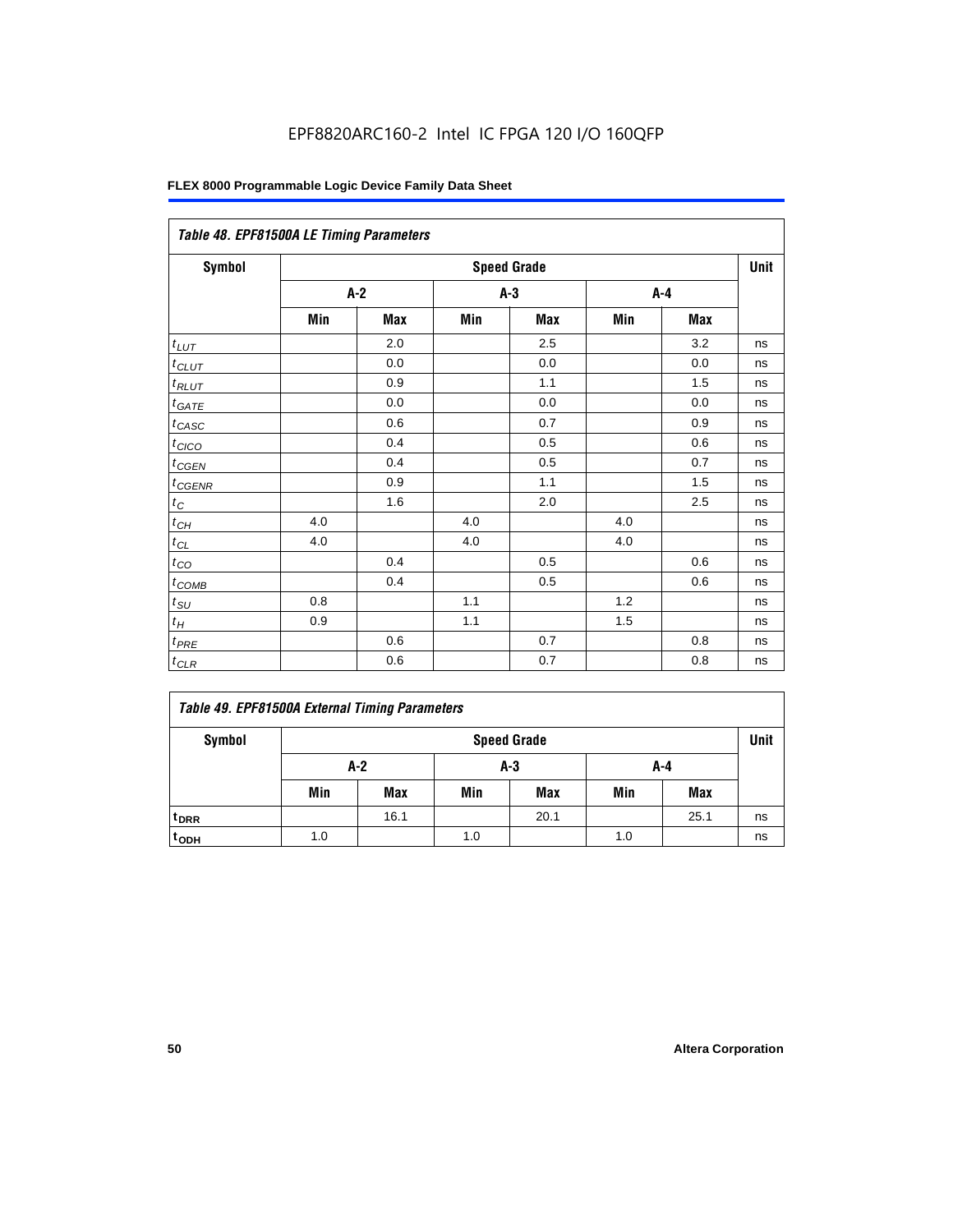| <b>Power</b><br><b>Consumption</b> | The supply power (P) for FLEX 8000 devices can be calculated with the<br>following equation:                                                                                                                                                                                                                                                                                                                                                                                                                                                            |    |  |  |  |  |  |
|------------------------------------|---------------------------------------------------------------------------------------------------------------------------------------------------------------------------------------------------------------------------------------------------------------------------------------------------------------------------------------------------------------------------------------------------------------------------------------------------------------------------------------------------------------------------------------------------------|----|--|--|--|--|--|
|                                    | $P = P_{INT} + P_{IO} = [(I_{CCSTANDBY} + I_{CCACTIVE}) \times V_{CC}] + P_{IO}$                                                                                                                                                                                                                                                                                                                                                                                                                                                                        |    |  |  |  |  |  |
|                                    | Typical $I_{\text{CCSTANDBY}}$ values are shown as $I_{\text{CC0}}$ in Table 11 on page 28 and<br>Table 15 on page 30. The P <sub>IO</sub> value, which depends on the device output<br>load characteristics and switching frequency, can be calculated using the<br>guidelines given in Application Note 74 (Evaluating Power for Altera<br>Devices). The I <sub>CCACTIVE</sub> value depends on the switching frequency and<br>the application logic. This value can be calculated based on the amount of<br>current that each LE typically consumes. |    |  |  |  |  |  |
|                                    | The following equation shows the general formula for calculating<br>ICCACTIVE:                                                                                                                                                                                                                                                                                                                                                                                                                                                                          |    |  |  |  |  |  |
|                                    | $I_{\text{CCACTIVE}} = K \times f_{\text{MAX}} \times N \times \text{togLC} \times \frac{\mu A}{\text{MHz} \times \text{LE}}$                                                                                                                                                                                                                                                                                                                                                                                                                           |    |  |  |  |  |  |
|                                    | The parameters in this equation are shown below:                                                                                                                                                                                                                                                                                                                                                                                                                                                                                                        |    |  |  |  |  |  |
|                                    | $=$ Maximum operating frequency in MHz<br>$f_{MAX}$<br>Ν<br>= Total number of logic cells used in the device<br>= Average percentage of logic cells toggling at each clock<br>$\log_{LC}$<br>К<br>$=$ Constant, shown in Table 50                                                                                                                                                                                                                                                                                                                       |    |  |  |  |  |  |
|                                    | <b>Table 50. Values for Constant K</b>                                                                                                                                                                                                                                                                                                                                                                                                                                                                                                                  |    |  |  |  |  |  |
|                                    | <b>Device</b>                                                                                                                                                                                                                                                                                                                                                                                                                                                                                                                                           | Κ  |  |  |  |  |  |
|                                    | 5.0-V FLEX 8000 devices                                                                                                                                                                                                                                                                                                                                                                                                                                                                                                                                 | 75 |  |  |  |  |  |
|                                    | 3.3-V FLEX 8000 devices                                                                                                                                                                                                                                                                                                                                                                                                                                                                                                                                 | 60 |  |  |  |  |  |
|                                    | This calculation provides an $I_{CC}$ estimate based on typical conditions<br>with no output load. The actual $I_{CC}$ value should be verified during<br>operation because this measurement is sensitive to the actual pattern in<br>the device and the environmental operating conditions.                                                                                                                                                                                                                                                            |    |  |  |  |  |  |
|                                    | Figure 20 shows the relationship between $I_{CC}$ and operating frequency<br>for several LE utilization values.                                                                                                                                                                                                                                                                                                                                                                                                                                         |    |  |  |  |  |  |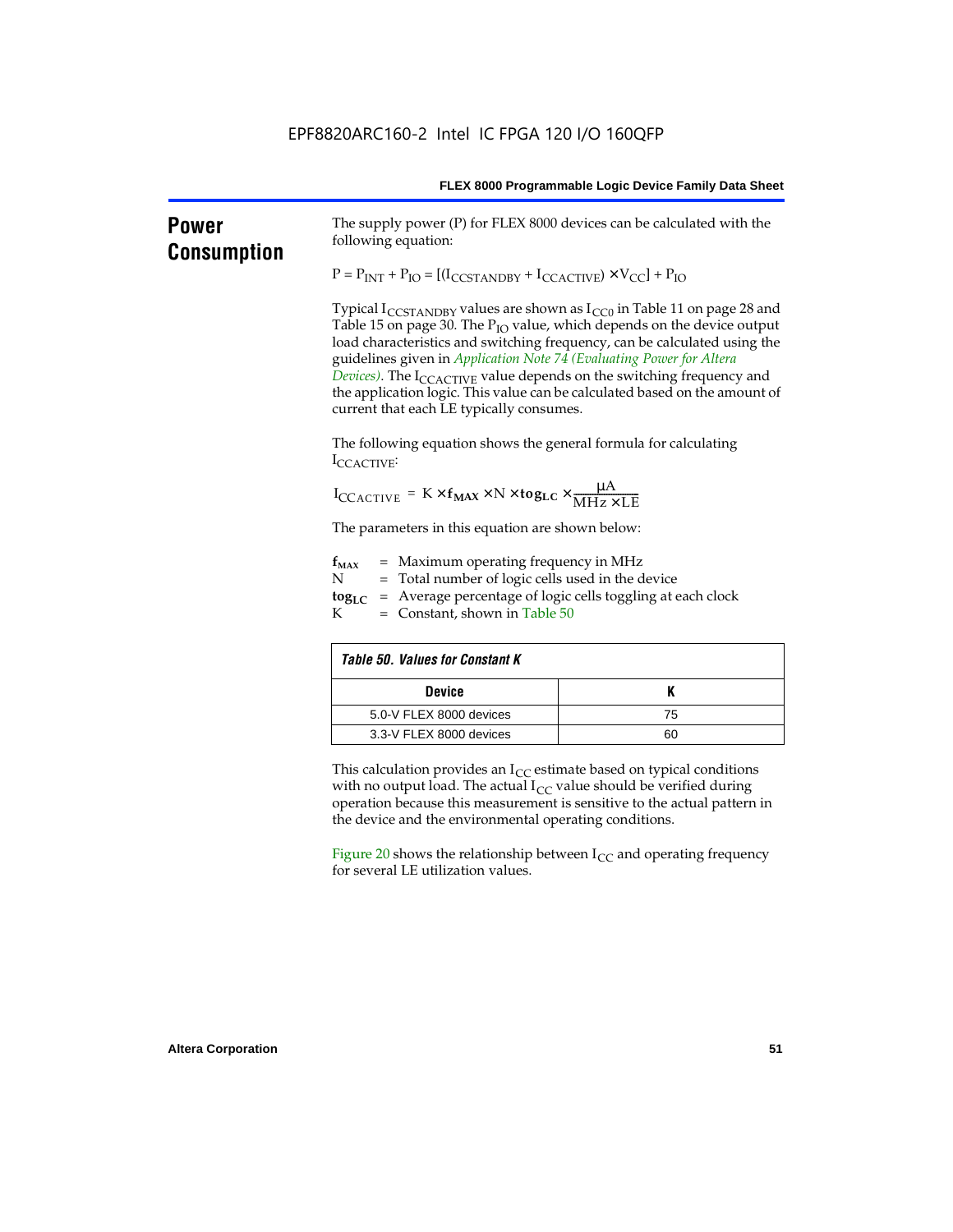

### *Figure 20. FLEX 8000 I<sub>CCACTIVE</sub> vs. Operating Frequency* **5.0-V FLEX 8000 Devices**

### **Configuration & Operation**



The FLEX 8000 architecture supports several configuration schemes to load a design into the device(s) on the circuit board. This section summarizes the device operating modes and available device configuration schemes.

For more information, go to *Application Note 33 (Configuring FLEX 8000 Devices)* and *Application Note 38 (Configuring Multiple FLEX 8000 Devices)*.

**52 Altera Corporation**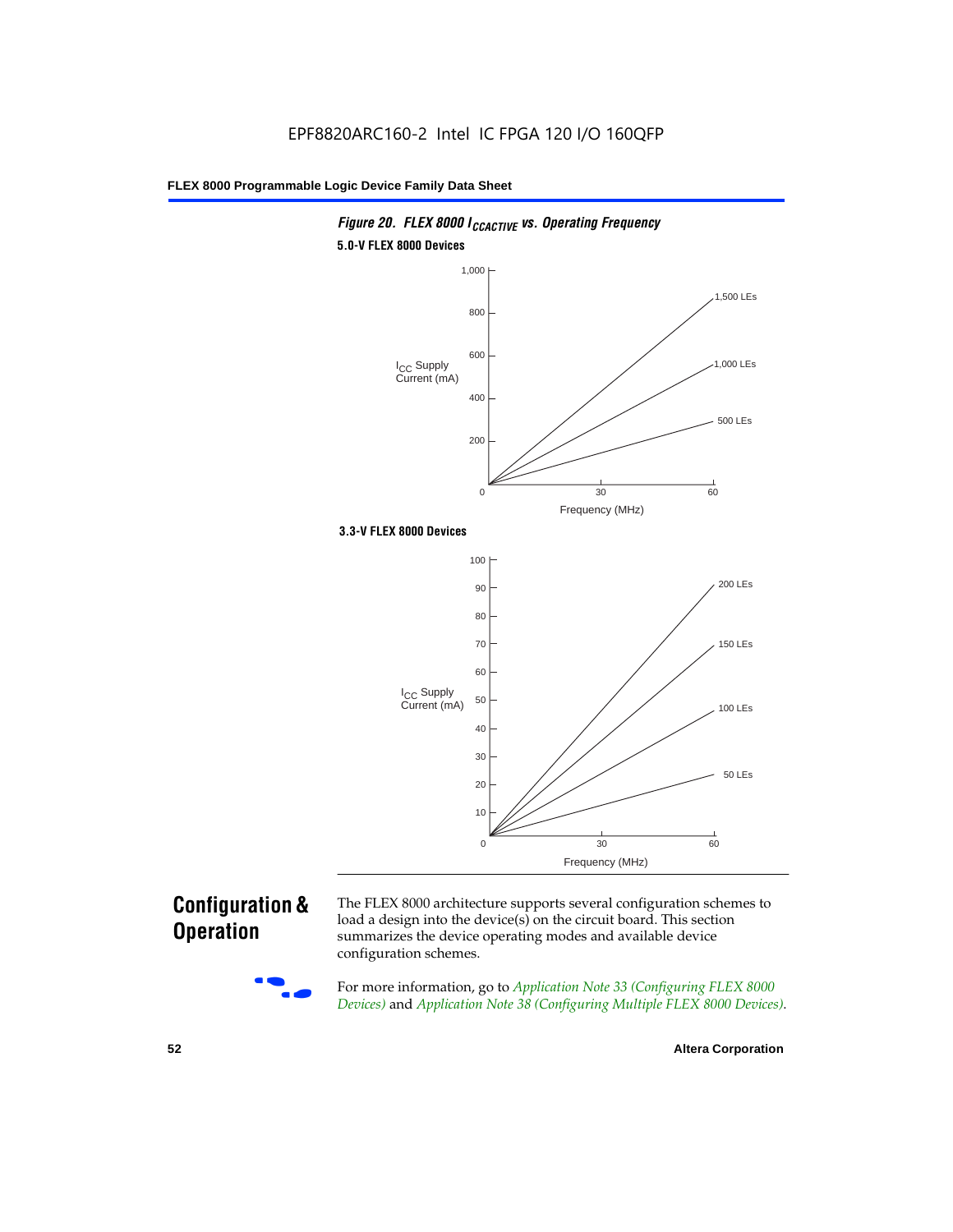### **Operating Modes**

The FLEX 8000 architecture uses SRAM elements that require configuration data to be loaded whenever the device powers up and begins operation. The process of physically loading the SRAM programming data into the device is called *configuration*. During initialization, which occurs immediately after configuration, the device resets registers, enables I/O pins, and begins to operate as a logic device. The I/O pins are tri-stated during power-up, and before and during configuration. The configuration and initialization processes together are called *command mode*; normal device operation is called *user mode*.

SRAM elements allow FLEX 8000 devices to be reconfigured in-circuit with new programming data that is loaded into the device. Real-time reconfiguration is performed by forcing the device into command mode with a device pin, loading different programming data, reinitializing the device, and resuming user-mode operation. The entire reconfiguration process requires less than 100 ms and can be used to dynamically reconfigure an entire system. In-field upgrades can be performed by distributing new configuration files.

### **Configuration Schemes**

The configuration data for a FLEX 8000 device can be loaded with one of six configuration schemes, chosen on the basis of the target application. Both active and passive schemes are available. In the active configuration schemes, the FLEX 8000 device functions as the controller, directing the loading operation, controlling external configuration devices, and completing the loading process. The clock source for all active configuration schemes is an oscillator on the FLEX 8000 device that operates between 2 MHz and 6 MHz. In the passive configuration schemes, an external controller guides the FLEX 8000 device. Table 51 shows the data source for each of the six configuration schemes.

| <b>Table 51. Data Source for Configuration</b> |                |                               |  |  |  |  |  |  |  |
|------------------------------------------------|----------------|-------------------------------|--|--|--|--|--|--|--|
| <b>Configuration Scheme</b>                    | <b>Acronym</b> | Data Source                   |  |  |  |  |  |  |  |
| Active serial                                  | AS             | Altera configuration device   |  |  |  |  |  |  |  |
| Active parallel up                             | APU            | Parallel configuration device |  |  |  |  |  |  |  |
| Active parallel down                           | <b>APD</b>     | Parallel configuration device |  |  |  |  |  |  |  |
| Passive serial                                 | PS             | Serial data path              |  |  |  |  |  |  |  |
| Passive parallel synchronous                   | <b>PPS</b>     | Intelligent host              |  |  |  |  |  |  |  |
| Passive parallel asynchronous                  | <b>PPA</b>     | Intelligent host              |  |  |  |  |  |  |  |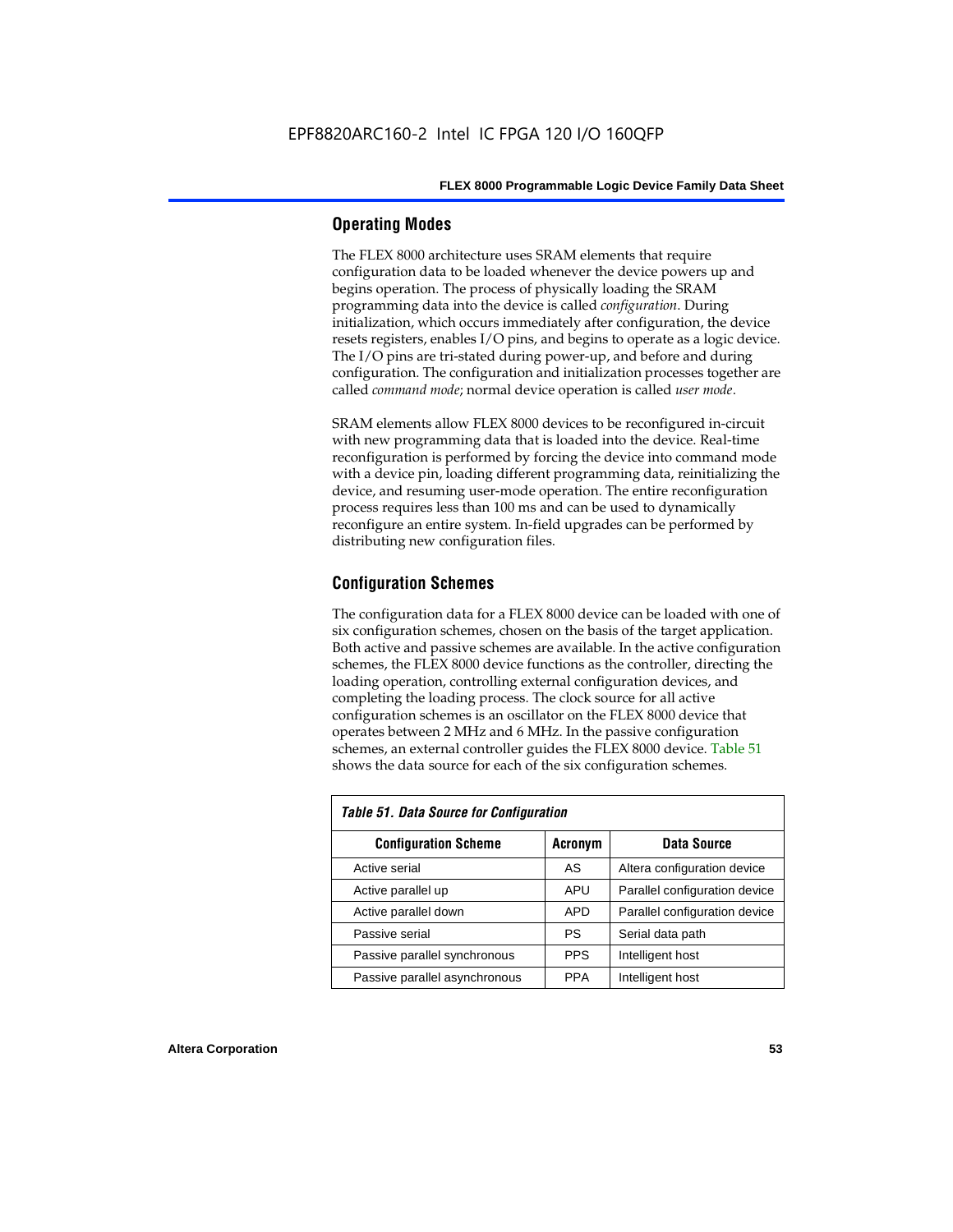### **Device Pin-Outs**

Tables 52 through 54 show the pin names and numbers for the dedicated pins in each FLEX 8000 device package.

| <b>Pin Name</b>  | 84-Pin<br><b>PLCC</b><br><b>EPF8282A</b> | 84-Pin<br><b>PLCC</b><br><b>EPF8452A</b><br><b>EPF8636A</b> | <b>100-Pin</b><br><b>TQFP</b><br><b>EPF8282A</b><br><b>EPF8282AV</b> | <b>100-Pin</b><br><b>TQFP</b><br><b>EPF8452A</b> | 144-Pin<br><b>TQFP</b><br><b>EPF8820A</b> | <b>160-Pin</b><br>PGA<br><b>EPF8452A</b> | <b>160-Pin</b><br><b>PQFP</b><br><b>EPF8820A</b><br>(1) |
|------------------|------------------------------------------|-------------------------------------------------------------|----------------------------------------------------------------------|--------------------------------------------------|-------------------------------------------|------------------------------------------|---------------------------------------------------------|
| nSP(2)           | 75                                       | 75                                                          | 75                                                                   | 76                                               | 110                                       | R1                                       | 1                                                       |
| MSELO(2)         | 74                                       | 74                                                          | 74                                                                   | 75                                               | 109                                       | P <sub>2</sub>                           | $\overline{2}$                                          |
| MSEL1(2)         | 53                                       | 53                                                          | 51                                                                   | 51                                               | 72                                        | A1                                       | 44                                                      |
| nSTATUS (2)      | 32                                       | 32                                                          | 24                                                                   | 25                                               | 37                                        | C <sub>13</sub>                          | 82                                                      |
| $n$ CONFIG $(2)$ | 33                                       | 33                                                          | 25                                                                   | 26                                               | 38                                        | A15                                      | 81                                                      |
| DCLK $(2)$       | 10                                       | 10                                                          | 100                                                                  | 100                                              | 143                                       | P <sub>14</sub>                          | 125                                                     |
| $CONF\_DONE(2)$  | 11                                       | 11                                                          | $\mathbf{1}$                                                         | $\mathbf{1}$                                     | 144                                       | N <sub>13</sub>                          | 124                                                     |
| nWS              | 30                                       | 30                                                          | 22                                                                   | 23                                               | 33                                        | F <sub>13</sub>                          | 87                                                      |
| nRS              | 48                                       | 48                                                          | 42                                                                   | 45                                               | 31                                        | C6                                       | 89                                                      |
| <b>RDCLK</b>     | 49                                       | 49                                                          | 45                                                                   | 46                                               | 12                                        | B <sub>5</sub>                           | 110                                                     |
| nCS              | 29                                       | 29                                                          | 21                                                                   | 22                                               | 4                                         | D <sub>15</sub>                          | 118                                                     |
| CS               | 28                                       | 28                                                          | 19                                                                   | 21                                               | 3                                         | E <sub>15</sub>                          | 121                                                     |
| RDYnBUSY         | 77                                       | 77                                                          | 77                                                                   | 78                                               | 20                                        | P3                                       | 100                                                     |
| CLKUSR           | 50                                       | 50                                                          | 47                                                                   | 47                                               | 13                                        | C <sub>5</sub>                           | 107                                                     |
| ADD17            | 51                                       | 51                                                          | 49                                                                   | 48                                               | 75                                        | <b>B4</b>                                | 40                                                      |
| ADD16            | 36                                       | 55                                                          | 28                                                                   | 54                                               | 76                                        | E <sub>2</sub>                           | 39                                                      |
| ADD15            | 56                                       | 56                                                          | 55                                                                   | 55                                               | 77                                        | D <sub>1</sub>                           | 38                                                      |
| ADD14            | 57                                       | 57                                                          | 57                                                                   | 57                                               | 78                                        | E <sub>1</sub>                           | 37                                                      |
| ADD13            | 58                                       | 58                                                          | 58                                                                   | 58                                               | 79                                        | F <sub>3</sub>                           | 36                                                      |
| ADD12            | 60                                       | 60                                                          | 59                                                                   | 60                                               | 83                                        | F <sub>2</sub>                           | 32                                                      |
| ADD11            | 61                                       | 61                                                          | 60                                                                   | 61                                               | 85                                        | F <sub>1</sub>                           | 30                                                      |
| ADD10            | 62                                       | 62                                                          | 61                                                                   | 62                                               | 87                                        | G2                                       | 28                                                      |
| ADD <sub>9</sub> | 63                                       | 63                                                          | 62                                                                   | 64                                               | 89                                        | G1                                       | 26                                                      |
| ADD <sub>8</sub> | 64                                       | 64                                                          | 64                                                                   | 65                                               | 92                                        | H1                                       | 22                                                      |
| ADD7             | 65                                       | 65                                                          | 65                                                                   | 66                                               | 94                                        | H <sub>2</sub>                           | 20                                                      |
| ADD6             | 66                                       | 66                                                          | 66                                                                   | 67                                               | 95                                        | J1                                       | 18                                                      |
| ADD <sub>5</sub> | 67                                       | 67                                                          | 67                                                                   | 68                                               | 97                                        | J2                                       | 16                                                      |
| ADD4             | 69                                       | 69                                                          | 68                                                                   | 70                                               | 102                                       | K <sub>2</sub>                           | 11                                                      |
| ADD3             | 70                                       | 70                                                          | 69                                                                   | 71                                               | 103                                       | K <sub>1</sub>                           | 10                                                      |
| ADD <sub>2</sub> | 71                                       | 71                                                          | 71                                                                   | 72                                               | 104                                       | K3                                       | 8                                                       |
| ADD1             | 76                                       | 72                                                          | 76                                                                   | 73                                               | 105                                       | M1                                       | $\overline{7}$                                          |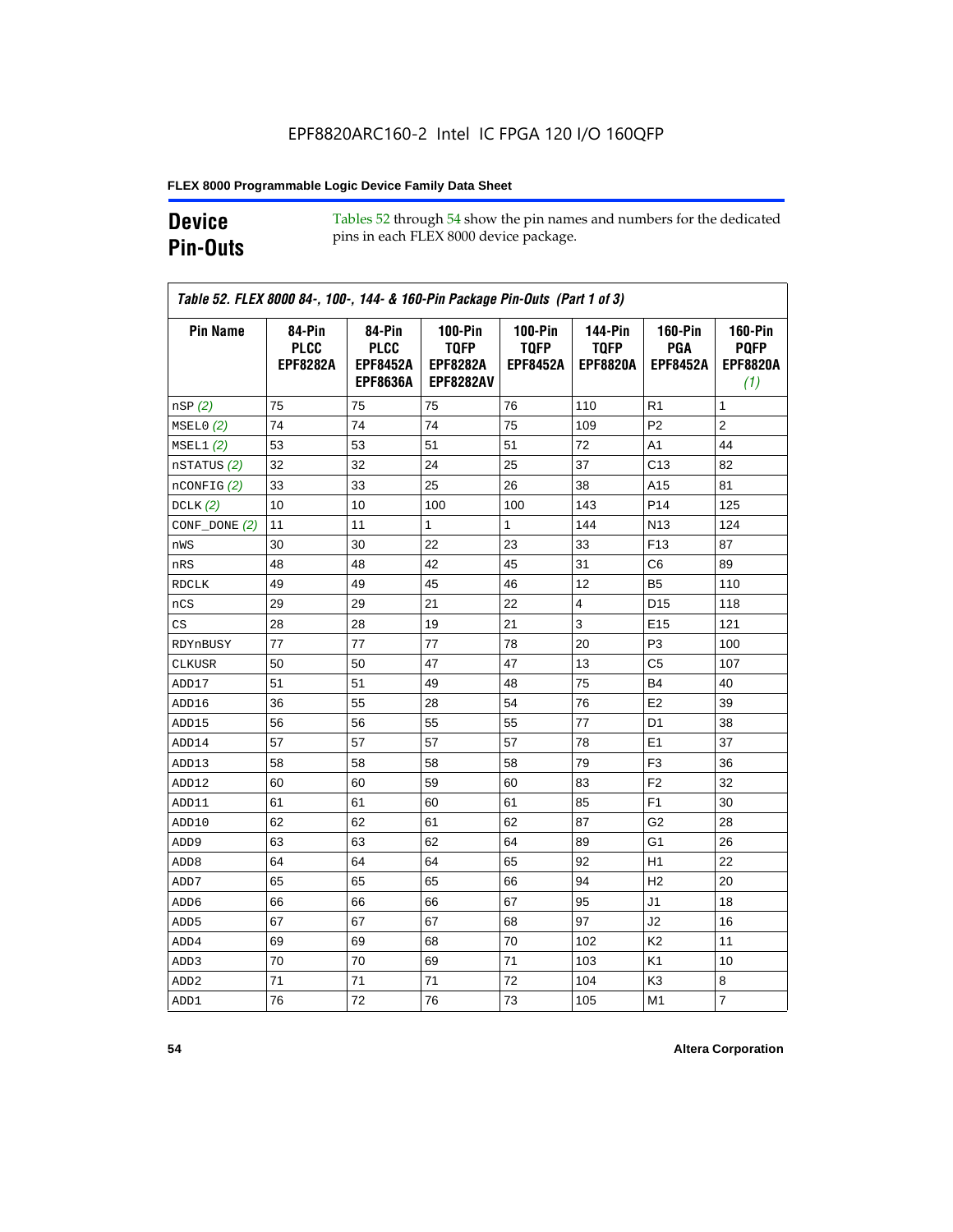|                   | Table 52. FLEX 8000 84-, 100-, 144- & 160-Pin Package Pin-Outs (Part 2 of 3) |                                                             |                                                                      |                                                  |                                                  |                                                                                                                                              |                                                         |  |  |  |
|-------------------|------------------------------------------------------------------------------|-------------------------------------------------------------|----------------------------------------------------------------------|--------------------------------------------------|--------------------------------------------------|----------------------------------------------------------------------------------------------------------------------------------------------|---------------------------------------------------------|--|--|--|
| <b>Pin Name</b>   | 84-Pin<br><b>PLCC</b><br><b>EPF8282A</b>                                     | 84-Pin<br><b>PLCC</b><br><b>EPF8452A</b><br><b>EPF8636A</b> | <b>100-Pin</b><br><b>TQFP</b><br><b>EPF8282A</b><br><b>EPF8282AV</b> | <b>100-Pin</b><br><b>TQFP</b><br><b>EPF8452A</b> | <b>144-Pin</b><br><b>TQFP</b><br><b>EPF8820A</b> | <b>160-Pin</b><br>PGA<br><b>EPF8452A</b>                                                                                                     | <b>160-Pin</b><br><b>PQFP</b><br><b>EPF8820A</b><br>(1) |  |  |  |
| ADD <sub>0</sub>  | 78                                                                           | 76                                                          | 78                                                                   | 77                                               | 106                                              | N <sub>3</sub>                                                                                                                               | 6                                                       |  |  |  |
| DATA7             | 3                                                                            | 2                                                           | 90                                                                   | 89                                               | 131                                              | P <sub>8</sub>                                                                                                                               | 140                                                     |  |  |  |
| DATA6             | $\overline{4}$                                                               | $\overline{4}$                                              | 91                                                                   | 91                                               | 132                                              | P <sub>10</sub>                                                                                                                              | 139                                                     |  |  |  |
| DATA5             | $\,6$                                                                        | $\,6$                                                       | 92                                                                   | 95                                               | 133                                              | R <sub>12</sub>                                                                                                                              | 138                                                     |  |  |  |
| DATA4             | $\overline{7}$                                                               | $\overline{7}$                                              | 95                                                                   | 96                                               | 134                                              | R <sub>13</sub>                                                                                                                              | 136                                                     |  |  |  |
| DATA3             | 8                                                                            | 8                                                           | 97                                                                   | 97                                               | 135                                              | P <sub>13</sub>                                                                                                                              | 135                                                     |  |  |  |
| DATA2             | 9                                                                            | 9                                                           | 99                                                                   | 98                                               | 137                                              | R <sub>14</sub>                                                                                                                              | 133                                                     |  |  |  |
| DATA1             | 13                                                                           | 13                                                          | $\overline{\mathbf{4}}$                                              | $\overline{4}$                                   | 138                                              | N <sub>15</sub>                                                                                                                              | 132                                                     |  |  |  |
| DATA0             | 14                                                                           | 14                                                          | 5                                                                    | 5                                                | 140                                              | K <sub>13</sub>                                                                                                                              | 129                                                     |  |  |  |
| SDOUT(3)          | 79                                                                           | 78                                                          | 79                                                                   | 79                                               | 23                                               | P <sub>4</sub>                                                                                                                               | 97                                                      |  |  |  |
| TDI $(4)$         | 55                                                                           | 45 $(5)$                                                    | 54                                                                   | $\overline{\phantom{0}}$                         | 96                                               | $\overline{\phantom{0}}$                                                                                                                     | 17                                                      |  |  |  |
| TDO(4)            | 27                                                                           | 27(5)                                                       | 18                                                                   | -                                                | 18                                               | $\overline{\phantom{0}}$                                                                                                                     | 102                                                     |  |  |  |
| TCK $(4)$ , $(6)$ | 72                                                                           | 44 $(5)$                                                    | 72                                                                   | -                                                | 88                                               | $\overline{a}$                                                                                                                               | 27                                                      |  |  |  |
| TMS $(4)$         | 20                                                                           | 43(5)                                                       | 11                                                                   | -                                                | 86                                               | -                                                                                                                                            | 29                                                      |  |  |  |
| TRST $(7)$        | 52                                                                           | 52 $(8)$                                                    | 50                                                                   |                                                  | 71                                               |                                                                                                                                              | 45                                                      |  |  |  |
| Dedicated         | 12, 31, 54,                                                                  | 12, 31, 54,                                                 | 3, 23, 53, 73                                                        | 3, 24, 53,                                       | 9, 26, 82,                                       | C3, D14,                                                                                                                                     | 14, 33, 94,                                             |  |  |  |
| Inputs $(10)$     | 73                                                                           | 73                                                          |                                                                      | 74                                               | 99                                               | N <sub>2</sub> , R <sub>15</sub>                                                                                                             | 113                                                     |  |  |  |
| VCCINT            | 17, 38, 59,<br>80                                                            | 17, 38, 59,<br>80                                           | 6, 20, 37, 56,<br>70, 87                                             | 9, 32, 49,<br>59, 82                             | 8, 28, 70,<br>90, 111                            | B <sub>2</sub> , C <sub>4</sub> , D <sub>3</sub> ,<br>D8, D12,<br>G3, G12,<br>H4, H13,<br>J3, J12,<br>M4, M7,<br>M9, M13,<br>N <sub>12</sub> | 3, 24, 46,<br>92, 114,<br>160                           |  |  |  |
| <b>VCCIO</b>      |                                                                              |                                                             |                                                                      | $\overline{\phantom{0}}$                         | 16, 40, 60,<br>69, 91,<br>112, 122,<br>141       | -                                                                                                                                            | 23, 47, 57,<br>69, 79,<br>104, 127,<br>137, 149,<br>159 |  |  |  |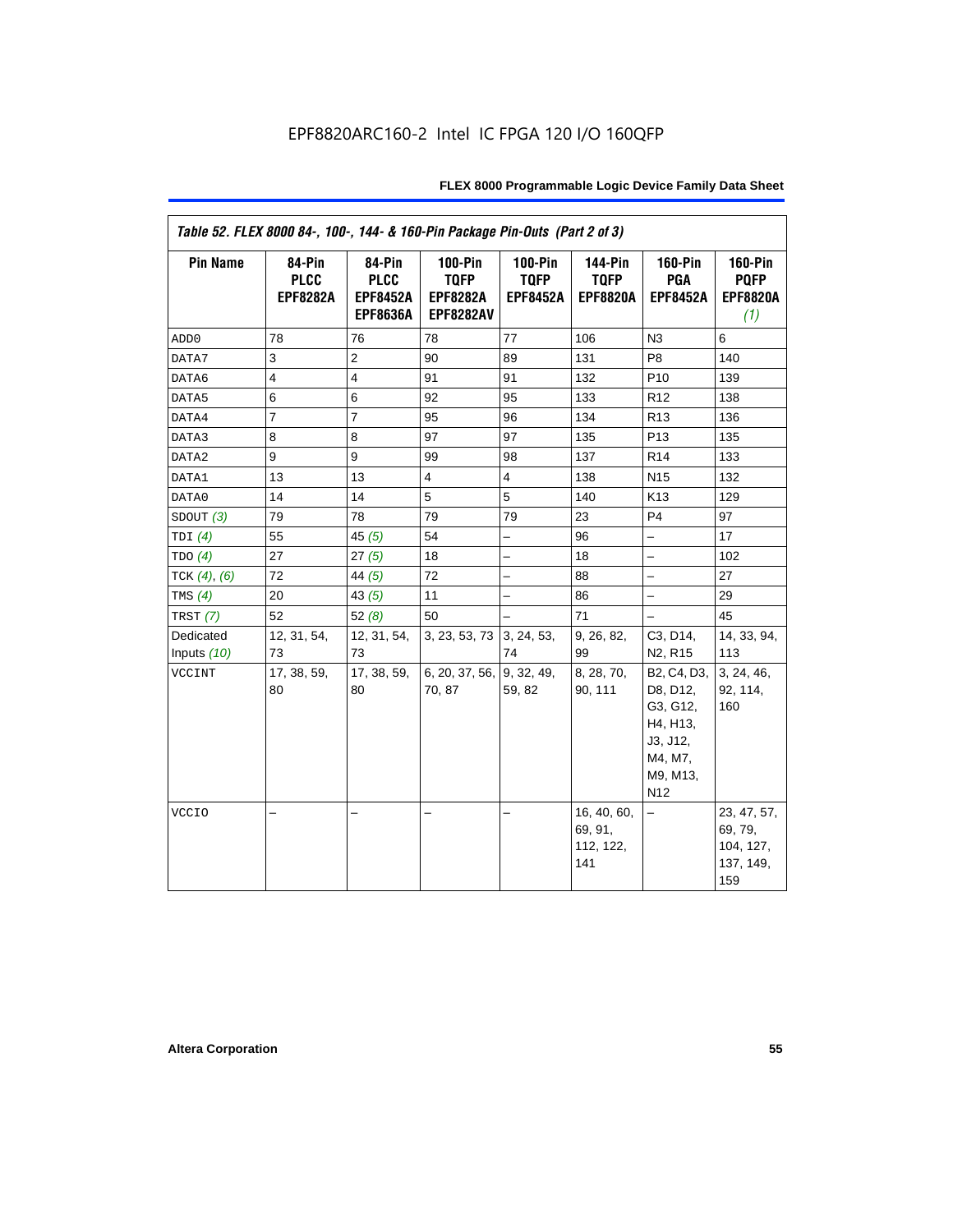| Table 52. FLEX 8000 84-, 100-, 144- & 160-Pin Package Pin-Outs (Part 3 of 3) |                                          |                                                             |                                                          |                                                                                |                                                           |                                                                                                               |                                                                                        |
|------------------------------------------------------------------------------|------------------------------------------|-------------------------------------------------------------|----------------------------------------------------------|--------------------------------------------------------------------------------|-----------------------------------------------------------|---------------------------------------------------------------------------------------------------------------|----------------------------------------------------------------------------------------|
| <b>Pin Name</b>                                                              | 84-Pin<br><b>PLCC</b><br><b>EPF8282A</b> | 84-Pin<br><b>PLCC</b><br><b>EPF8452A</b><br><b>EPF8636A</b> | $100-Pin$<br>TQFP<br><b>EPF8282A</b><br><b>EPF8282AV</b> | $100-Pin$<br><b>TQFP</b><br><b>EPF8452A</b>                                    | <b>144-Pin</b><br><b>TQFP</b><br><b>EPF8820A</b>          | <b>160-Pin</b><br>PGA<br><b>EPF8452A</b>                                                                      | <b>160-Pin</b><br><b>PQFP</b><br><b>EPF8820A</b><br>(1)                                |
| <b>GND</b>                                                                   | 5, 26, 47, 68                            | 5, 26, 47,<br>68                                            | 2, 13, 30, 44,<br>52, 63, 80,<br>94                      | 19, 44, 69,<br>94                                                              | 7, 17, 27,<br>39, 54,<br>80, 81,<br>100, 101,<br>128, 142 | C12, D4,<br>D7, D9,<br>D13, G4,<br>G13, H3,<br>H12, J4,<br>J13, L1,<br>M3, M8,<br>M12, M15,<br>N <sub>4</sub> | 12, 13, 34,<br>35, 51, 63,<br>75, 80, 83,<br>93, 103,<br>115, 126,<br>131, 143,<br>155 |
| No Connect<br>(N.C.)<br>Total User I/O<br>Pins $(9)$                         | 64                                       | 64                                                          | 74                                                       | 2, 6, 13, 30,<br>37, 42, 43,<br>50, 52, 56,<br>63, 80, 87,<br>92, 93, 99<br>64 | 108                                                       | 116                                                                                                           | 116                                                                                    |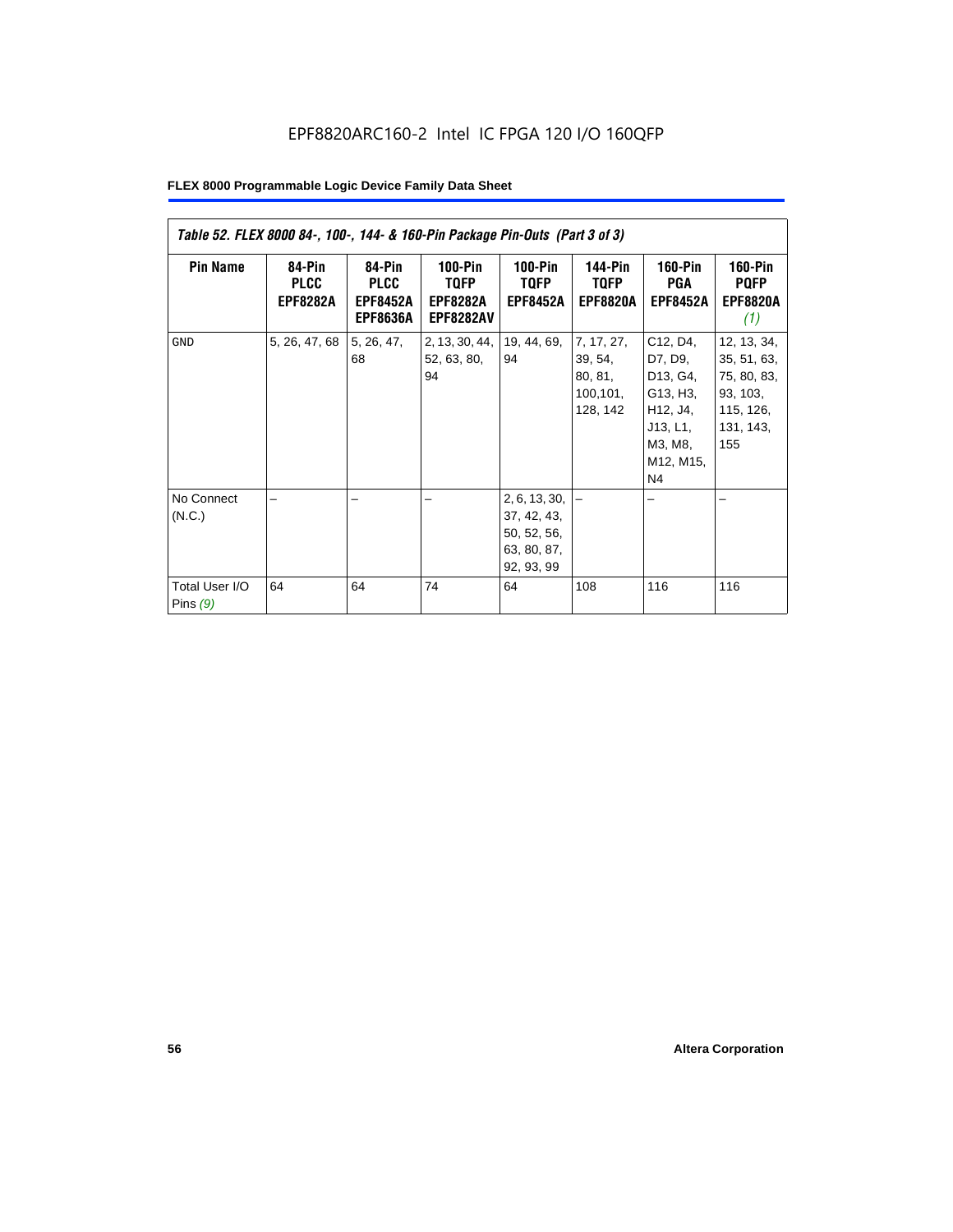| Table 53. FLEX 8000 160-, 192- & 208-Pin Package Pin-Outs (Part 1 of 2) |                                                  |                                                  |                                                   |                        |                        |                                                                   |
|-------------------------------------------------------------------------|--------------------------------------------------|--------------------------------------------------|---------------------------------------------------|------------------------|------------------------|-------------------------------------------------------------------|
| <b>Pin Name</b>                                                         | <b>160-Pin</b><br><b>PQFP</b><br><b>EPF8452A</b> | <b>160-Pin</b><br><b>PQFP</b><br><b>EPF8636A</b> | 192-Pin PGA<br><b>EPF8636A</b><br><b>EPF8820A</b> | 208-Pin<br><b>PQFP</b> | 208-Pin<br><b>PQFP</b> | 208-Pin<br><b>PQFP</b><br>EPF8636A (1) EPF8820A (1) EPF81188A (1) |
| nSP (2)                                                                 | 120                                              | 1                                                | R <sub>15</sub>                                   | 207                    | 207                    | 5                                                                 |
| MSELO(2)                                                                | 117                                              | 3                                                | T <sub>15</sub>                                   | 4                      | 4                      | 21                                                                |
| MSEL1(2)                                                                | 84                                               | 38                                               | T <sub>3</sub>                                    | 49                     | 49                     | 33                                                                |
| nSTATUS (2)                                                             | 37                                               | 83                                               | B <sub>3</sub>                                    | 108                    | 108                    | 124                                                               |
| nCONFIG (2)                                                             | 40                                               | 81                                               | C <sub>3</sub>                                    | 103                    | 103                    | 107                                                               |
| DCLK $(2)$                                                              | 1                                                | 120                                              | C <sub>15</sub>                                   | 158                    | 158                    | 154                                                               |
| CONF_DONE<br>(2)                                                        | 4                                                | 118                                              | <b>B15</b>                                        | 153                    | 153                    | 138                                                               |
| nWS                                                                     | 30                                               | 89                                               | C5                                                | 114                    | 114                    | 118                                                               |
| nRS                                                                     | 71                                               | 50                                               | B <sub>5</sub>                                    | 66                     | 116                    | 121                                                               |
| <b>RDCLK</b>                                                            | 73                                               | 48                                               | C <sub>11</sub>                                   | 64                     | 137                    | 137                                                               |
| nCS                                                                     | 29                                               | 91                                               | <b>B13</b>                                        | 116                    | 145                    | 142                                                               |
| CS                                                                      | 27                                               | 93                                               | A16                                               | 118                    | 148                    | 144                                                               |
| RDYnBUSY                                                                | 125                                              | 155                                              | A <sub>8</sub>                                    | 201                    | 127                    | 128                                                               |
| CLKUSR                                                                  | 76                                               | 44                                               | A10                                               | 59                     | 134                    | 134                                                               |
| ADD17                                                                   | 78                                               | 43                                               | R <sub>5</sub>                                    | 57                     | 43                     | 46                                                                |
| ADD16                                                                   | 91                                               | 33                                               | U <sub>3</sub>                                    | 43                     | 42                     | 45                                                                |
| ADD15                                                                   | 92                                               | 31                                               | T <sub>5</sub>                                    | 41                     | 41                     | 44                                                                |
| ADD14                                                                   | 94                                               | 29                                               | U <sub>4</sub>                                    | 39                     | 40                     | 39                                                                |
| ADD13                                                                   | 95                                               | 27                                               | R <sub>6</sub>                                    | 37                     | 39                     | 37                                                                |
| ADD12                                                                   | 96                                               | 24                                               | T <sub>6</sub>                                    | 31                     | 35                     | 36                                                                |
| ADD11                                                                   | 97                                               | 23                                               | R7                                                | 30                     | 33                     | 31                                                                |
| ADD10                                                                   | 98                                               | 22                                               | T7                                                | 29                     | 31                     | 30                                                                |
| ADD <sub>9</sub>                                                        | 99                                               | 21                                               | T <sub>8</sub>                                    | 28                     | 29                     | 29                                                                |
| ADD <sub>8</sub>                                                        | 101                                              | 20                                               | U <sub>9</sub>                                    | 24                     | 25                     | 26                                                                |
| ADD7                                                                    | 102                                              | 19                                               | U10                                               | 23                     | 23                     | 25                                                                |
| ADD <sub>6</sub>                                                        | 103                                              | 18                                               | U11                                               | 22                     | 21                     | 24                                                                |
| ADD <sub>5</sub>                                                        | 104                                              | 17                                               | U12                                               | 21                     | 19                     | 18                                                                |
| ADD4                                                                    | 105                                              | 13                                               | R <sub>12</sub>                                   | 14                     | 14                     | 17                                                                |
| ADD <sub>3</sub>                                                        | 106                                              | 11                                               | U14                                               | 12                     | 13                     | 16                                                                |
| ADD <sub>2</sub>                                                        | 109                                              | 9                                                | U15                                               | 10                     | 11                     | 10                                                                |
| ADD1                                                                    | 110                                              | $\overline{7}$                                   | R <sub>13</sub>                                   | 8                      | 10                     | 9                                                                 |
| ADD <sub>0</sub>                                                        | 123                                              | 157                                              | U16                                               | 203                    | 9                      | 8                                                                 |
| DATA7                                                                   | 144                                              | 137                                              | H <sub>17</sub>                                   | 178                    | 178                    | 177                                                               |
| DATA6                                                                   | 150                                              | 132                                              | G17                                               | 172                    | 176                    | 175                                                               |
| DATA5                                                                   | 152                                              | 129                                              | F <sub>17</sub>                                   | 169                    | 174                    | 172                                                               |

**Altera Corporation 57**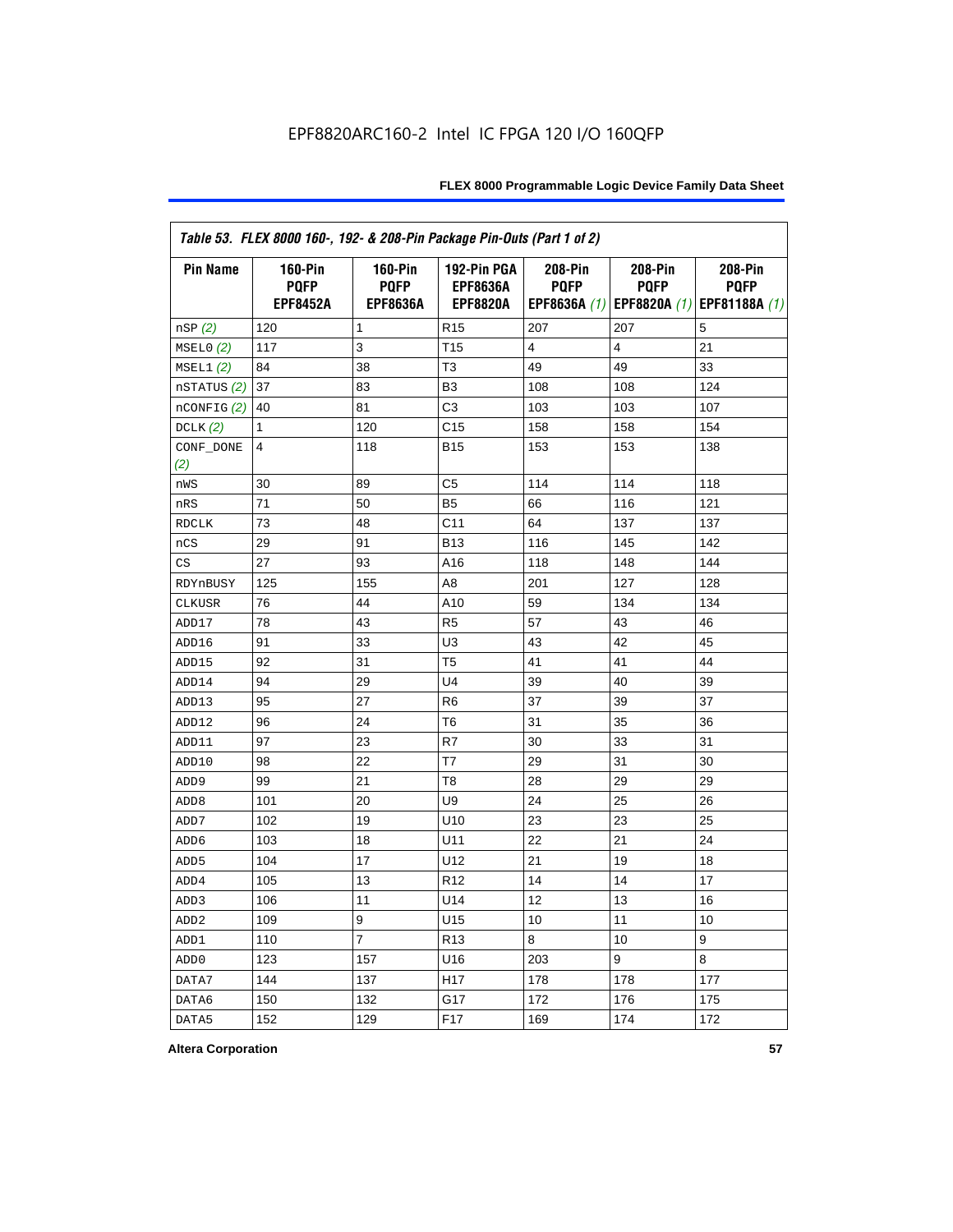| <b>Pin Name</b>                     | <b>160-Pin</b><br><b>PQFP</b><br><b>EPF8452A</b>             | $160-Pin$<br><b>PQFP</b><br><b>EPF8636A</b>                                | 192-Pin PGA<br><b>EPF8636A</b><br><b>EPF8820A</b>                                                                       | 208-Pin<br><b>PQFP</b><br>EPF8636A (1)                                                                                                                                           | <b>208-Pin</b><br><b>PQFP</b><br>EPF8820A (1)                                       | 208-Pin<br><b>PQFP</b><br>EPF81188A (1)                                                                  |
|-------------------------------------|--------------------------------------------------------------|----------------------------------------------------------------------------|-------------------------------------------------------------------------------------------------------------------------|----------------------------------------------------------------------------------------------------------------------------------------------------------------------------------|-------------------------------------------------------------------------------------|----------------------------------------------------------------------------------------------------------|
| DATA4                               | 154                                                          | 127                                                                        | E17                                                                                                                     | 165                                                                                                                                                                              | 172                                                                                 | 170                                                                                                      |
| DATA3                               | 157                                                          | 124                                                                        | G15                                                                                                                     | 162                                                                                                                                                                              | 171                                                                                 | 168                                                                                                      |
| DATA2                               | 159                                                          | 122                                                                        | F <sub>15</sub>                                                                                                         | 160                                                                                                                                                                              | 167                                                                                 | 166                                                                                                      |
| DATA1                               | 11                                                           | 115                                                                        | E16                                                                                                                     | 149                                                                                                                                                                              | 165                                                                                 | 163                                                                                                      |
| DATA0                               | 12                                                           | 113                                                                        | C16                                                                                                                     | 147                                                                                                                                                                              | 162                                                                                 | 161                                                                                                      |
| SDOUT(3)                            | 128                                                          | 152                                                                        | C7(11)                                                                                                                  | 198                                                                                                                                                                              | 124                                                                                 | 119                                                                                                      |
| TDI(4)                              |                                                              | 55                                                                         | R <sub>11</sub>                                                                                                         | 72                                                                                                                                                                               | 20                                                                                  |                                                                                                          |
| TDO(4)                              | $\overline{a}$                                               | 95                                                                         | B <sub>9</sub>                                                                                                          | 120                                                                                                                                                                              | 129                                                                                 | $\overline{\phantom{0}}$                                                                                 |
| TCK $(4)$ , $(6)$                   |                                                              | 57                                                                         | U8                                                                                                                      | 74                                                                                                                                                                               | 30                                                                                  |                                                                                                          |
| TMS $(4)$                           |                                                              | 59                                                                         | U7                                                                                                                      | 76                                                                                                                                                                               | 32                                                                                  | -                                                                                                        |
| TRST(7)                             |                                                              | 40                                                                         | R <sub>3</sub>                                                                                                          | 54                                                                                                                                                                               | 54                                                                                  |                                                                                                          |
| Dedicated<br>Inputs (10)            | 5, 36, 85, 116                                               | 6, 35, 87, 116                                                             | A5, U5, U13,<br>A13                                                                                                     | 7, 45, 112,<br>150                                                                                                                                                               | 17, 36, 121,<br>140                                                                 | 13, 41, 116,<br>146                                                                                      |
| <b>VCCINT</b><br>(5.0 V)            | 21, 41, 53, 67,<br>80, 81, 100, 121,<br>133, 147, 160        | 4, 5, 26, 85,<br>106                                                       | C8, C9, C10,<br>R8, R9, R10,<br>R <sub>14</sub>                                                                         | 5, 6, 33, 110,<br>137                                                                                                                                                            | 5, 6, 27, 48,<br>119, 141                                                           | 4, 20, 35, 48,<br>50, 102, 114,<br>131, 147                                                              |
| <b>VCCIO</b><br>(5.0 V or<br>3.3 V  |                                                              | 25, 41, 60, 70,<br>80, 107, 121,<br>140, 149, 160                          | D3, D4, D9,<br>D14, D15, G4,<br>G14, L4, L14,<br>P4, P9, P14                                                            | 32, 55, 78, 91,<br>102, 138, 159,<br>182, 193, 206                                                                                                                               | 26, 55, 69, 87,<br>102, 131, 159,<br>173, 191, 206                                  | 3, 19, 34, 49,<br>69, 87, 106,<br>123, 140, 156,<br>174, 192                                             |
| GND                                 | 13, 14, 28, 46,<br>60, 75, 93, 107,<br>108, 126, 140,<br>155 | 15, 16, 36, 37,<br>45, 51, 75, 84,<br>86, 96, 97,<br>117, 126, 131,<br>154 | C4, D7, D8,<br>D10, D11, H4,<br>H <sub>14</sub> , K <sub>4</sub> , K <sub>14</sub> ,<br>P7, P8, P10,<br>P <sub>11</sub> | 19, 20, 46, 47,<br>60, 67, 96,<br>109, 111, 124,<br>125, 151, 164,<br>171, 200                                                                                                   | 15, 16, 37, 38,<br>60, 78, 96,<br>109, 110, 120,<br>130, 142, 152,<br>164, 182, 200 | 11, 12, 27, 28,<br>42, 43, 60, 78,<br>96, 105, 115,<br>122, 132, 139,<br>148, 155, 159,<br>165, 183, 201 |
| No Connect<br>(N.C.)                | 2, 3, 38, 39, 70,<br>82, 83, 118, 119,<br>148                | 2, 39, 82, 119                                                             | C6, C12, C13,<br>C14, E3, E15,<br>F3, J3, J4,<br>J14, J15, N3,<br>N15, P3, P15,<br>R4 (12)                              | 1, 2, 3, 16, 17,<br>18, 25, 26, 27,<br>34, 35, 36, 50,<br>51, 52, 53,<br>104, 105, 106,<br>107, 121, 122,<br>123, 130, 131,<br>132, 139, 140,<br>141, 154, 155,<br>156, 157, 208 | 1, 2, 3, 50, 51,<br>52, 53, 104,<br>105, 106, 107,<br>154, 155, 156,<br>157, 208    | 1, 2, 51, 52, 53,<br>54, 103, 104,<br>157, 158, 207,<br>208                                              |
| <b>Total User</b><br>I/O Pins $(9)$ | 116                                                          | 114                                                                        | 132, 148 (13)                                                                                                           | 132                                                                                                                                                                              | 148                                                                                 | 144                                                                                                      |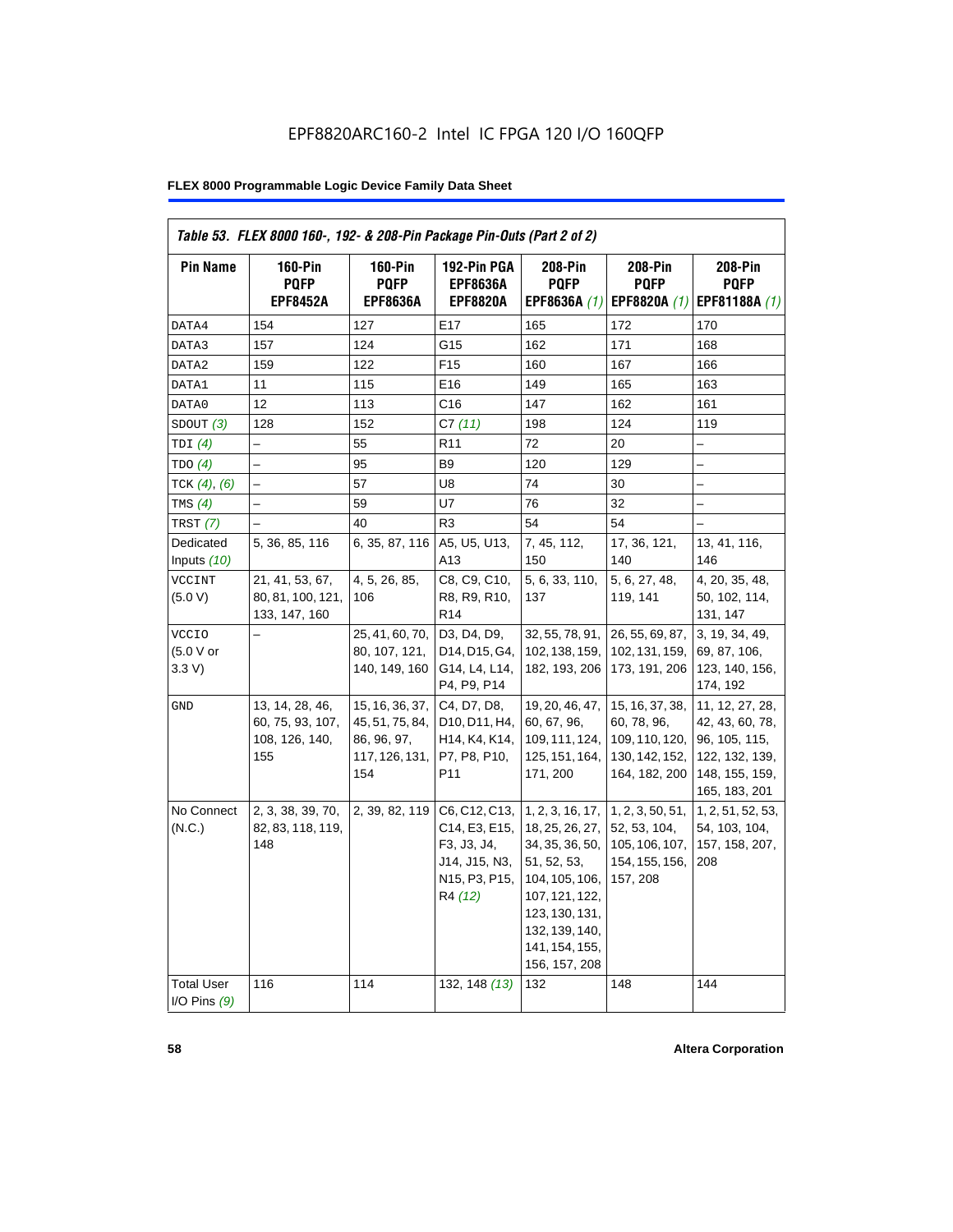| Table 54. FLEX 8000 225-, 232-, 240-, 280- & 304-Pin Package Pin-Outs (Part 1 of 3) |                                          |                                           |                                            |                                            |                                           |                                            |
|-------------------------------------------------------------------------------------|------------------------------------------|-------------------------------------------|--------------------------------------------|--------------------------------------------|-------------------------------------------|--------------------------------------------|
| <b>Pin Name</b>                                                                     | <b>225-Pin</b><br>BGA<br><b>EPF8820A</b> | 232-Pin<br><b>PGA</b><br><b>EPF81188A</b> | 240-Pin<br><b>PQFP</b><br><b>EPF81188A</b> | 240-Pin<br><b>PQFP</b><br><b>EPF81500A</b> | 280-Pin<br><b>PGA</b><br><b>EPF81500A</b> | 304-Pin<br><b>ROFP</b><br><b>EPF81500A</b> |
| nSP(2)                                                                              | A15                                      | C <sub>14</sub>                           | 237                                        | 237                                        | W <sub>1</sub>                            | 304                                        |
| MSELO(2)                                                                            | <b>B14</b>                               | G15                                       | 21                                         | 19                                         | N <sub>1</sub>                            | 26                                         |
| MSEL1(2)                                                                            | R <sub>15</sub>                          | L <sub>15</sub>                           | 40                                         | 38                                         | H <sub>3</sub>                            | 51                                         |
| nSTATUS (2)                                                                         | P <sub>2</sub>                           | L <sub>3</sub>                            | 141                                        | 142                                        | G19                                       | 178                                        |
| $n$ CONFIG $(2)$                                                                    | R <sub>1</sub>                           | R4                                        | 117                                        | 120                                        | <b>B18</b>                                | 152                                        |
| DCLK $(2)$                                                                          | <b>B2</b>                                | C <sub>4</sub>                            | 184                                        | 183                                        | U18                                       | 230                                        |
| $CONF\_DONE(2)$                                                                     | A1                                       | G3                                        | 160                                        | 161                                        | M16                                       | 204                                        |
| nWS                                                                                 | L4                                       | P <sub>1</sub>                            | 133                                        | 134                                        | F <sub>18</sub>                           | 167                                        |
| nRS                                                                                 | K <sub>5</sub>                           | N <sub>1</sub>                            | 137                                        | 138                                        | G18                                       | 171                                        |
| <b>RDCLK</b>                                                                        | F <sub>1</sub>                           | G <sub>2</sub>                            | 158                                        | 159                                        | M17                                       | 202                                        |
| nCS                                                                                 | D <sub>1</sub>                           | E <sub>2</sub>                            | 166                                        | 167                                        | N <sub>16</sub>                           | 212                                        |
| CS                                                                                  | C1                                       | E <sub>3</sub>                            | 169                                        | 170                                        | N <sub>18</sub>                           | 215                                        |
| RDYnBUSY                                                                            | JЗ                                       | K <sub>2</sub>                            | 146                                        | 147                                        | J17                                       | 183                                        |
| <b>CLKUSR</b>                                                                       | G <sub>2</sub>                           | H <sub>2</sub>                            | 155                                        | 156                                        | K19                                       | 199                                        |
| ADD17                                                                               | M14                                      | R <sub>15</sub>                           | 58                                         | 56                                         | E <sub>3</sub>                            | 73                                         |
| ADD16                                                                               | L12                                      | T <sub>17</sub>                           | 56                                         | 54                                         | E <sub>2</sub>                            | 71                                         |
| ADD15                                                                               | M15                                      | P <sub>15</sub>                           | 54                                         | 52                                         | F <sub>4</sub>                            | 69                                         |
| ADD14                                                                               | L13                                      | M14                                       | 47                                         | 45                                         | G1                                        | 60                                         |
| ADD13                                                                               | L14                                      | M15                                       | 45                                         | 43                                         | H <sub>2</sub>                            | 58                                         |
| ADD12                                                                               | K <sub>13</sub>                          | M16                                       | 43                                         | 41                                         | H1                                        | 56                                         |
| ADD11                                                                               | K <sub>15</sub>                          | K <sub>15</sub>                           | 36                                         | 34                                         | JЗ                                        | 47                                         |
| ADD10                                                                               | J13                                      | K <sub>17</sub>                           | 34                                         | 32                                         | K <sub>3</sub>                            | 45                                         |
| ADD <sub>9</sub>                                                                    | J15                                      | J14                                       | 32                                         | 30                                         | K4                                        | 43                                         |
| ADD <sub>8</sub>                                                                    | G14                                      | J15                                       | 29                                         | 27                                         | L1                                        | 34                                         |
| ADD7                                                                                | G13                                      | H <sub>17</sub>                           | 27                                         | 25                                         | L2                                        | 32                                         |
| ADD <sub>6</sub>                                                                    | G11                                      | H <sub>15</sub>                           | 25                                         | 23                                         | M1                                        | 30                                         |
| ADD <sub>5</sub>                                                                    | F14                                      | F16                                       | 18                                         | 16                                         | N <sub>2</sub>                            | 20                                         |
| ADD4                                                                                | E13                                      | F <sub>15</sub>                           | 16                                         | 14                                         | N <sub>3</sub>                            | 18                                         |
| ADD3                                                                                | D <sub>15</sub>                          | F <sub>14</sub>                           | 14                                         | 12                                         | N <sub>4</sub>                            | 16                                         |
| ADD <sub>2</sub>                                                                    | D <sub>14</sub>                          | D <sub>15</sub>                           | 7                                          | 5                                          | U1                                        | 8                                          |
| ADD1                                                                                | E <sub>12</sub>                          | <b>B17</b>                                | 5                                          | 3                                          | U <sub>2</sub>                            | 6                                          |
| ADD <sub>0</sub>                                                                    | C15                                      | C <sub>15</sub>                           | 3                                          | 1                                          | V <sub>1</sub>                            | 4                                          |
| DATA7                                                                               | A7                                       | A7                                        | 205                                        | 199                                        | W13                                       | 254                                        |
| DATA6                                                                               | D7                                       | D <sub>8</sub>                            | 203                                        | 197                                        | W14                                       | 252                                        |
| DATA5                                                                               | A6                                       | B7                                        | 200                                        | 196                                        | W15                                       | 250                                        |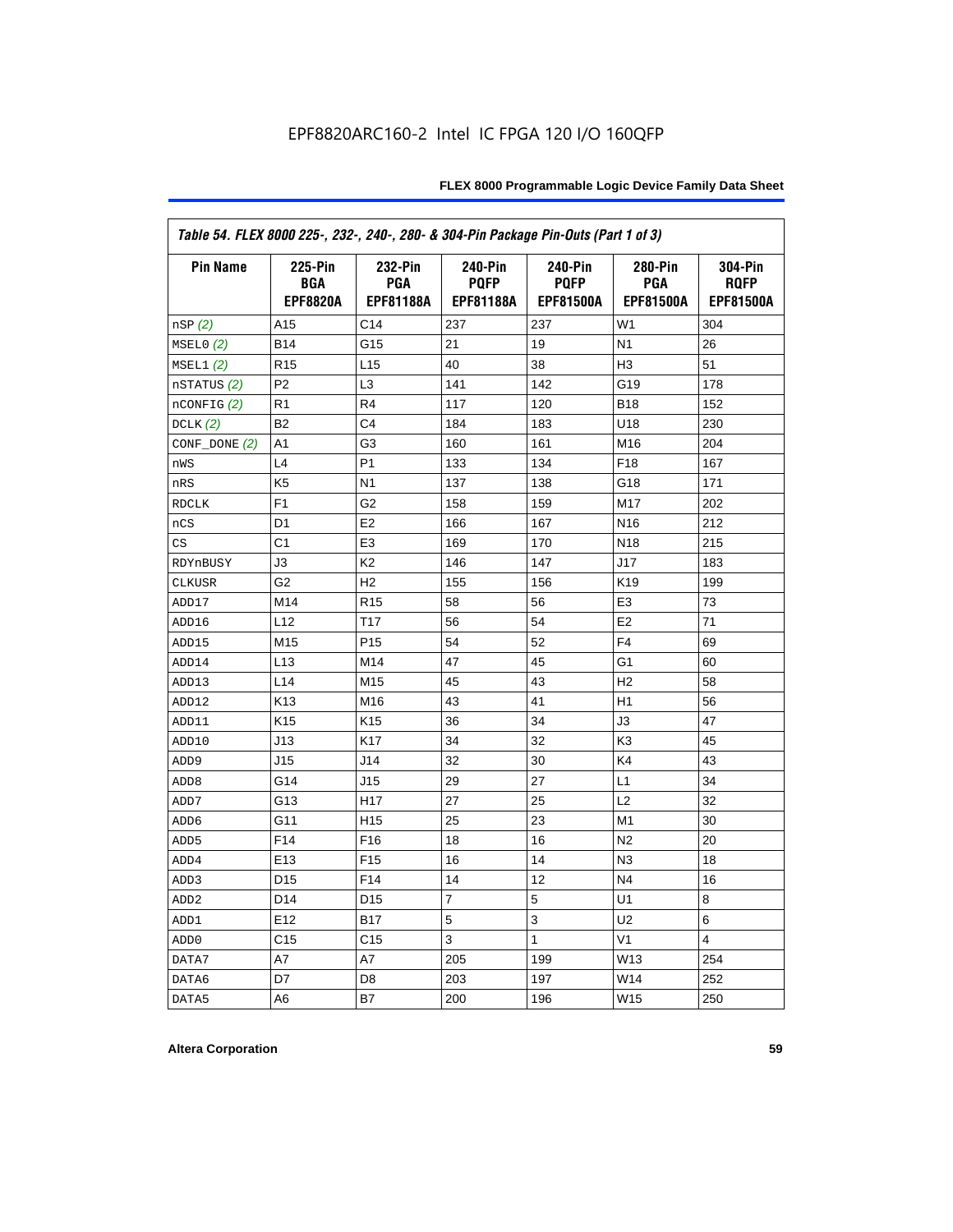| Table 54. FLEX 8000 225-, 232-, 240-, 280- & 304-Pin Package Pin-Outs (Part 2 of 3) |                                                                                                                                         |                                                                                                                     |                                                                |                                                                     |                                                                                                                            |                                                                      |
|-------------------------------------------------------------------------------------|-----------------------------------------------------------------------------------------------------------------------------------------|---------------------------------------------------------------------------------------------------------------------|----------------------------------------------------------------|---------------------------------------------------------------------|----------------------------------------------------------------------------------------------------------------------------|----------------------------------------------------------------------|
| <b>Pin Name</b>                                                                     | 225-Pin<br><b>BGA</b><br><b>EPF8820A</b>                                                                                                | 232-Pin<br><b>PGA</b><br><b>EPF81188A</b>                                                                           | 240-Pin<br><b>POFP</b><br><b>EPF81188A</b>                     | 240-Pin<br><b>POFP</b><br><b>EPF81500A</b>                          | <b>280-Pin</b><br><b>PGA</b><br><b>EPF81500A</b>                                                                           | <b>304-Pin</b><br><b>RQFP</b><br><b>EPF81500A</b>                    |
| DATA4                                                                               | A <sub>5</sub>                                                                                                                          | C7                                                                                                                  | 198                                                            | 194                                                                 | W16                                                                                                                        | 248                                                                  |
| DATA3                                                                               | B <sub>5</sub>                                                                                                                          | D7                                                                                                                  | 196                                                            | 193                                                                 | W17                                                                                                                        | 246                                                                  |
| DATA2                                                                               | E <sub>6</sub>                                                                                                                          | B <sub>5</sub>                                                                                                      | 194                                                            | 190                                                                 | V16                                                                                                                        | 243                                                                  |
| DATA1                                                                               | D <sub>5</sub>                                                                                                                          | A3                                                                                                                  | 191                                                            | 189                                                                 | U16                                                                                                                        | 241                                                                  |
| DATA0                                                                               | C <sub>4</sub>                                                                                                                          | A2                                                                                                                  | 189                                                            | 187                                                                 | V17                                                                                                                        | 239                                                                  |
| SDOUT(3)                                                                            | K <sub>1</sub>                                                                                                                          | N <sub>2</sub>                                                                                                      | 135                                                            | 136                                                                 | F <sub>19</sub>                                                                                                            | 169                                                                  |
| TDI                                                                                 | F15(4)                                                                                                                                  | -                                                                                                                   | -                                                              | 63(14)                                                              | B1 (14)                                                                                                                    | 80(14)                                                               |
| TDO                                                                                 | J2(4)                                                                                                                                   |                                                                                                                     |                                                                | 117                                                                 | C17                                                                                                                        | 149                                                                  |
| $TCK$ (6)                                                                           | J14(4)                                                                                                                                  | $\overline{\phantom{0}}$                                                                                            | $\overline{\phantom{0}}$                                       | 116 $(14)$                                                          | A <sub>19</sub> $(14)$                                                                                                     | 148 $(14)$                                                           |
| TMS                                                                                 | J12(4)                                                                                                                                  | $\overline{\phantom{0}}$                                                                                            | $\overline{\phantom{0}}$                                       | 64 (14)                                                             | C2(14)                                                                                                                     | 81(14)                                                               |
| TRST (7)                                                                            | P <sub>14</sub>                                                                                                                         |                                                                                                                     | $\overline{\phantom{0}}$                                       | 115 $(14)$                                                          | A18 $(14)$                                                                                                                 | 145(14)                                                              |
| Dedicated Inputs<br>(10)                                                            | F4, L1, K12,<br>E <sub>15</sub>                                                                                                         | C <sub>1</sub> , C <sub>17</sub> , R <sub>1</sub> ,<br>R <sub>17</sub>                                              | 10, 51, 130,<br>171                                            | 8, 49, 131,<br>172                                                  | F1, F16, P3,<br>P <sub>19</sub>                                                                                            | 12, 64, 164,<br>217                                                  |
| <b>VCCINT</b><br>(5.0 V)                                                            | F5, F10, E1,<br>L2, K4, M12,<br>P15, H13,<br>H14, B15,<br>C13                                                                           | E4, H4, L4,<br>P12, L14,<br>H14, E14,<br>R14, U1                                                                    | 20, 42, 64, 66,<br>114, 128, 150,<br>172, 236                  | 18, 40, 60, 62,<br>91, 114, 129,<br>151, 173, 209,<br>236           | B17, D3, D15,<br>E8, E10, E12,<br>E14, R7, R9,<br>R <sub>11</sub> , R <sub>13</sub> ,<br>R <sub>14</sub> , T <sub>14</sub> | 24, 54, 77,<br>144, 79, 115,<br>162, 191, 218,<br>266, 301           |
| <b>VCCIO</b><br>(5.0 V or 3.3 V)                                                    | H3, H2, P6,<br>R6, P10, N10,<br>R <sub>14</sub> , N <sub>13</sub> ,<br>H15, H12,<br>D12, A14,<br>B10, A10, B6,<br>C6, A2, C3,<br>M4, R2 | N10, M13,<br>M5, K13, K5,<br>H <sub>13</sub> , H <sub>5</sub> , F <sub>5</sub> ,<br>E10, E8, N8,<br>F <sub>13</sub> | 19, 41, 65, 81,<br>99, 116, 140,<br>162, 186, 202,<br>220, 235 | 17, 39, 61, 78,<br>94, 108, 130,<br>152, 174, 191,<br>205, 221, 235 | D14, E7, E9,<br>E11, E13, R6,<br>R8, R10, R12,<br>T13, T15                                                                 | 22, 53, 78, 99,<br>119, 137, 163,<br>193, 220, 244,<br>262, 282, 300 |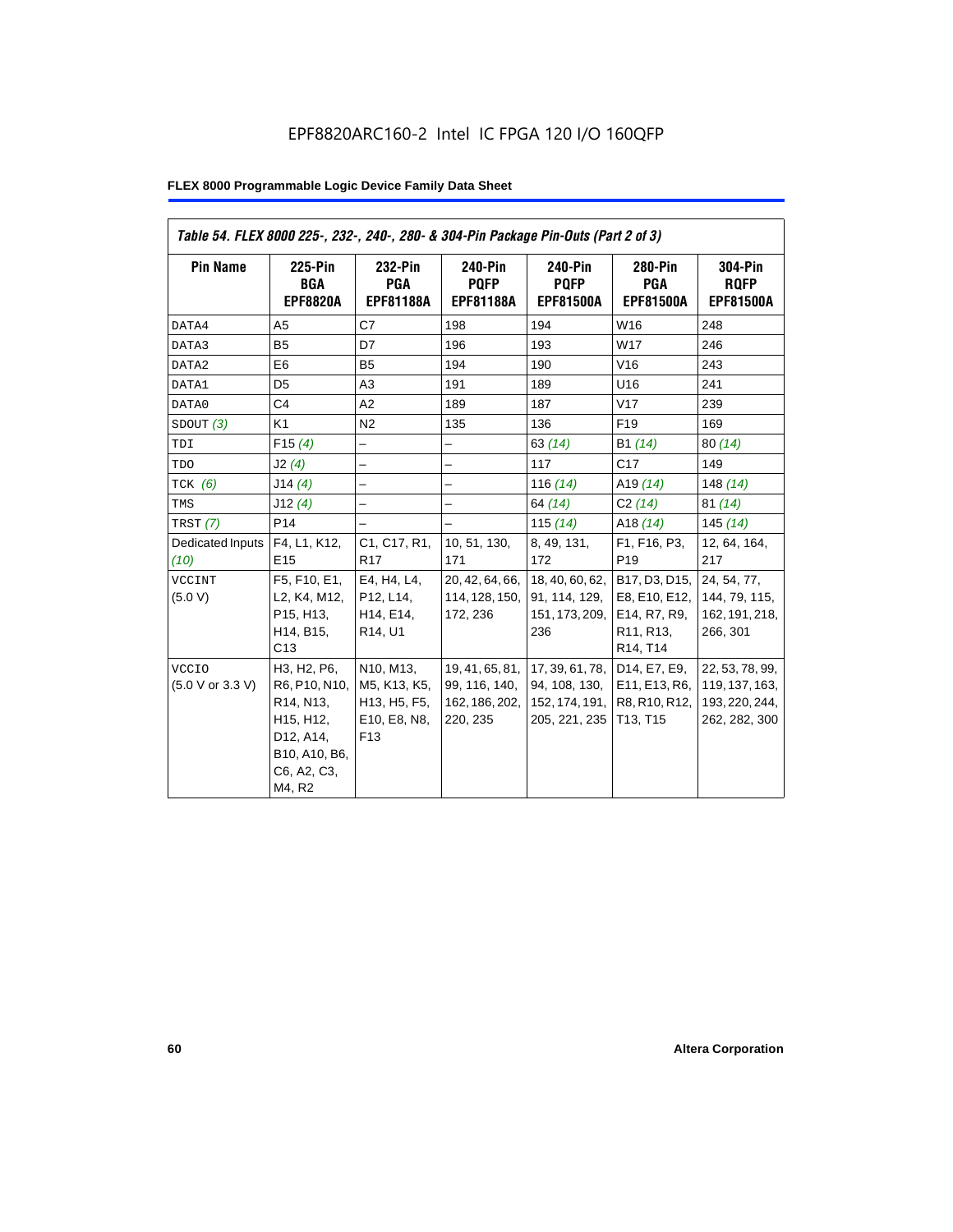| Table 54. FLEX 8000 225-, 232-, 240-, 280- & 304-Pin Package Pin-Outs (Part 3 of 3) |                                                                                                                                                                              |                                                                                                          |                                                                                                         |                                                                                                                                                              |                                                                                                                                                                              |                                                                                                                                                                                                            |
|-------------------------------------------------------------------------------------|------------------------------------------------------------------------------------------------------------------------------------------------------------------------------|----------------------------------------------------------------------------------------------------------|---------------------------------------------------------------------------------------------------------|--------------------------------------------------------------------------------------------------------------------------------------------------------------|------------------------------------------------------------------------------------------------------------------------------------------------------------------------------|------------------------------------------------------------------------------------------------------------------------------------------------------------------------------------------------------------|
| <b>Pin Name</b>                                                                     | <b>225-Pin</b><br><b>BGA</b><br><b>EPF8820A</b>                                                                                                                              | 232-Pin<br><b>PGA</b><br><b>EPF81188A</b>                                                                | 240-Pin<br><b>PQFP</b><br><b>EPF81188A</b>                                                              | 240-Pin<br><b>PQFP</b><br><b>EPF81500A</b>                                                                                                                   | 280-Pin<br><b>PGA</b><br><b>EPF81500A</b>                                                                                                                                    | <b>304-Pin</b><br><b>ROFP</b><br><b>EPF81500A</b>                                                                                                                                                          |
| <b>GND</b>                                                                          | B1, D4, E14,<br>F7, F8, F9,<br>F12, G6, G7,<br>G8, G9, G10,<br>H1, H4, H5,<br>H6, H7, H8,<br>H9, H10, H11,<br>J6, J7, J8, J9,<br>J10, K6, K7,<br>K8, K9, K11,<br>L15, N3, P1 | A1, D6, E11,<br>E7, E9, G4,<br>G5, G13,<br>G14, J5, J13,<br>K4, K14, L5,<br>L13, N4, N7,<br>N9, N11, N14 | 8, 9, 30, 31,<br>52, 53, 72, 90,<br>108, 115, 129,<br>139, 151, 161,<br>173, 185, 187,<br>193, 211, 229 | 6, 7, 28, 29,<br>50, 51, 71, 85, E4, E5, E6,<br>92, 101, 118,<br>162, 163, 184, H5, H15, J5,<br>185, 186, 198, U15, K5, K15,<br>208, 214, 228   L5, L15, M5, | D4, D5, D16,<br>E15, E16, F5,<br>119, 140, 141, F15, G5, G15,<br>M <sub>15</sub> , N <sub>5</sub> ,<br>N15, P4, P5,<br>P15, P16, R4,<br>R5, R15, R16,<br>T4, T5, T16,<br>U17 | 9, 11, 36, 38,<br>65, 67, 90,<br>108, 116,<br>128, 150,<br>151, 175, 177,<br>206, 208, 231,<br>232, 237, 253,<br>265, 273, 291                                                                             |
| No Connect<br>(N.C.)                                                                |                                                                                                                                                                              |                                                                                                          | 61, 62, 119,<br>120, 181, 182,<br>239, 240                                                              |                                                                                                                                                              |                                                                                                                                                                              | 10, 21, 23, 25,<br>35, 37, 39, 40,<br>41, 42, 52, 55,<br>66, 68, 146,<br>147, 161, 173,<br>174, 176, 187,<br>188, 189, 190,<br>192, 194, 195,<br>205, 207, 219,<br>221, 233, 234,<br>235, 236, 302,<br>303 |
| Total User I/O<br>Pins $(9)$                                                        | 148                                                                                                                                                                          | 180                                                                                                      | 180                                                                                                     | 177                                                                                                                                                          | 204                                                                                                                                                                          | 204                                                                                                                                                                                                        |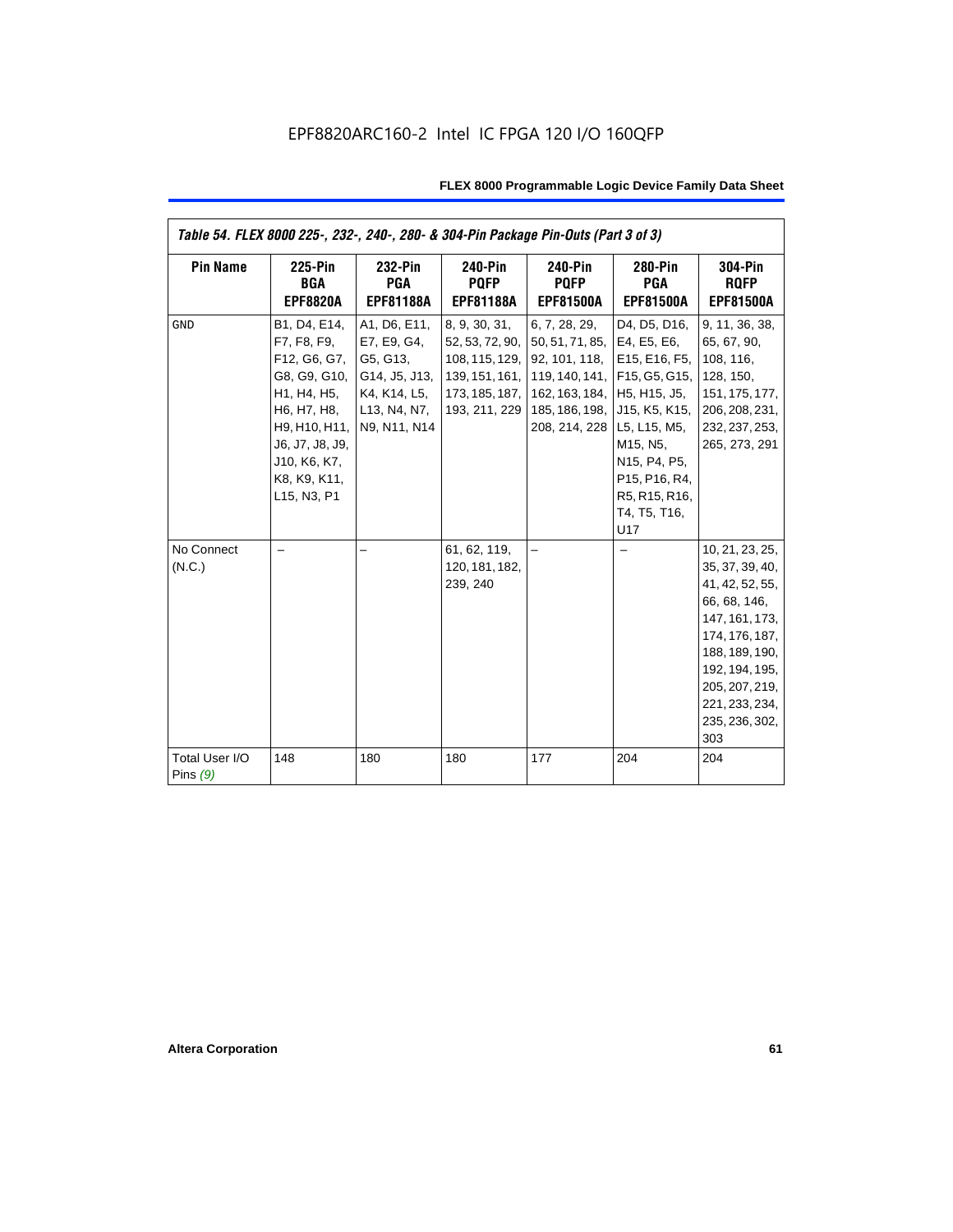### EPF8820ARC160-2 Intel IC FPGA 120 I/O 160QFP

### **FLEX 8000 Programmable Logic Device Family Data Sheet**

#### *Notes to tables:*

- (1) Perform a complete thermal analysis before committing a design to this device package. See *Application Note 74 (Evaluating Power for Altera Devices)* for more information.
- (2) This pin is a dedicated pin and is not available as a user I/O pin.
- (3) SDOUT will drive out during configuration. After configuration, it may be used as a user I/O pin. By default, the MAX+PLUS II software will not use SDOUT as a user I/O pin; the user can override the MAX+PLUS II software and use SDOUT as a user I/O pin.
- (4) If the device is not configured to use the JTAG BST circuitry, this pin is available as a user I/O pin.
- (5) JTAG pins are available for EPF8636A devices only. These pins are dedicated user I/O pins.
- (6) If this pin is used as an input in user mode, ensure that it does not toggle before or during configuration.
- (7) TRST is a dedicated input pin for JTAG use. This pin must be grounded if JTAG BST is not used.
- (8) Pin 52 is a  $V_{CC}$  pin on EPF8452A devices only.
- (9) The user I/O pin count includes dedicated input pins and all I/O pins.
- (10) Unused dedicated inputs should be tied to ground on the board.
- (11) SDOUT does not exist in the EPF8636GC192 device.
- (12) These pins are no connect (N.C.) pins for EPF8636A devices only. They are user I/O pins in EPF8820A devices.
- (13) EPF8636A devices have 132 user I/O pins; EPF8820A devices have 148 user I/O pins.
- (14) For EPF81500A devices, these pins are dedicated JTAG pins and are not available as user I/O pins. If JTAG BST is not used, TDI, TCK, TMS, and TRST should be tied to GND.

**Revision History**

The information contained in the *FLEX 8000 Programmable Logic Device Family Data Sheet* version 11.1 supersedes information published in previous versions. The *FLEX 8000 Programmable Logic Device Family Data Sheet* version 11.1 contains the following change: minor textual updates.